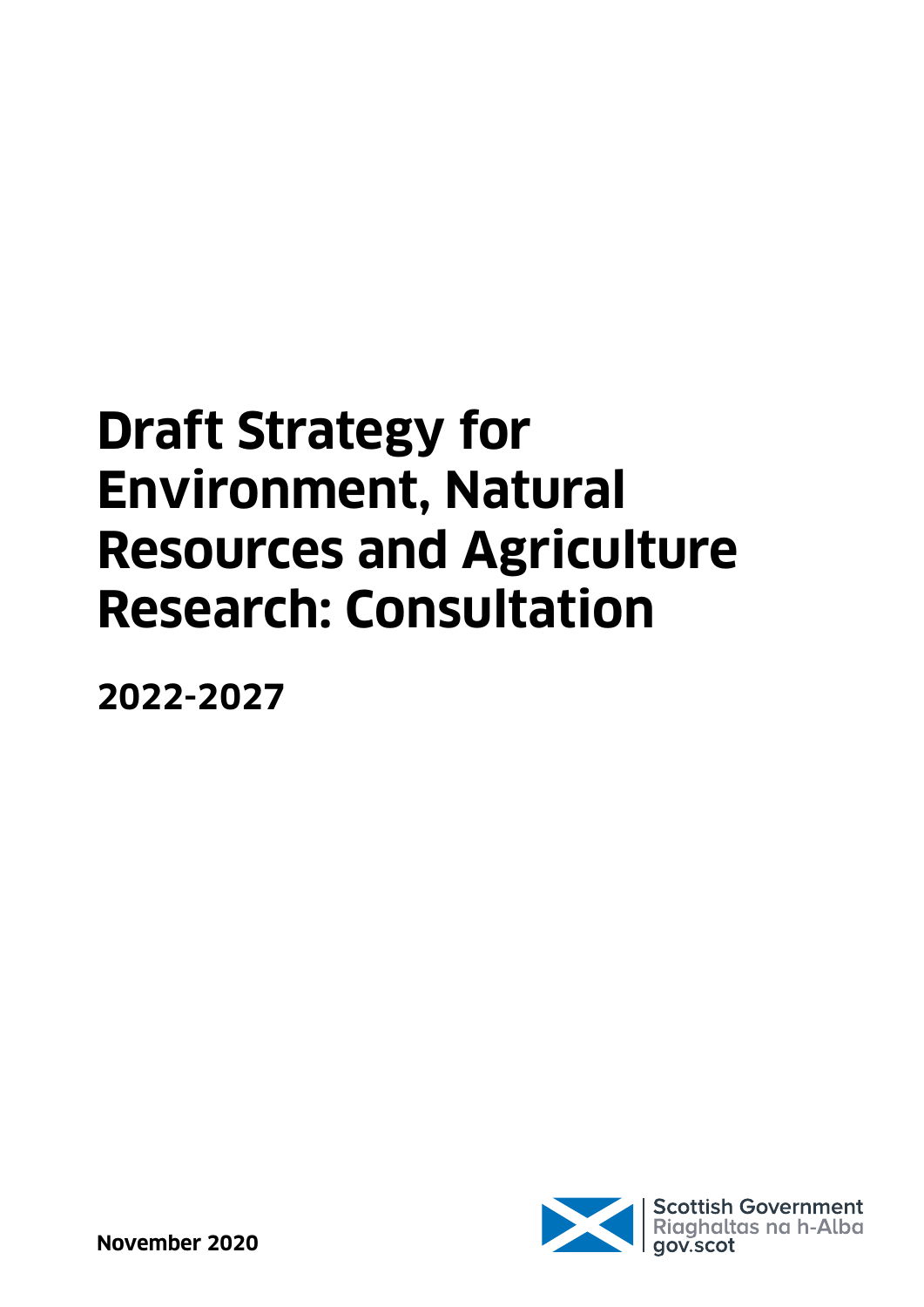#### **Draft Strategy for Environment, Natural Resources and Agriculture Research 2022-2027**

#### **Ministerial Foreword**

Our natural environment is central to our identity as a nation, to our health, quality of life and our economy. Over the past year as we witnessed Covid-19 fundamentally change our way of life, the importance of being able to enjoy Scotland's natural environment, and the health and wellbeing impacts this brings, were made clearer than ever. As we look forward, how we use our land and other natural assets will all need to be re-imagined in order to build Scotland's green recovery and address the twin threats of biodiversity loss and climate change.

Scotland is playing a central role in developing environmental solutions to the global climate and nature crises, and our response is based on the strongest possible scientific evidence. Our Environment, Natural Resources and Agriculture research programme is central to achieving this. We invest nearly £50 million a year in our research programme, so it is a major commitment for us.

I recognise the dedicated work that has gone into our funded science over the current funding cycle. It has guided policy development, both in my own portfolio and that of my colleague the Cabinet Secretary for Rural Economy and Tourism. It has also provided evidence and research which has supported economic development in Scotland in the urban as well as the rural economy and helped policy makers across the Scottish public sector. This is work we need to build on and refocus to meet the challenges we face now, including the need for a green recovery, responding to the global climate and nature crises and the UK's exit from the European Union. These drivers will fundamentally change our approach to conserving Scotland's environment and how we use our fantastic natural assets in Scotland in a sustainable way.

This research strategy sets out our priority research topics for the coming years as climate change; land use; biodiversity; the rural economy; animal and plant disease; water and flooding; and food supply. This strategy also sets out our plans for funding research on topics not previously included in the programme including: air quality; the circular economy; and land reform.

Along with the evolution of the research programme into new areas and responding to new challenges, this strategy sets out how we will enhance the programme to maximise its impact. This includes plans to establish a Scottish Centre of Expertise in Biodiversity. This centre will advise policymakers in government, local authorities and our public bodies on how best to combat biodiversity loss.

I am proud of the progress that we have made in Scotland in responding to the global climate emergency and enhancing our natural environment. However, there is still much to do, and it is vital that our future policy decisions are rooted in evidence. The research priorities and plans set out in this strategy will be central to this approach.

#### ROSEANNA CUNNINGHAM

Cabinet Secretary for Environment, Climate Change and Land Reform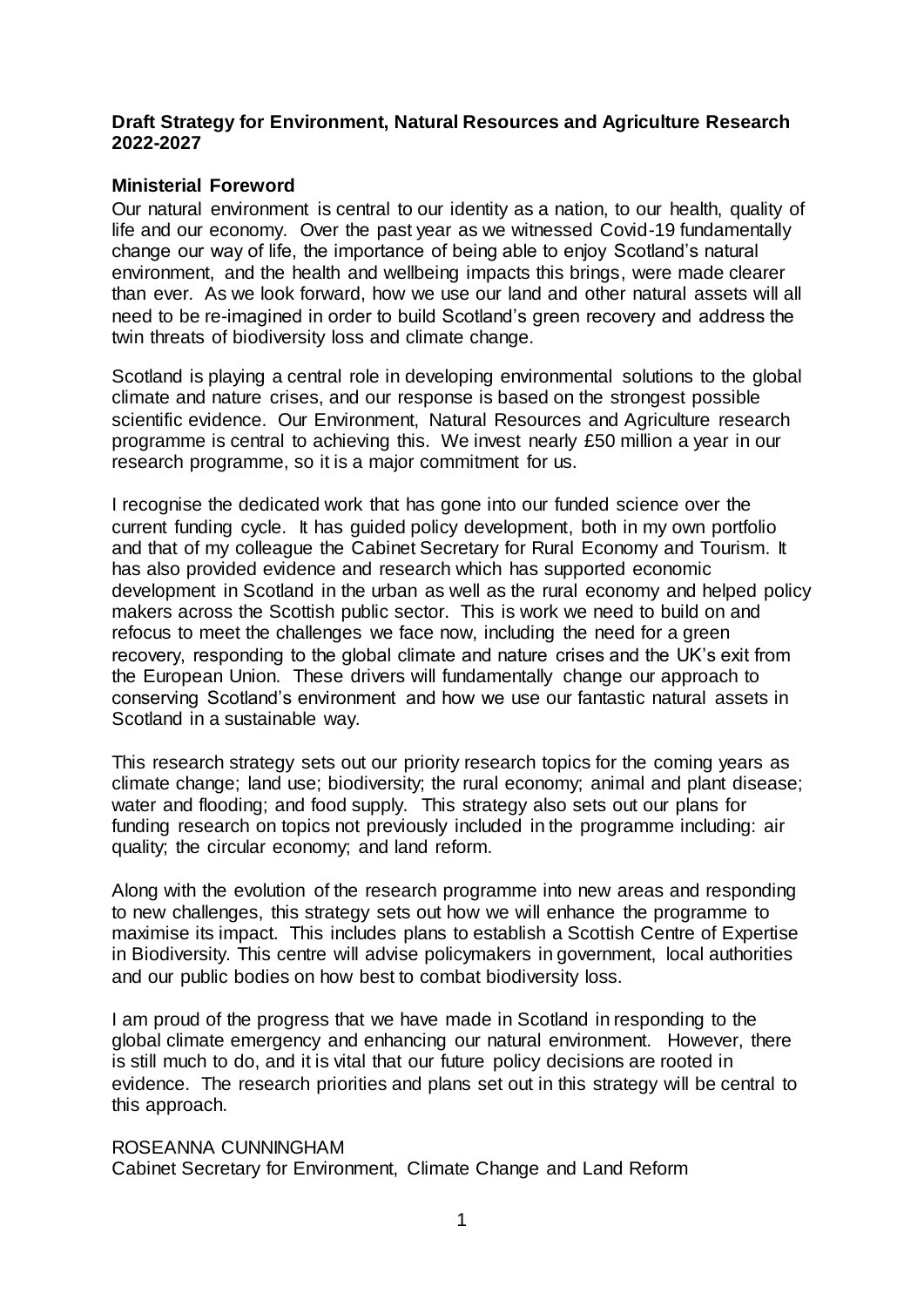# Draft Strategy for Environment, Natural Resources and Agriculture Research<br>2022-2027

Contents

| 1. |  |  |  |  |
|----|--|--|--|--|
| 2. |  |  |  |  |
| 3. |  |  |  |  |
| 4. |  |  |  |  |
| 5. |  |  |  |  |
| 6. |  |  |  |  |
| 7. |  |  |  |  |
|    |  |  |  |  |
|    |  |  |  |  |
|    |  |  |  |  |
|    |  |  |  |  |
|    |  |  |  |  |
|    |  |  |  |  |
|    |  |  |  |  |
|    |  |  |  |  |
|    |  |  |  |  |
|    |  |  |  |  |
|    |  |  |  |  |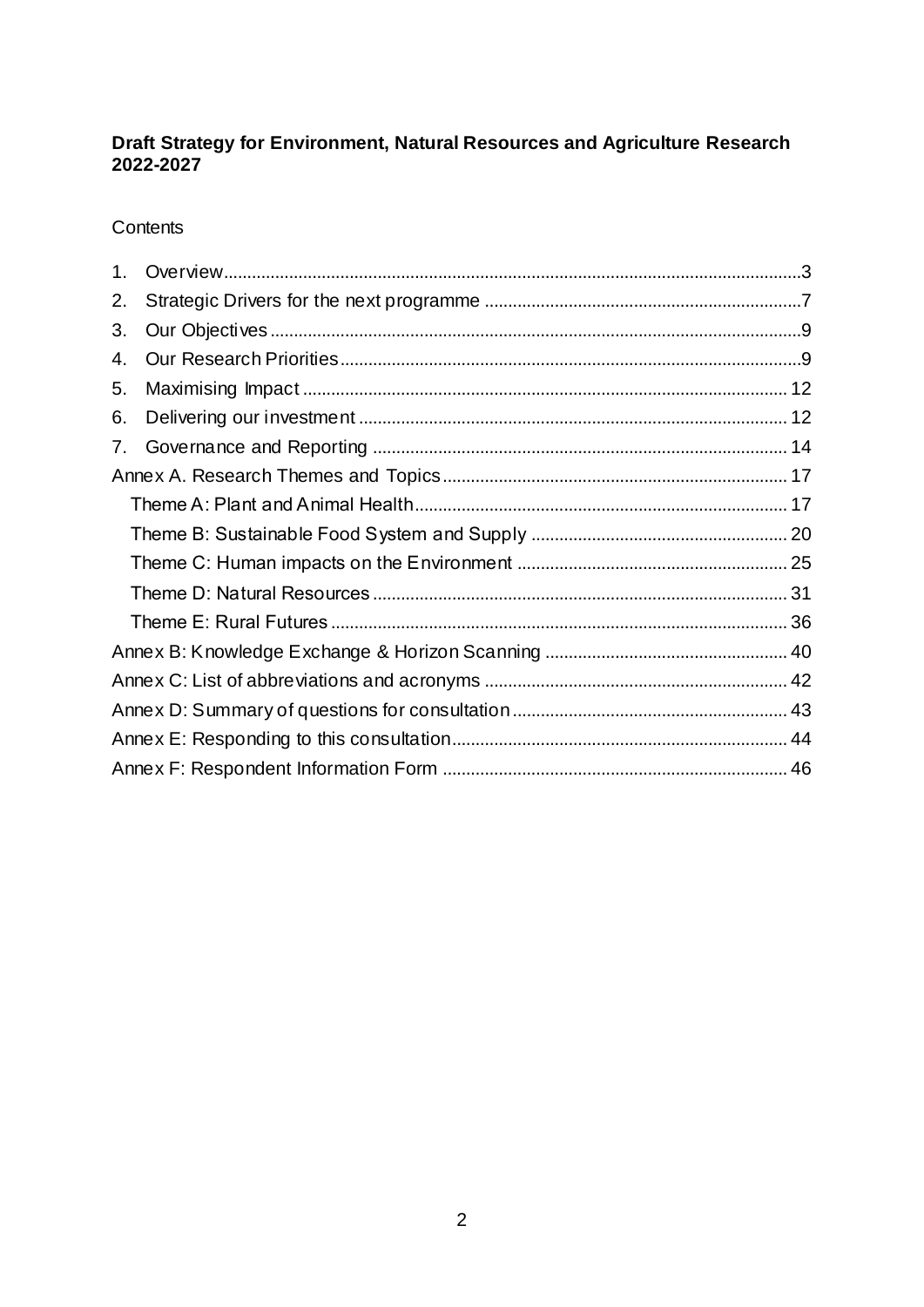# <span id="page-3-0"></span>**1. Overview**

The Environment, Natural Resources and Agriculture Research Programme is a large scale, multidisciplinary programme with a budget of around £48 million a year. It covers a wide spectrum of topics including:

- Plant and animal health
- Sustainable food system and supply
- Human impacts on the environment
- Natural resources
- Rural futures

The Scottish Government vision for the research programme is:

#### *"to support research that is relevant, respected and responsive to Scotland's environment, communities, its people and to the rural economy"*

This vision places the science that we invest in at the heart of Scottish society, and looks to those engaged in the research we fund to visibly and proactively contribute to the health, wealth and wellbeing of the nation, by applying their collective talents for the benefit of all of Scotland's people. The relationship between our research, government policies, and National Outcomes for Scotland is illustrated in Figure 1.

Figure 1. Relationship between research, policy and National Outcomes for Scotland.

| <b>Research Themes:</b>                                                                                                                                                               | <b>⇒ Scottish Government</b><br><b>Policies on:</b>                                                                                                                                                                                                                  | $\Rightarrow$ Key National Outcomes<br><b>For Scotland:</b>                                                                                                                                                                                                                                                                         |
|---------------------------------------------------------------------------------------------------------------------------------------------------------------------------------------|----------------------------------------------------------------------------------------------------------------------------------------------------------------------------------------------------------------------------------------------------------------------|-------------------------------------------------------------------------------------------------------------------------------------------------------------------------------------------------------------------------------------------------------------------------------------------------------------------------------------|
| <b>Plant and Animal</b><br>Health<br>Sustainable Food<br>System and<br>Supply<br>Human impacts on<br>$\bullet$<br>the Environment<br><b>Natural Resources</b><br><b>Rural Futures</b> | Climate Change<br>Environmental<br>protection<br><b>Biodiversity</b><br>Flood prevention &<br>$\bullet$<br>coastal erosion<br>Water quality<br>$\bullet$<br>Land use and land<br>$\bullet$<br>reform<br><b>Rural Scotland &amp;</b><br><b>Islands</b><br>Agriculture | Thriving and innovative<br>businesses, quality jobs<br>and fair work for all.<br>Communities are<br>$\bullet$<br>inclusive, empowered,<br>resilient and safe.<br>Well educated, skilled<br>and able to contribute to<br>society.<br>Globally competitive,<br>$\bullet$<br>entrepreneurial, inclusive<br>and sustainable<br>economy. |
|                                                                                                                                                                                       | Food and drink                                                                                                                                                                                                                                                       | Value, enjoy, protect and<br>enhance our                                                                                                                                                                                                                                                                                            |
|                                                                                                                                                                                       | Plant and animal                                                                                                                                                                                                                                                     | environment.                                                                                                                                                                                                                                                                                                                        |
|                                                                                                                                                                                       | health and welfare                                                                                                                                                                                                                                                   | Healthy and active.                                                                                                                                                                                                                                                                                                                 |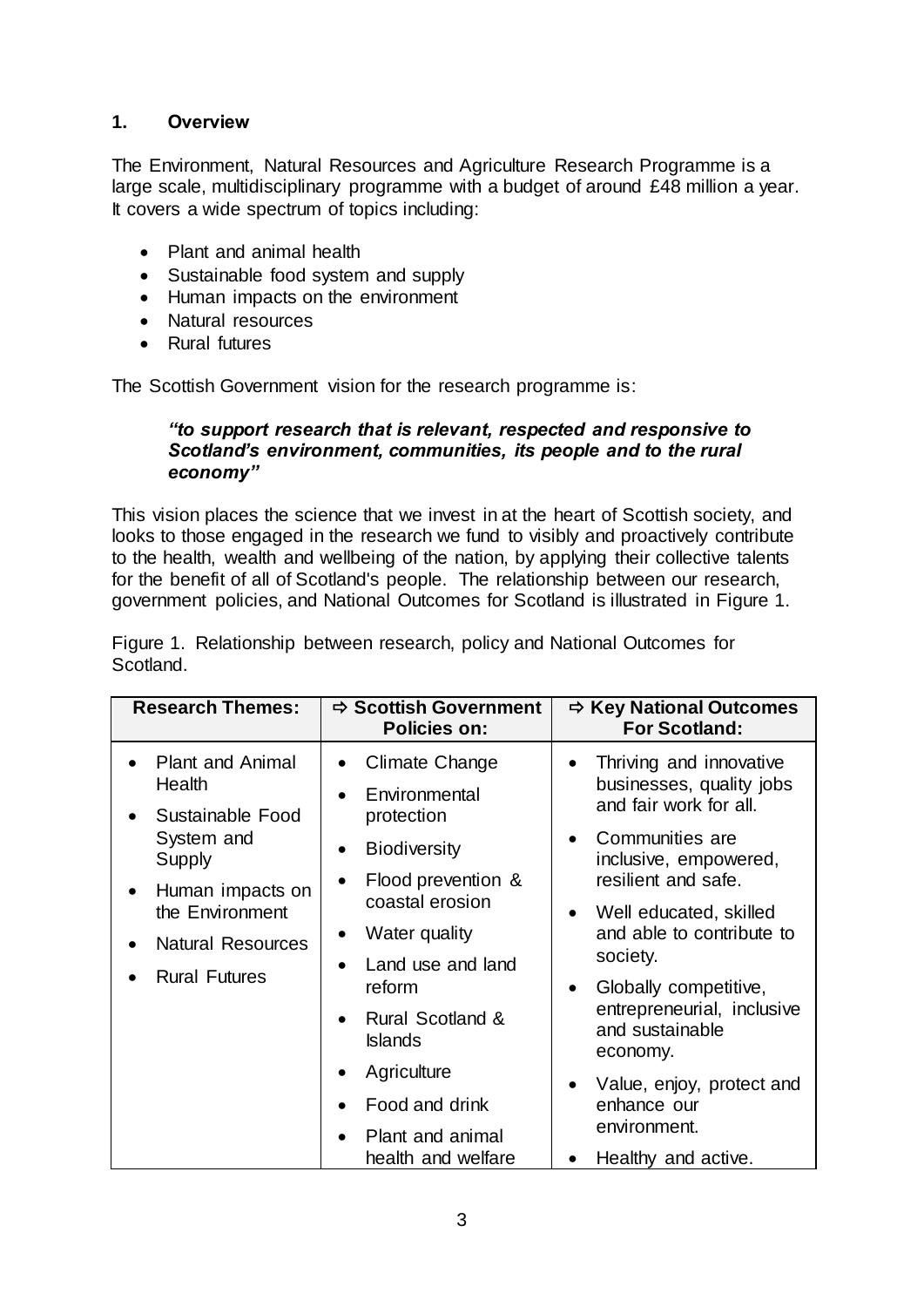|--|

This strategy sets out how we will achieve this vision. It highlights our research priorities, and the principles and processes behind the investment we will make between 2022 and 2027. It explains how we expect our research to achieve impact, the mechanisms we will use to fund research, and the operational changes to our governance and reporting mechanisms which will be made during the next cycle.

Our research must produce excellent scientific outputs which are useful, accessible and influential for government and other end users. This requires a strong focus on engagement and knowledge exchange to ensure that research outputs fully inform the policy making process and are accessible and useable by a wide range of external stakeholders. Some examples of impact from the current research programme are given in the boxes below. To achieve this we fund:

- Long-term research with strategic objectives. This is currently delivered through our Strategic Research Programme and associated investment in Underpinning Capacity.
- Short-term research on more applied problems.
- Expert advice and opinion. This is primarily delivered through our Centres of  $Expected$ <sup>1</sup> which provide specialist advice and knowledge on subjects where demand is highest.
- Knowledge exchange with stakeholders, including co-construction of new research.

During the current funding cycle, around 88%<sup>2</sup> of the funding was used to support research at six Main Research Providers (MRPs) $3$ , a group of Scottish research organisations with specialist expertise in areas directly relevant to the research programme. The MRPs have developed a collective identity as SEFARI (Scottish Environment, Food and Agriculture Research Institutes) in part through a joint Knowledge Exchange centre, the SEFARI Gateway.

The SEFARI institutes are not the only source from which expertise is drawn, nor does the work they do represent the full extent of our science needs. Our funding also supports research at a wide range of other Higher Education Institutes and other organisations.

Building strong partnerships is key to our approach. The SEFARI institutes through which we make much of our investment in research cannot cover the vast array of

l <sup>1</sup> There are currently four Centres of Expertise on: Animal Disease Outbreaks (EPIC), Water (CREW), Climate Change (ClimateXChange) and Plant Health (Plant Health Centre).

<sup>&</sup>lt;sup>2</sup> The remainder was spent on research funded at other institutions via the Contract Research Fund, the Centres of Expertise or the rural or economic surveys budgets which fund the Agricultural Census and the Farm Business Survey.

<sup>3</sup> James Hutton Institute, Scotland's Rural College, Moredun Research Institute, Royal Botanic Garden Edinburgh, Biomathematics and Statistics Scotland and Rowett Institute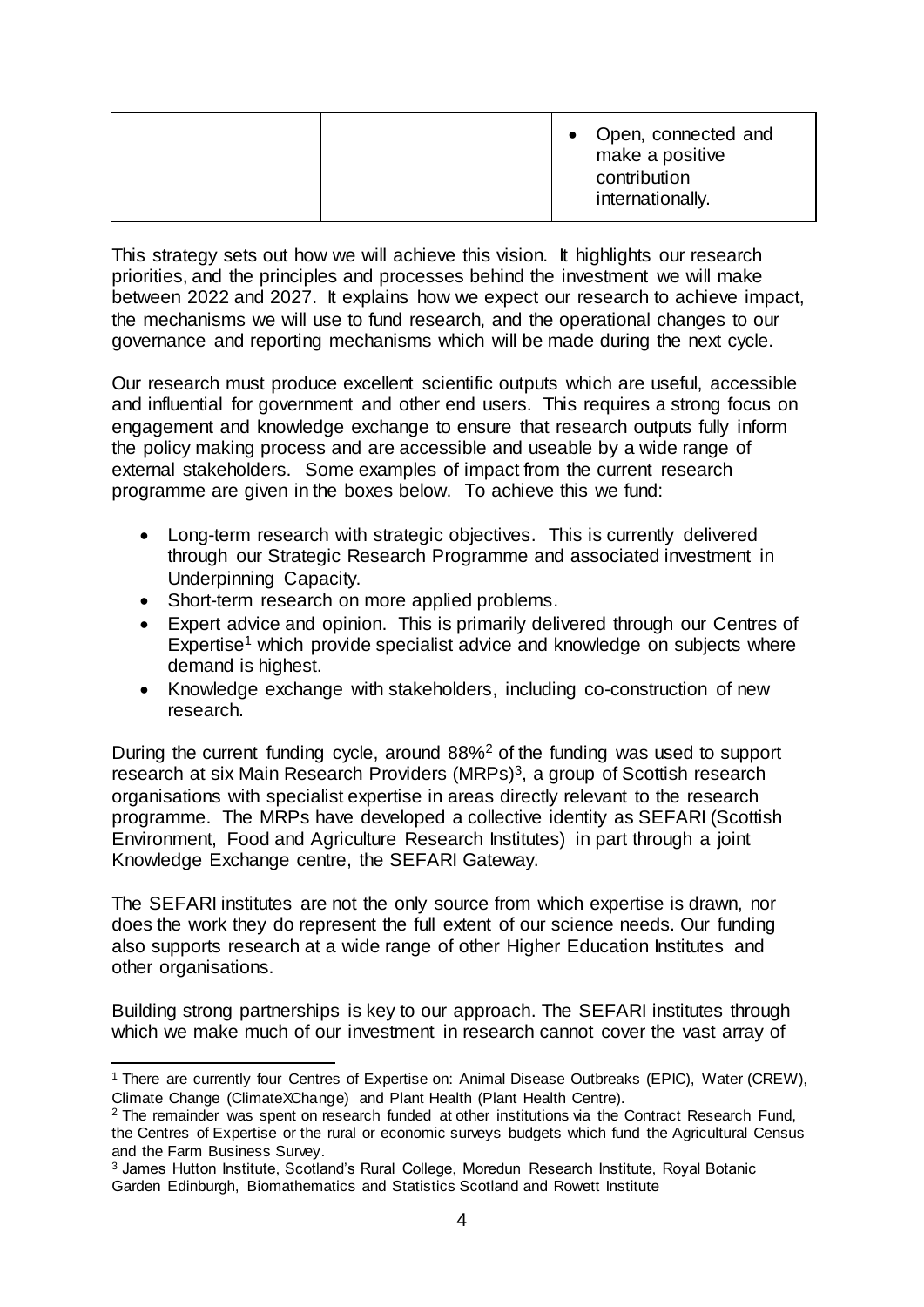topics that are contained in the rural economy and environment portfolios, nor can they be expected to have the expertise in all areas. Therefore during this funding cycle, we will continue to broaden the supply base for our research, working with an expanding range of research providers to meet our needs. In particular we will better connect the research we support with the wider Scottish and UK public sector, businesses, Scottish Universities and the UK Research Councils and expect this collaboration throughout the whole research programme.

#### **Research & Economic Impact:**

The Scottish Government's Environment, Natural Resources and Agriculture research programme plays a key role in ensuring that scientific evidence is embedded within policy development across a range of government portfolios. For example the outputs from the programme have been central to designing the Scottish Government's approach to responding to the Global Climate Emergency. It has provided the evidence to ensure that policies are focused on areas where emission reductions will be maximised and that the decisions made are based on the latest scientific evidence. However, its impact is far broader and goes well beyond the development of government policy.

A 2017 study<sup>4</sup> of previous research cycles estimated that the programme contributed £151.8 million GVA to the Scottish economy a year and supported nearly 1,500 jobs.

These impacts were achieved through a wide range of channels. For example, the deployment and utilisation of research funded through previous programme cycles has led to improvements in plant and animal health and genetics, which in turn have boosted agricultural productivity. A number of projects funded via the programme have also led to the creation of spinout companies and wider commercialisation activity which has had wider economic benefits.

The research programme also directly supports Scotland's academic research base. It supports hundreds of highly skilled research jobs and also provides a stable funding base that enables institutes to lever in significant additional funding from other UK and international funders into the Scottish economy. In 2018-19, external income leveraged as a result of the research programme was £28 million, equivalent to c. £0.60 returned for each £1 invested.

## **Research Impact - Covid-19**

 $\overline{a}$ 

Covid-19 has forced governments and the public worldwide to build the capacity and the expertise to extinguish the pandemic. It has shone a searchlight on the role of experts across a wide range of academic disciplines, and demonstrated the need for the separate and complex skills from people and organisations who can work to bring expertise into policymaking.

Experts working within our Main Research Providers and our Centres of Expertise have all contributed to the Scottish Government response to this crisis.

<sup>4</sup> Strategic Research Programme 2011-2016: economic impact. <https://www.gov.scot/publications/economic-impact-strategic-research-programme-2011-2016/>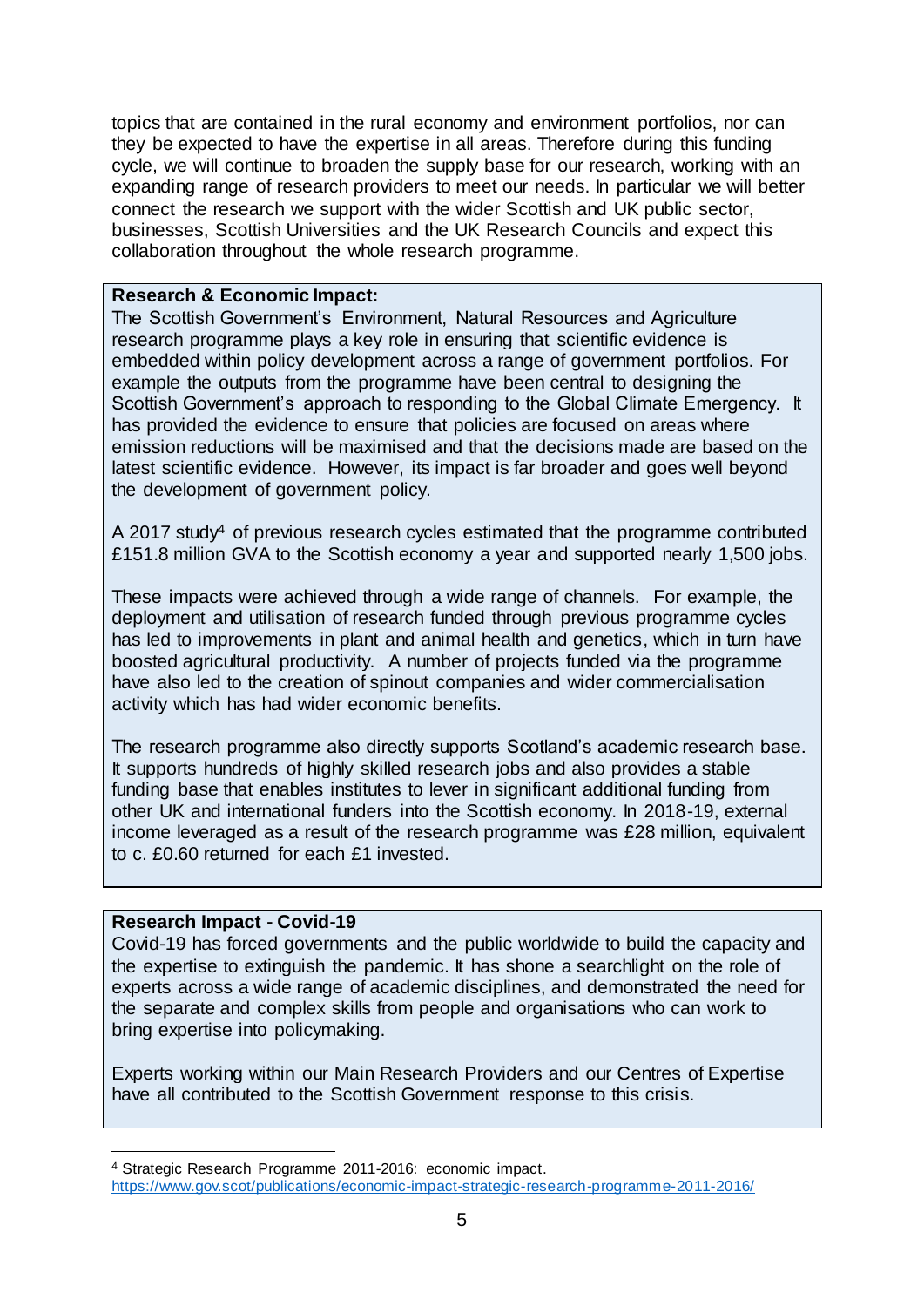Researchers from Scotland's Rural College, the Moredun Research Institute, our national Centre of Expertise on Animal Disease Outbreaks (EPIC), working with BioSS, have taken their knowledge of zoonotic and animal disease and worked to test samples for Covid-19 and model the outbreak in the Scottish population, forming the Scottish Covid Research Consortium.

Other parts of our research programme have contributed widely to the Covid-19 response, and shown the value of our long-term investments in science and research capacity across Scotland. For example, the PCR machines funded via the research programme, which are used to detect microscopic amounts of DNA and RNA at the Rowett Institute and James Hutton Institute, were used for diagnostic testing of Covid-19 by the NHS in patient samples.

Our Centre of Expertise on Water (CREW) funded a rapid project to test for the viral RNA in waste-water (sewage) with SEPA and academic partners. This is now a nationwide programme.

The SEFARI-Gateway has worked with all of its partners including the Royal Botanic Garden Edinburgh to put together educational materials for children during the long homeschooling period.

# **Research Impact – Coastal Flooding and Erosion**

The Dynamic Coast project is an award-winning, pan-government partnership that has transformed Scotland's public sector's understanding of coastal change and the risks from coastal flooding and erosion under a changing climate.

Funded through the Centre of Expertise on Water (CREW) and supported by key agencies, the project has established a national evidence base of coastal change. This summarises the last 130 years of coastal change across all of Scotland's erodible shores (beaches, dunes and saltmarshes) and projects the changes forward to 2050. It has been used to identify areas which are, or may become, susceptible to erosion in the coming decades.

The identification of such susceptible areas, backed by an objective evidence base and interactive maps is now being used by government, agencies, Scottish Water, Adaptation Scotland, Local Authorities, developers, land-owners and community groups to develop management policies and adaptation plans to tackle coastal erosion and flood risk.

# **Research Impact – Combating Raspberry Root Rot**

Genetic research into raspberry root rot disease is helping to alleviate the economic damage of the disease, and improve the viability of raspberry production for Scottish soft fruit producers.

The disease, which is caused by *Phytophthora fragariae* var. *rubi*, is currently the most economically damaging of all pests and diseases that affect raspberries in the UK. The raspberry is an iconic Scottish product known worldwide for its superior taste and quality, and the industry requires new commercially acceptable varieties that are resistant to *Phytophthora*.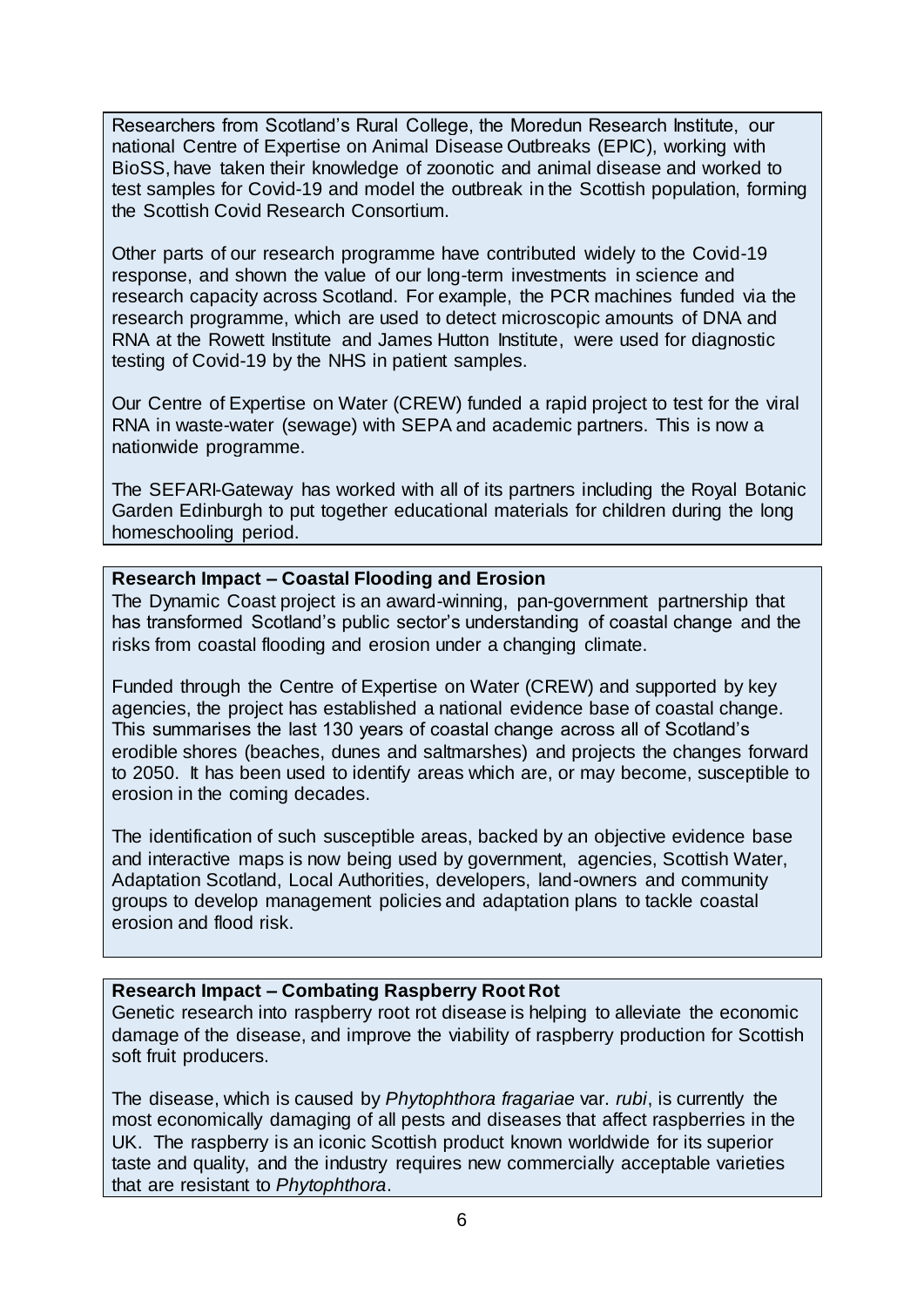With funding from the Strategic Research Programme, researchers at the James Hutton Institute have spent over a decade developing the first genetic linkage map for raspberry and subsequently identifying molecular markers to link important traits to genetic regions. Deployed early in the breeding process, these research techniques have speeded up the development of new varieties. In August 2020 a new resistant variety, Glen Mor, was launched by James Hutton Limited.

New resistant varieties such as Glen Mor will improve the viability of raspberry production for many fruit growers, as they can return to land which carries the disease but is otherwise ideally suited to raspberry production, and away from more expensive pot-based growth systems, whilst also reducing the use and cost of fungicides.

## **Research Impact – Peatland Restoration**

In recognition that peatland restoration is one of the most effective ways of locking in carbon, the Scottish Government has committed to restoring peatland as part of its climate change policy agenda.

Peatlands research in the programme has many elements and aims to provide an evidence base for the wider costs and benefits of Scottish peatlands restoration. This includes improving methods for calculating carbon stores and establishing the extent to which peatland restoration will help Scotland and the UK meet their emissions reduction targets.

Working in partnership with others on the [RSPB Scotland Forsinard Flows Reserve,](https://www.rspb.org.uk/reserves-and-events/reserves-a-z/forsinard-flows) SEFARI researchers have monitored the GHG fluxes at several sites and have shown how restored peatland can significantly help store more GHGs. They are also developing methods to more accurately evaluate the cost-effectiveness of peatland restoration and evaluate the condition of peatland.

This research has played an important role in helping Scotland assess progress towards the statutory GHG emission reduction targets. It has also [informed](https://www.climatexchange.org.uk/media/1493/ipcc_summary_feb2015_ra_2.pdf) how to better incorporate the effects of draining and the rewetting of peatlands into calculations for [UK GHG inventories.](http://naei.beis.gov.uk/reports/reports?section_id=3)

# <span id="page-7-0"></span>**2. Strategic Drivers for the next programme**

Given the diverse range of topics supported by the programme, there is no single overarching driver which will shape our research priorities. Each part of the programme has distinctive underlying drivers of change and research as set out in [Annex A.](#page-17-0)

Across the programme as a whole there are three overarching drivers which will play a key role in shaping our priorities and research needs in future years. We expect many of the research projects that we will support over the next funding cycle to support these areas: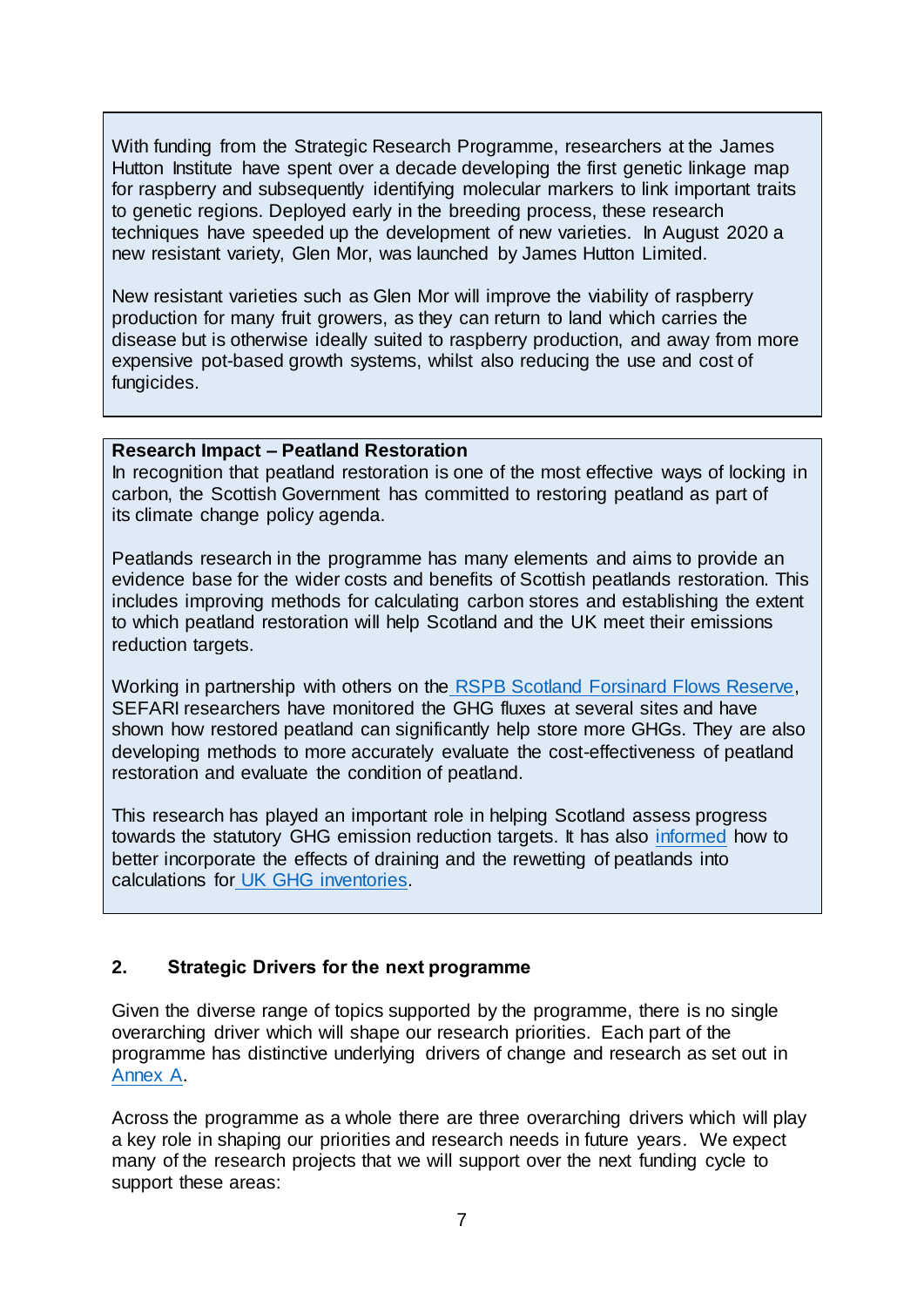- **Global climate and nature crises** Achieving net zero greenhouse gas emissions and responding to biodiversity loss are inextricably linked and will fundamentally shape the choices which we face in areas such as land-use, environmental and agricultural policy for decades to come. Changes to our climate and wider environment will also be a key driver of future work on plant and animal health, the management of our natural resources and the economic challenges and opportunities faced by rural communities. Biodiversity loss in particular is a growing problem and Scotland has a key role in combating it, especially in relation to fragile upland ecologies, peatlands and coastal and marine ecosystems.
- **EU exit** The UK's exit from the EU will have a significant impact across the research programme. For example, the UK's future trading relationship with the EU and other countries will change, which will impact on Scottish companies, particularly in agriculture and the food and drink sectors. The future of farming support in Scotland, and the successor to the Common Agricultural Policy, which the Scottish Government will need to design, will also cut across all elements of the research programme.
- **Sustainable economic growth and wellbeing** The economic impact of the Covid-19 pandemic and the subsequent recovery will have far-reaching consequences for all parts of society. The Advisory Group on Economic Recovery, which the Scottish Government established to advise on the recovery from the crisis, emphasised the importance of green growth and maximising the benefits of Scotland's natural capital as part of the recovery.<sup>5</sup> These drivers will impact on all elements of the research programme. Simultaneously there is a growing focus on policy approaches aimed at enhancing wellbeing, of which environmental sustainability is a key element, either in place of or alongside more traditional measures of economic progress. This focus will inform the work across our research programme.

Another key need which has become apparent over the current research cycle is for more responsive and flexible research to reflect changing needs and priorities. Since the last research strategy was published in 2015 many events have occurred which have directly impacted on the programme and our research priorities. Some of these are national and global events such as the Covid-19 pandemic, the UK's exit from the EU and the Scottish Government's declaration of a global climate emergency. Others are more discrete and impact on specific elements of the programme. Our research programme must be dynamic and capable of adapting to a changing and evolving policy landscape, ensuring that funding can be directed to support new priorities, and where the impact of the investment can be maximised while avoiding unnecessary disruption to research organisations.

The Strategic Advisory Board which oversees the research programme published its recommendations for the next cycle of research funding in May 2019. Their report<sup>6</sup>

 $\overline{a}$ 

<sup>5</sup> [https://www.gov.scot/publications/economic-recovery-implementation-plan-scottish-government](https://www.gov.scot/publications/economic-recovery-implementation-plan-scottish-government-response-to-the-advisory-group-on-economic-recovery/pages/6/)[response-to-the-advisory-group-on-economic-recovery/pages/6/](https://www.gov.scot/publications/economic-recovery-implementation-plan-scottish-government-response-to-the-advisory-group-on-economic-recovery/pages/6/)

<sup>6</sup> [https://www.gov.scot/publications/summary-report-conclusions-strategic-advisory-board-resas](https://www.gov.scot/publications/summary-report-conclusions-strategic-advisory-board-resas-funded-science/)[funded-science/](https://www.gov.scot/publications/summary-report-conclusions-strategic-advisory-board-resas-funded-science/)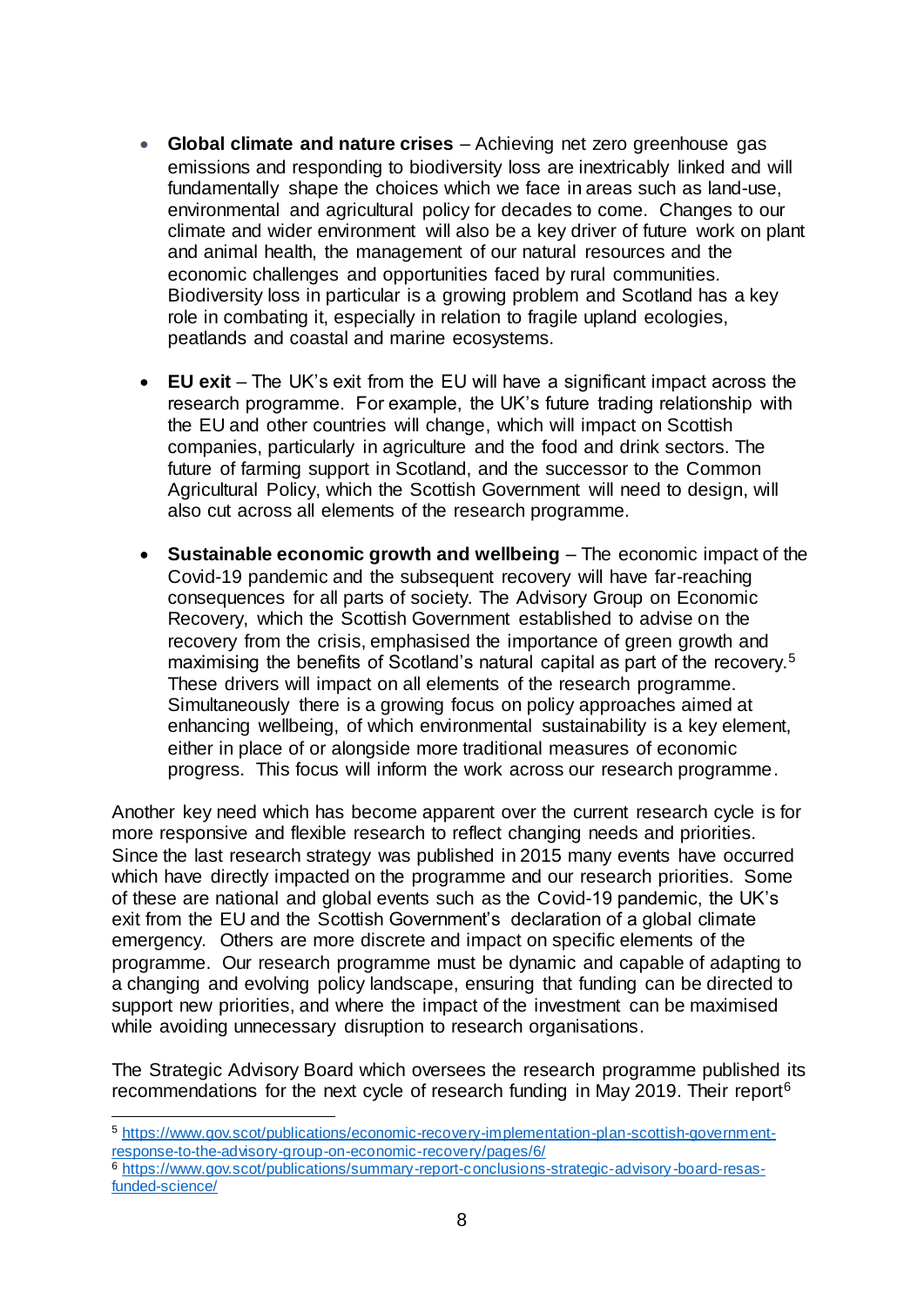recommended that the research programme needs to evolve in order to remain fitfor-purpose; there should be better alignment with Scottish Government's needs, more flexibility to reposition resource when required, a wider range of research providers, and continued commitment to protect the research capacity and data that are unique to, and essential for, meeting Scottish needs.

# <span id="page-9-0"></span>**3. Our Objectives**

In responding to these strategic drivers of the research programme, the work will be delivered to respond to the following objectives:

- We will refresh the research programme to ensure that it better captures new and growing policy priorities.
- We will continue to support the underpinning research capacity, the platform of skilled and connected researchers, data and infrastructure upon which more responsive research can be developed.
- We will provide the Scottish Government with greater flexibility to respond to emerging needs, through more short-term, responsive research.
- We will access the best research available by engaging a wider range of research providers, by collaborating with other funders, and by fostering an interdisciplinary approach.
- We will maximise the impact of our research through engagement with stakeholders and horizon scanning, in a clear, open and measurable way.
- We will update our funding and governance mechanisms, to ensure that they support these objectives throughout the funding cycle.

# <span id="page-9-1"></span>**4. Our Research Priorities**

The high-level drivers of global climate and nature crises, EU exit and economic growth and wellbeing will drive the Scottish Government's needs for research and evidence during the lifetime of this strategy.

With this in mind, the following research areas have been identified for funding and are presented here under five themes, each of which contains a number of constituent topics. Each theme addresses one or more of the high-level drivers. These themes will be used as a single conceptual structure to steer research across our entire research portfolio and all funding streams, whether that is through our Main Research Providers, our Centres of Expertise, or other contractors.

# The five **research themes** are:

- Theme A: Plant and Animal Health
- Theme B: Sustainable Food System and Supply
- Theme C: Human Impacts on the Environment
- Theme D: Natural Resources
- Theme E: Rural Futures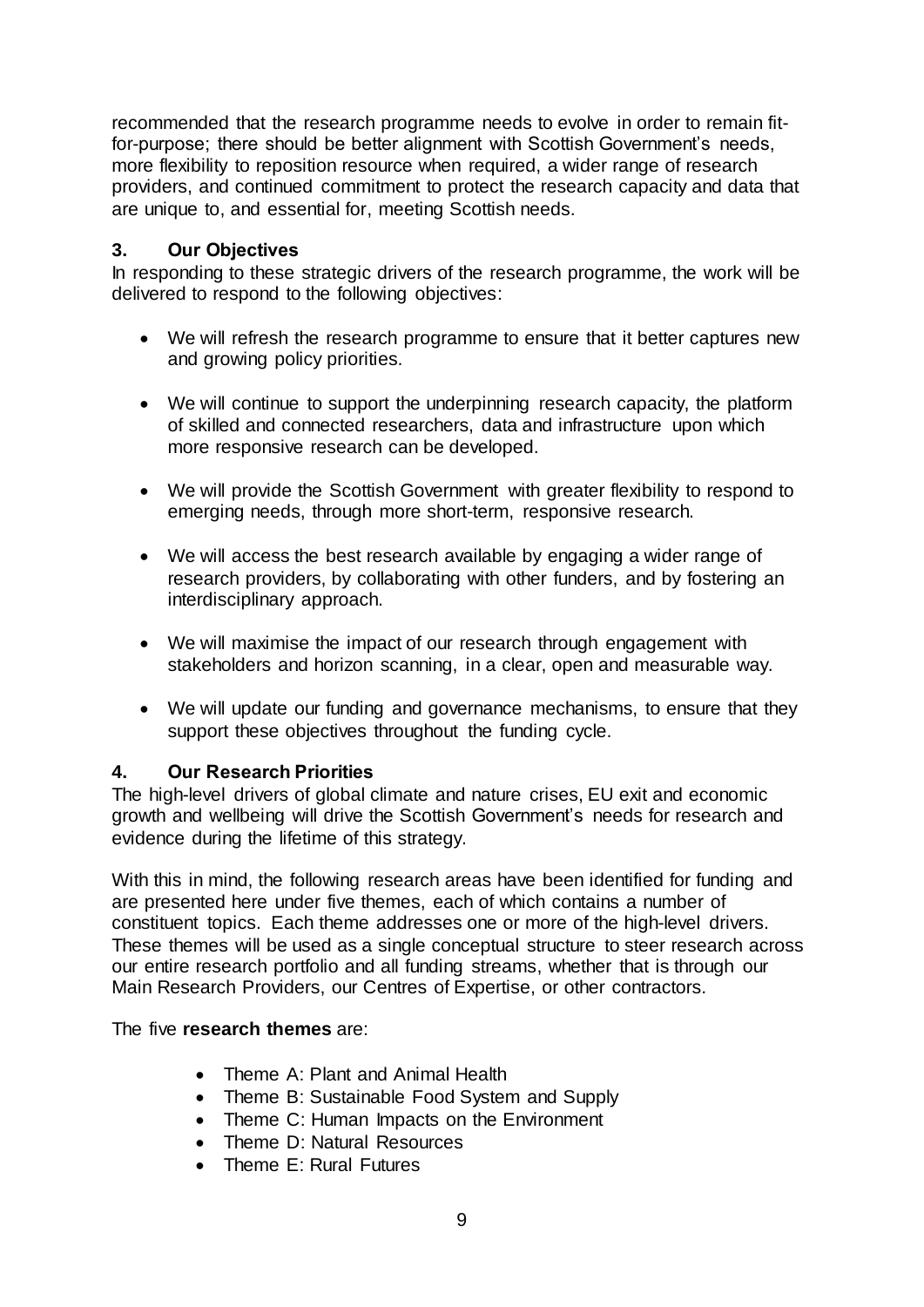The five **themes**, and the constituent **research topics** which sit within them are illustrated in figure 2. Full details of each component are set out in [Annex A.](#page-17-0)

The Scottish Government expects to support research across all of the research topics, though we recognise that we will need to prioritise and allocate resources between them, in line with the Scientific Advisory Board's consistent challenge. The early priorities that we propose are: climate change; land use; biodiversity; the rural economy; animal and plant disease; water and flooding; food supply. These reflect the Scottish Government's high level drivers, and where there is substantial support from other funders in some research areas. Programme-wide prioritisation will be an important signal to research providers and potential funding partners. We propose that the scientific strand of the proposed governance structure regularly updates the prioritisation (please see [Governance and Reporting\)](#page-14-0).

Figure 2. Research Themes and Topics.

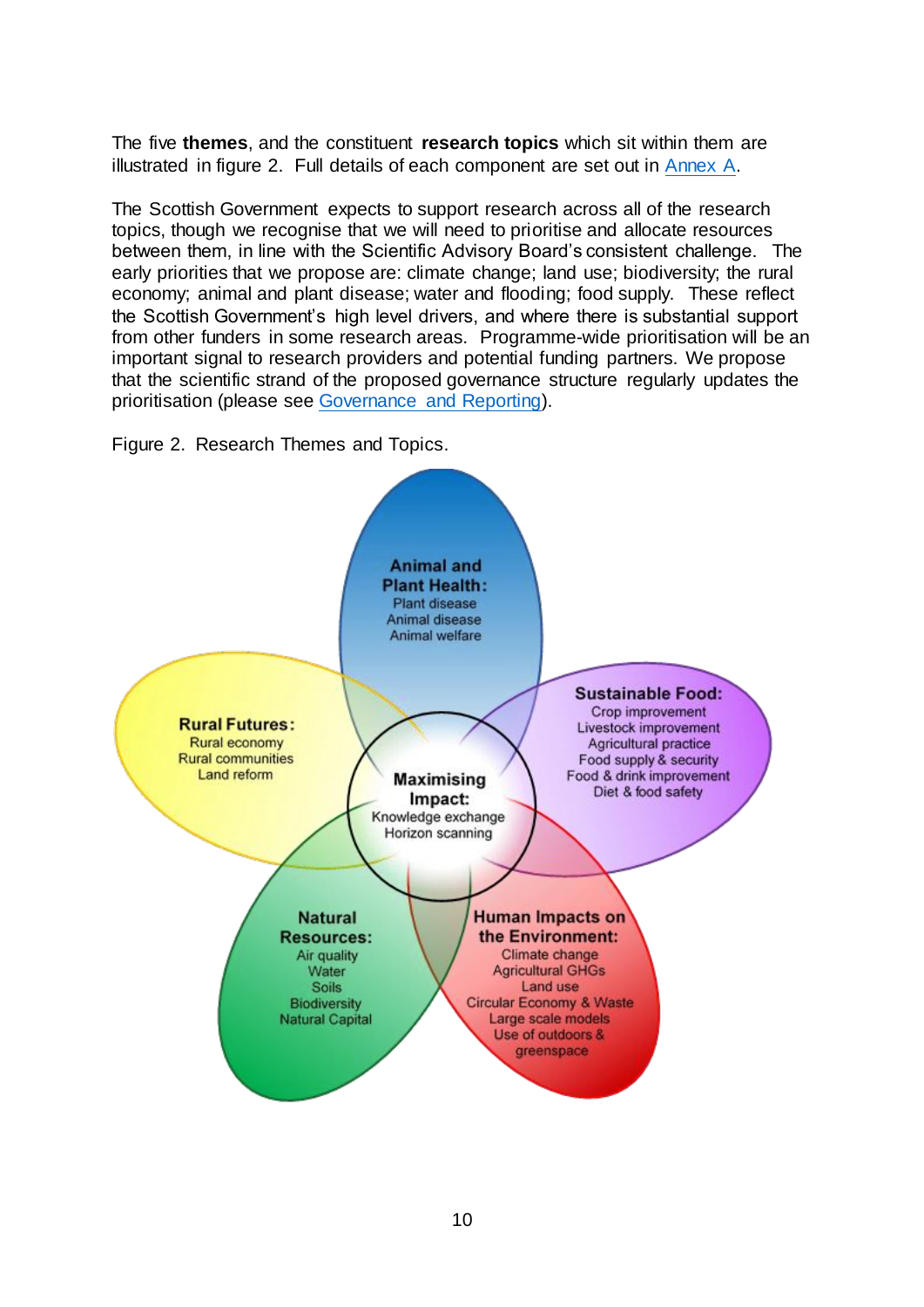Each theme has a core set of research questions that draws its area together. We recognise that there are overlaps and linkages between them where information and ideas should be exchanged. Some linkages are best informed by researchers, for example SEFARI's broad interpretation of 'One Health' research including ecological, plant, animal and human health. Government policies such as the Regional Land Use Partnerships<sup>7</sup> will also catalyse new research linkages across our themes to match their need for integrated evidence and decision support. We also continue to expect multidisciplinary approaches to bring together a fertile mix of natural science, social research and economics, which is necessary if we are to address the complexities and realities of policy challenges in the real world.

This structure reflects a number of changes in our research priorities compared to the current funding cycle. For example, climate change is now recognised in the programme as a discrete research topic rather than as an element of other topics. Whilst many of these topics reflect the continuing need for evidence in existing policy areas, following the advice of the Strategic Advisory Board and broader consultation, we will introduce four research topics which were not previously included in the programme, with a corresponding reduction in research priorities in other areas.

- **Air quality**. This is an important environmental issue with impacts upon life and health outcomes. Scotland's strategy to reduce air pollution in Scotland is due to be revised and is likely to increase the focus on this issue, and the corresponding need for additional research.
- **Land reform**. Previous research cycles have not had a specific research programme on land reform, but with ongoing changes in Scottish land policy this new element will ensure that we can cement expertise in this important policy area into the programme.
- **Circular economy and waste.** New funding on this area addresses previous gaps in the programme. This is a naturally cross-cutting policy challenge, working across behavioural, social, economic, and environmental issues, to drive down Scotland's overall negative environmental impacts, and we expect it will be of wide policy and industry interest in the years to come.
- **Large scale modelling.** Opportunities from new data sources and modelling applications are emerging across the UK, and evidence needs are arising within a number of Scottish Government policy areas. Given the technical skills and challenges involved, we anticipate benefits from taking a strategic approach to data integration and modelling at scale. This work should contribute across policy areas, and will likely involve collaborative projects with other funders.

Two further, cross-cutting activities have emerged, in the methods of data science and in understanding behavioural change. Past and current funding has supported skills and expertise in these areas, for example providing dedicated support from

l

<sup>7</sup> Protecting Scotland's Future: The Government's Programme for Scotland 2019-20. [https://www.gov.scot/binaries/content/documents/govscot/publications/publication/2019/09/protecting](https://www.gov.scot/binaries/content/documents/govscot/publications/publication/2019/09/protecting-scotlands-future-governments-programme-scotland-2019-20/documents/governments-programme-scotland-2019-20/governments-programme-scotland-2019-20/govscot%3Adocument/governments-programme-scotland-2019-20.pdf?forceDownload=true)[scotlands-future-governments-programme-scotland-2019-20/documents/governments-programme](https://www.gov.scot/binaries/content/documents/govscot/publications/publication/2019/09/protecting-scotlands-future-governments-programme-scotland-2019-20/documents/governments-programme-scotland-2019-20/governments-programme-scotland-2019-20/govscot%3Adocument/governments-programme-scotland-2019-20.pdf?forceDownload=true)[scotland-2019-20/governments-programme-scotland-2019-20/govscot%3Adocument/governments](https://www.gov.scot/binaries/content/documents/govscot/publications/publication/2019/09/protecting-scotlands-future-governments-programme-scotland-2019-20/documents/governments-programme-scotland-2019-20/governments-programme-scotland-2019-20/govscot%3Adocument/governments-programme-scotland-2019-20.pdf?forceDownload=true)[programme-scotland-2019-20.pdf?forceDownload=true](https://www.gov.scot/binaries/content/documents/govscot/publications/publication/2019/09/protecting-scotlands-future-governments-programme-scotland-2019-20/documents/governments-programme-scotland-2019-20/governments-programme-scotland-2019-20/govscot%3Adocument/governments-programme-scotland-2019-20.pdf?forceDownload=true)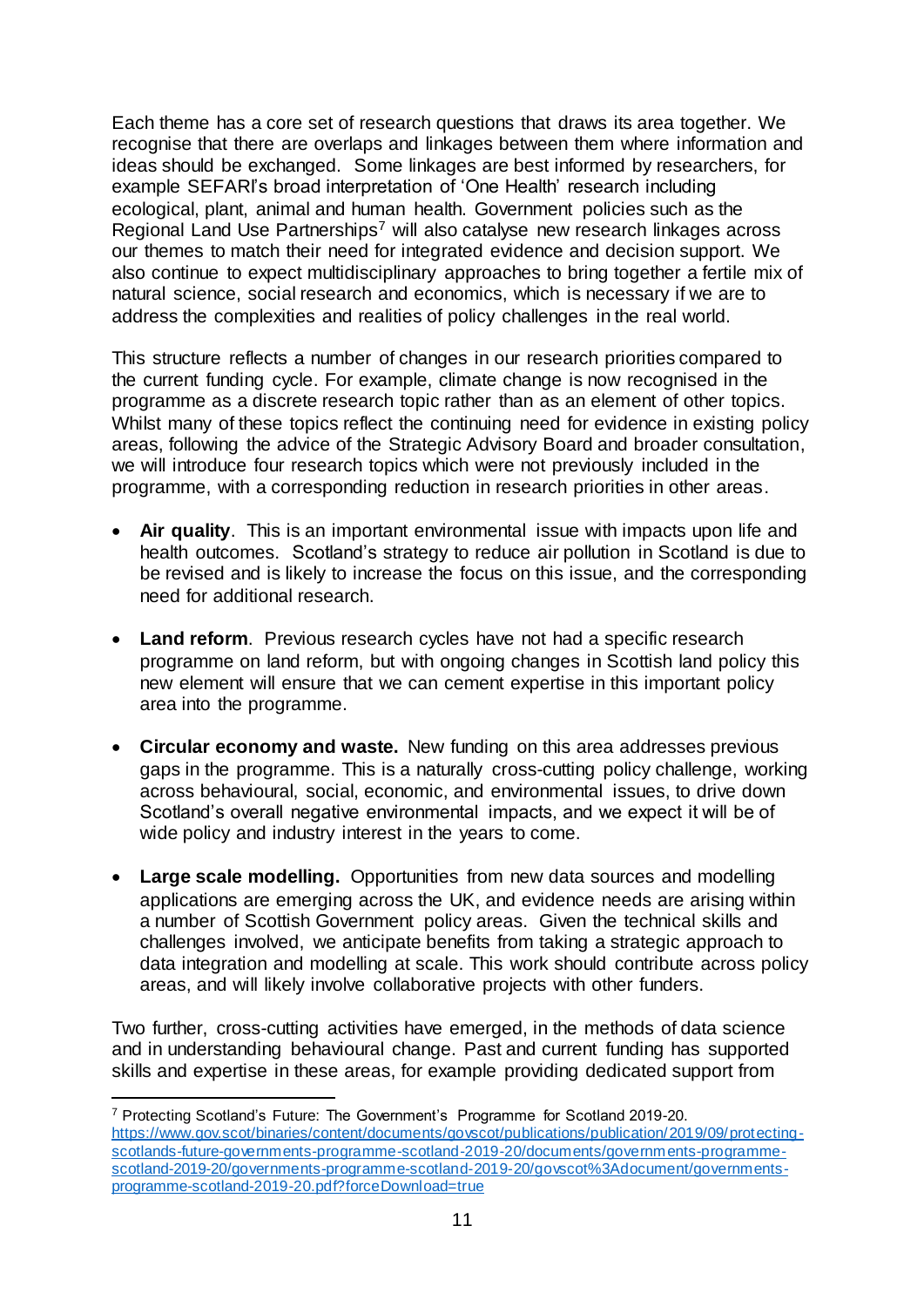BioSS for data-rich research, modelling and machine learning. Both activities seem likely to become a natural part of high-quality research delivery across our programme. We therefore expect to fund these activities throughout the research themes, remaining open to opportunities that broaden their adoption, for example informed by the science strand of Governance.

# <span id="page-12-0"></span>**5. Maximising Impact**

Our research must produce outputs which are useful, accessible and influential for government and other users, thereby maximising the impact of our research funding. Within the research process, we will drive a culture of openness by improving the visibility of the research, and embedding open science and open data approaches. Research results funded through the programme, and the associated data, should be freely available by default (see also section 7: [Governance and Reporting\)](#page-14-0).

We recognise that there is not a simple journey between the production of scientific and research evidence and subsequent impact upon policy and practice. Instead there is a need for intermediary researchers, gatekeepers and other experts whose work it is to go back and forth across this divide. To do this we will continue to support a Centre for Knowledge Exchange.

We also recognise that scientific research and technical innovation can reveal emerging challenges, and also new opportunities, which would have otherwise been unforeseen by government and policy makers. The horizon-scanning element of the research programme is a new initiative, specifically designed to support the identification of early-warnings for environment, natural assets, agriculture and rural communities.

Further details on both knowledge exchange and horizon scanning are provided in [Annex](#page-40-0) B.

# <span id="page-12-1"></span>**6. Delivering our investment**

The diversity of our research needs requires correspondingly diverse funding mechanisms. There will be five key mechanisms through which our investment will be directed in order to take this strategy forward in 2022-27 (listed below).

Longer term grant-supported research will continue across core areas of the programme. Similarly, the commitment to services supported by underpinning capacity will remain, for example, call-down advice, maintenance of biological collections and long-term field studies. However, the share of funding which currently goes to longer term strategic research will fall from the current 66% of spend at present to around 52% of spend (Figure 3).

This change will allow us to introduce a Responsive Research Fund (RRF). This is a new fund designed to ensure that the research programme can respond more flexibly to changes in research needs and analysis as we proceed through the research cycle. The RRF will be reactive to new, emerging policy needs across the whole programme, and will enable the procurement of short and medium-term (up to 3 years) research through open competition.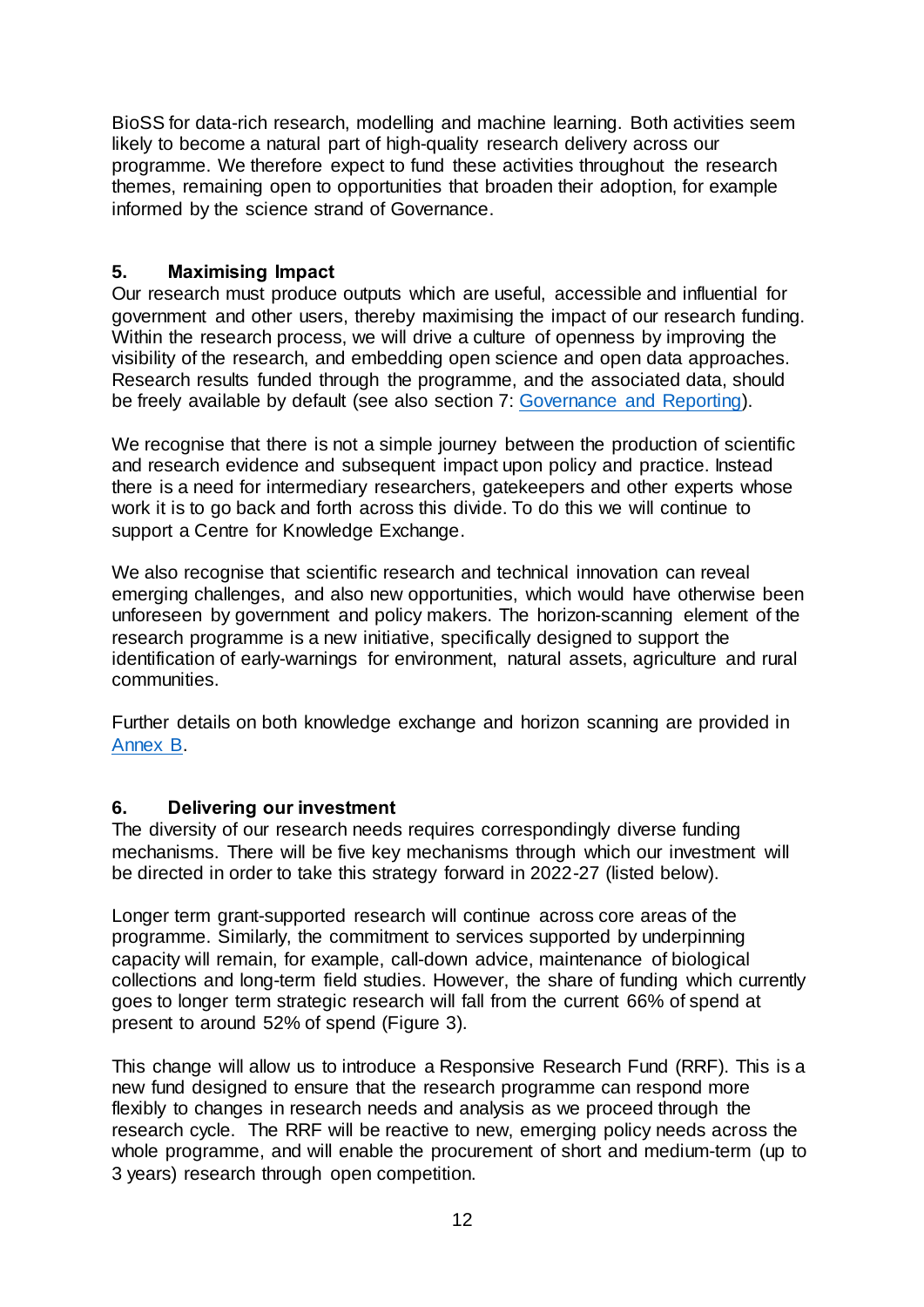Overall our investment will be delivered through the five funding mechanisms outlined below:

Strategic Research Programme (SRP)

- Longer-term (3-5 years) research which provides new knowledge which is relevant to government policy.
- We will continue to use the SEFARI institutes as providers of the strategic research programme, and will allocate available resources accordingly.
- We will also continue to pursue collaborations with other science funders both within Scotland and across the UK to maximise the potential impact of funds we invest in science. We will liaise with other funders, and identify priority areas for collaboration where there is opportunity to strengthen our programme and build added value to topics with particular relevance to Scotland.

# Responsive Research Fund (RRF)

- The flexibility to commission short-term policy-led projects has significant impact for policy making and was previously delivered through the Contract Research Fund. This function will be maintained as part of the RRF fund in 2022-2027.
- Medium-term research (up to 3 years) responding to new, unforeseen policy needs which emerge after the initial commissioning period. Mechanisms such as staged, "challenge" funding could be considered.
- This funding will be awarded under open competition and will therefore be open to a far greater range of organisations to help foster innovation and creativity in the types of work funded by the programme.

## Centres of Expertise (CoE's)

- We will continue to support the existing policy-facing Centres of Expertise for [Climate Change,](http://www.climatexchange.org.uk/) [Water,](http://www.crew.ac.uk/) [Animal Disease Outbreaks](http://epicscotland.org/) and [Plant Health.](https://www.planthealthcentre.scot/) It is envisaged that the proportion of the budget allocated to these centres will be increased slightly to reflect the growing demand for their outputs.
- A new Centre of Expertise on Biodiversity will be established to reflect the growing demand for evidence in this subject area.

# Underpinning Capacity (UC)

- The Underpinning Capacity funding stream will continue to be available to ensure key assets are maintained and their long-term sustainability is secured for Scotland.
- Encouraging access to, and availability of, the range of science resources supported by this funding will be a key focus of this funding for 2022-2027. This is in line with trends for increased accessibility of publicly-funded data and facilities.

# Knowledge Exchange (KE)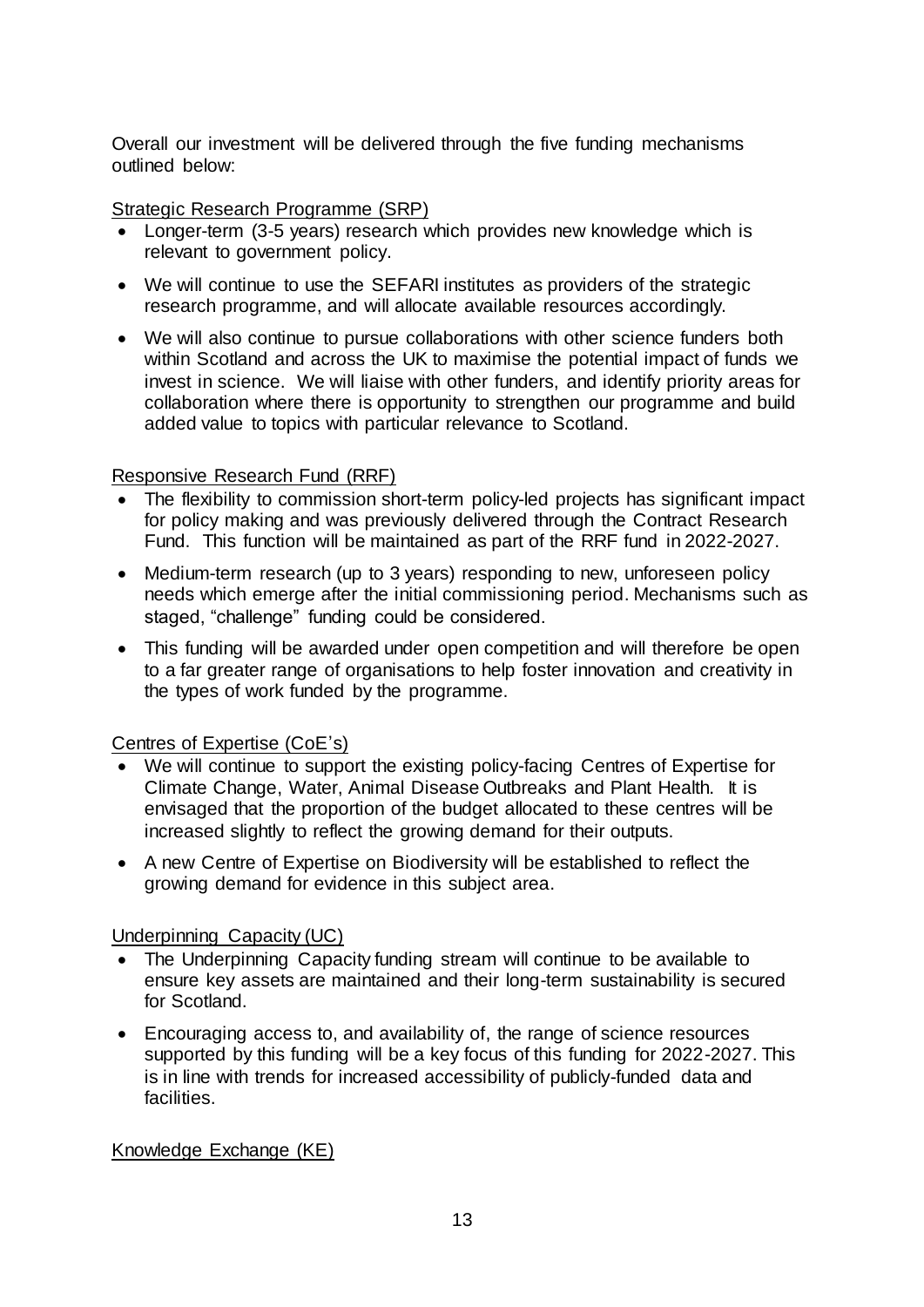• We will continue to support a Centre for Knowledge Exchange, which will promote engagement with users to co-construct new research, communicate research findings and raise impact.



Figure 3. Comparison of current and future distribution of research spend by type.

# <span id="page-14-0"></span>**7. Governance and Reporting**

#### Governance

l

The governance of the research programme has evolved over time, and work is ongoing to refresh the governance structure for the next funding cycle. An independent external review (March 2020 $8$ ) recommended that additional value could be gained by avoiding barriers between the different funding mechanisms used. This is also consistent with the Strategic Advisory Board report (May 2019<sup>9</sup>). The new governance for the programme will have scientific, operational and institutional strands. The scientific strand will, for example, contribute to reviewing this strategy, with input from researchers and from horizon scanning. A "Research Portfolio Board" is proposed to lead the governance. Its members will represent the users of research in Scottish Government and external stakeholders, the research providers through an updated SEFARI, and independent advice from the Scientific Advisory Board. The Portfolio Board will oversee the three strands of governance, considering the whole portfolio of research funded by the programme including the Centres of Expertise.

<sup>8</sup> Structure-Function Analysis of SEFARI. March 2020. (in press)

<sup>9</sup> Strategic Advisory Board for RESAS-funded science: summary report (May 2019). Includes recommendations for the next RESAS funding cycle. [https://www.gov.scot/publications/summary](https://www.gov.scot/publications/summary-report-conclusions-strategic-advisory-board-resas-funded-science/)[report-conclusions-strategic-advisory-board-resas-funded-science/](https://www.gov.scot/publications/summary-report-conclusions-strategic-advisory-board-resas-funded-science/)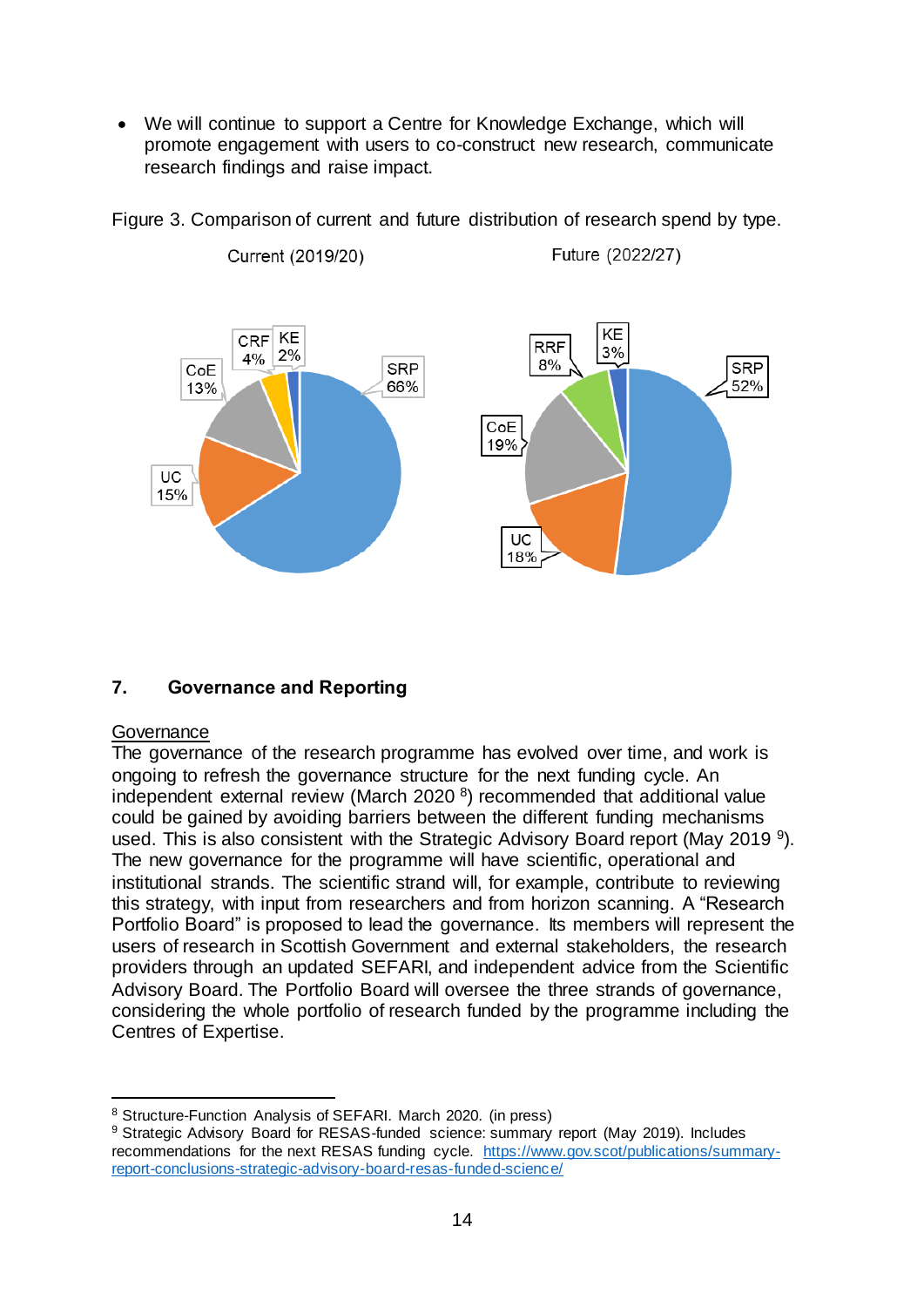Figure 4: Proposed governance structure.



The Research Portfolio Board would be co-chaired by Scottish Government (SG) and the Chief Scientific Advisor for Environment, Natural Resources and Agriculture (CSA). The three governance strands would bring Government and research providers together to address different aspects of the research. Two existing bodies are noted, the Operational Group and Directors Executive Committee.

As part of our initiative to drive a culture of openness in the next research portfolio, we will develop and embed open research and FAIR data sharing approaches across the portfolio, where possible aligning with other relevant funders. We will also establish reporting mechanisms which are, as far as possible, comparable to UK Research and Innovation (UKRI), making available maximum visibility on the work carried out and capturing the benefits that have accrued.

#### How we will monitor progress

We already monitor and evaluate our investment in research, requiring deliverables from every project. We will develop this further by taking the following measures:

- For the work within the Strategic Research Programme we will collect, and make public, measures of science excellence, benchmarked against other research funders on the basis of scientific quality measures that are appropriate to the range of research that we fund.
- Immediate delivery measures will continue to be reviewed in the operational strand of governance on an ongoing basis with timing appropriate to the research timescales, and with summary reports to the Scientific Advisory Board and proposed Research Portfolio Board.
- We will continue to undertake an independent mid-term review of the portfolio of research activity, engaging fully with stakeholders of the research as part of this.
- For all research we fund, we will collect and make public information based upon case studies, user testimonies and, where possible, economic valuations, to demonstrate the impact and value of research on an economic and societal basis.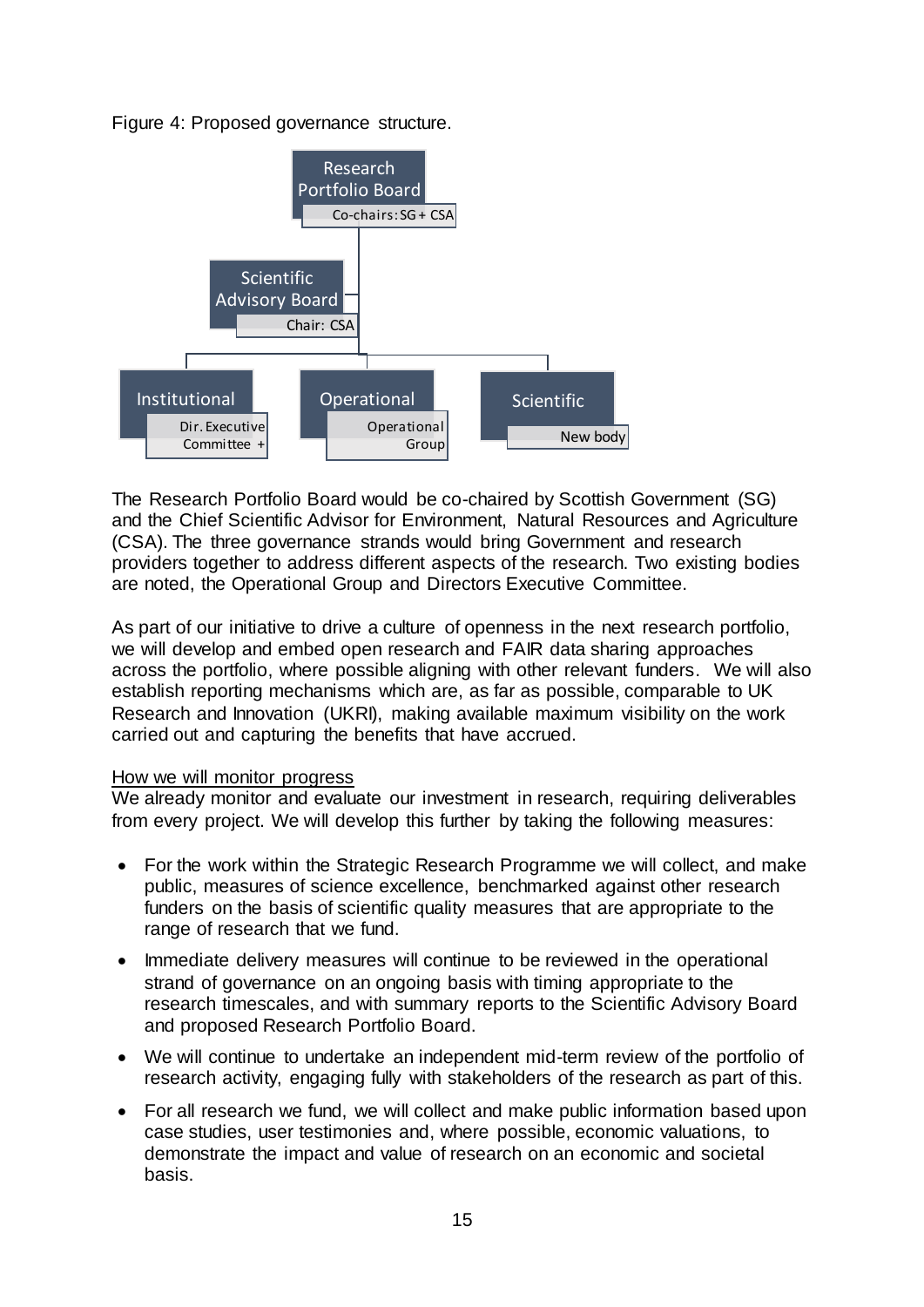- The six objectives in **Section 3** will be reviewed in turn, along with science quality and impact, by the science or institutional strands of governance (summarised to Scientific Advisory Board and Research Portfolio Board) to inform the summative mid-term review.
- Throughout 2022 2027 we will continue to develop and refine the indicators we collect, recognising that detecting and understanding the impact of strategic research may take place over longer timescales than the more immediate and policy-focused research.

30 September 2020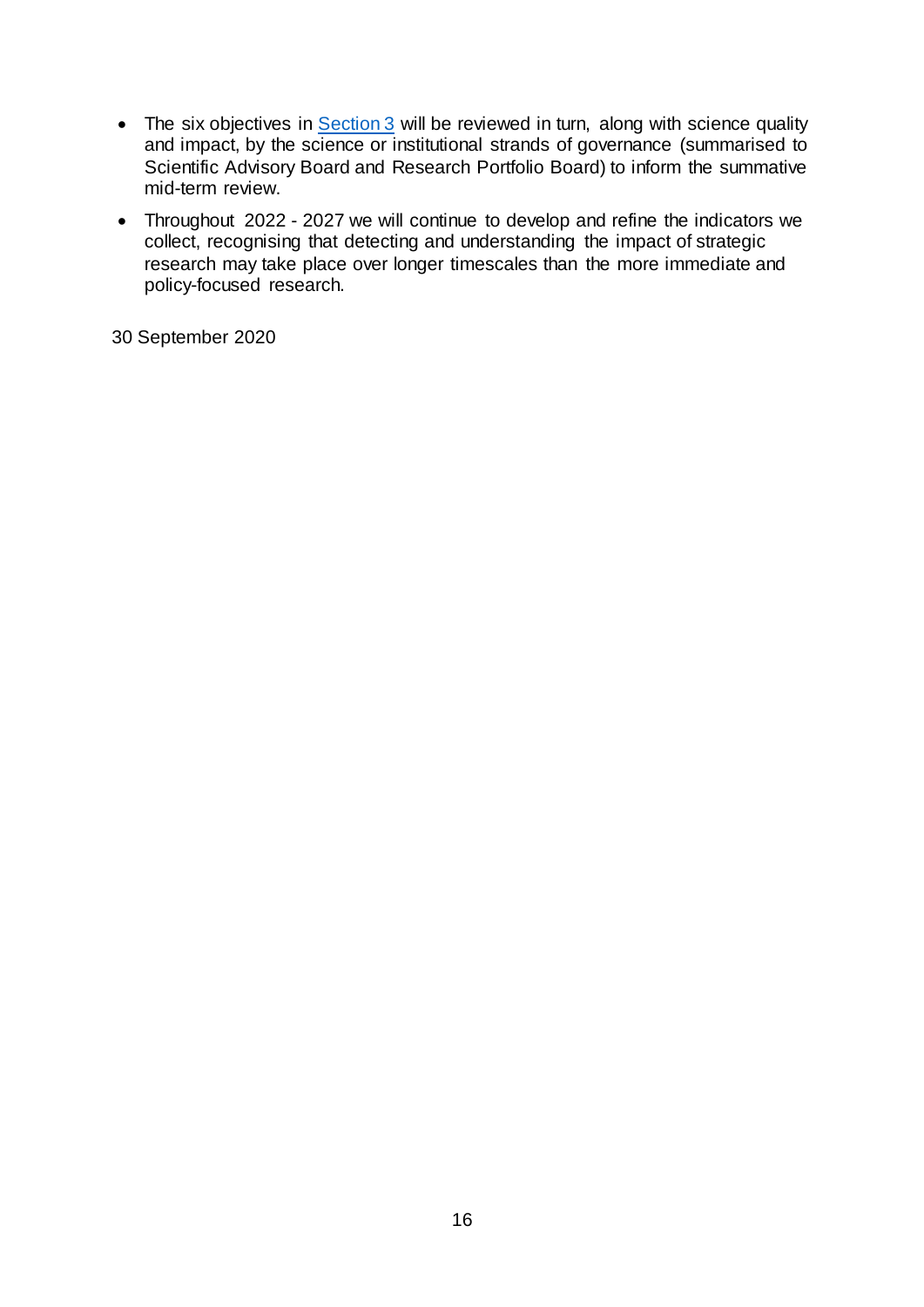# <span id="page-17-0"></span>**Annex A. Research Themes and Topics**

#### <span id="page-17-1"></span>**Theme A: Plant and Animal Health**

High quality agricultural crops and livestock underpin Scotland's growing food sector and our ambition to be a Good Food Nation, with products consumed in Scotland, the UK and exported that are known for their provenance and quality. Research and development are required to provide confidence against a background of uncertainty generated by climate change, shifting world trade patterns and the spread of diseases and pests.

Diseases of plants and animals cause direct production losses which reduce the quality of products, the viability of businesses and increase environmental burden through increased resource use. Our policies, policy delivery partners and producers need evidence, tools and resources to detect, prevent and control diseases and pests. Our objective is to protect our primary production systems and ensure that they are as economically and environmentally efficient as possible.

The threats of diseases and pests come from a range of sources: some are endemic in Scotland and currently constrain production, others may arrive with products that are traded internationally. They include pests and diseases that move between hosts such as between wildlife and livestock, between imported products and the natural environment, or between livestock, the environment and people. Maintaining the skills, expertise and capability to detect and deal with endemic diseases, the 'exotic' threats and zoonotic infections is a core function of our research.

#### **A1. Plant Disease**

Plants sustain life, mitigate climate change, enrich landscapes and underpin our rural industries. However, they are subject to an ever-increasing range of pest and disease threats, due primarily to trade and travel globalisation and the effects of climate change.

For example, the bacterial pathogen, *Xylella*, has over 500 host species, many of which are found across Scotland. Legislative controls would require destruction of host species up to 5 km from the site of an infected plant. A Scottish outbreak could therefore devastate our natural environment.

Another pest, Potato Cyst Nematode (PCN), causes significant yield losses but, more importantly, the amount of infested agricultural land increases every year. If the loss of land continues at the current rate, our £100 million seed potato industry will be in jeopardy in the next 30 years.

The Scottish Plant Health Strategy aims to work collectively with stakeholders to minimise the impact of plant pests and diseases and will be revised in 2021. With an evolving landscape, policy decisions need to be underpinned by scientific evidence in order to best support Scotland's rural industries, the environment and our biodiversity. More than ever, behavioural change tools are required to support industry changes that will help safeguard Scotland's future plant health resilience.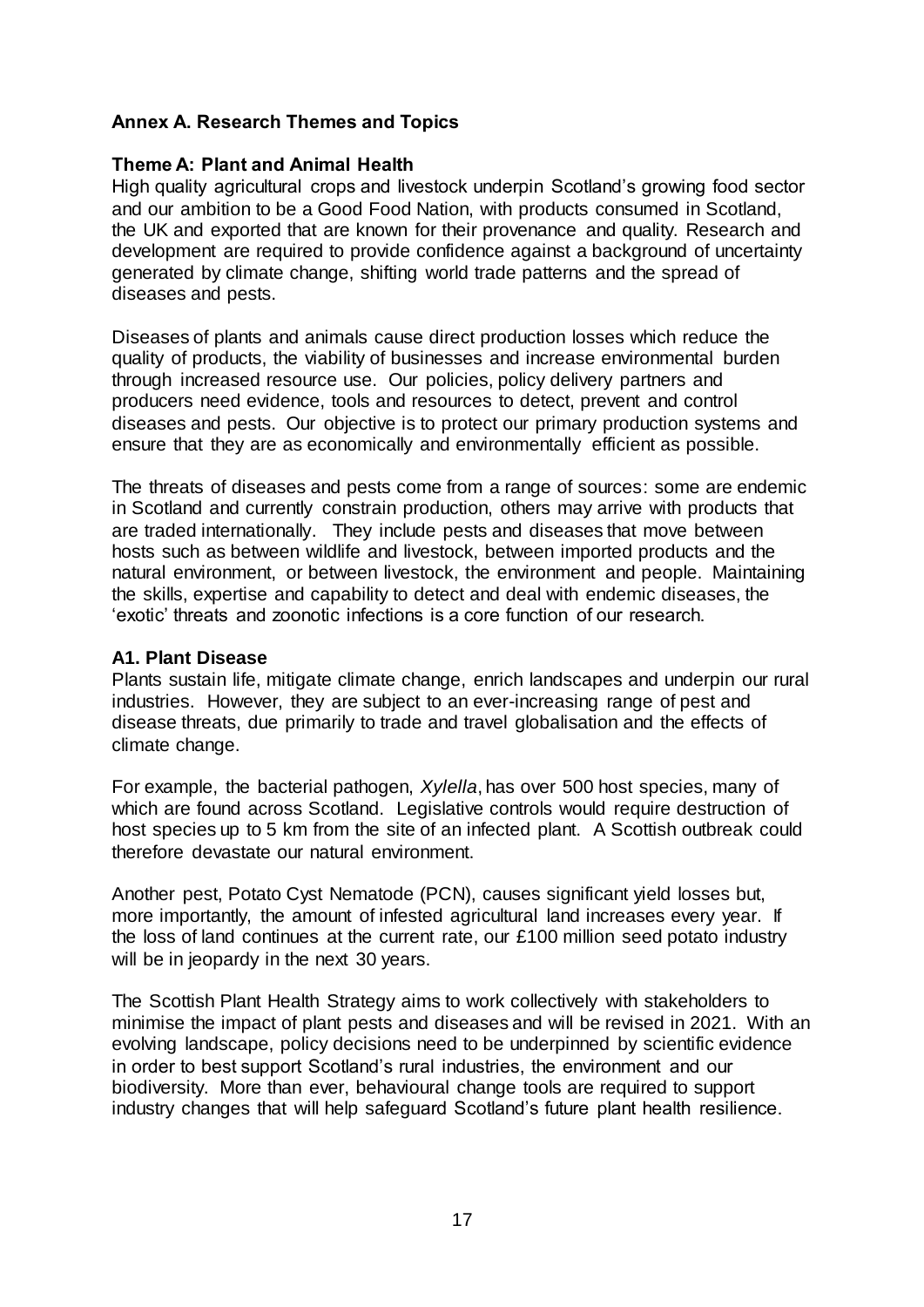# Goals:

Working collaboratively across science, industry and policy, we have the potential to reduce the burden of detrimental impacts from pests and diseases to safeguard our environment and economy, and improve our plant health resilience.

# To achieve this we aim to:

- Understand pest and disease infection routes and plant resistance mechanisms in order to develop effective and sustainable control strategies, including integrated pest management strategies.
- Identify key trade risks and potential solutions to prevent introduction of nonindigenous pests and diseases.
- Support development of plant disease diagnoses to allow rapid identification of infected plants, particularly at points of entry and in the field.
- Model the impacts of climate change to inform policy decisions aimed at responding to and mitigating future plant health threats.
- Engage with stakeholders to ensure a joined-up approach to our evidence needs.

# Connections:

Future of Scottish Agriculture discussion document, Scottish Biodiversity Strategy, Scottish Plant Health Strategy, Scottish Climate Change Adaptation Programme Action Plan, Environment Strategy, Defra Animal and Plant Health Agency, bacterial disease programme led by UKRI-BBSRC, AHDB research programme, Euphresco research.

# **A2. Animal disease**

This topic includes diseases that affect livestock, principally cattle, sheep, pigs and poultry, and depending on circumstances it may extend to include diseases of other animals (e.g. equines, honey bees, camelids and cervids). Whilst the majority of the research will be on non-notifiable endemic disease (research on notifiable diseases is funded elsewhere), there is a need to explore the specific impacts of notifiable disease threats in Scotland. It covers the prevention, detection, and control of animal disease, from both existing and emerging diseases. The protection of public health through a One Health approach – including tackling zoonoses and antimicrobial resistance – is also a priority.

Drivers for this work include the SG's Animal Health and Welfare Strategy (currently under review), the Scotland One Health National Antimicrobial Resistance Action Plan (SOHNAPP) (in preparation) and the new EU Animal Health Regulation (Scotland will be broadly aligned to this). Future changes in agricultural and rural support mechanisms, the economic effects of EU exit and new trade deals will also mean future changes in the livestock sector in Scotland. Animal health controls will need to address such change, and improved data systems such as ScotEID, the Scottish multispecies livestock database, will be increasingly important. New, novel disease control programmes may be needed, requiring evidence to help design these, monitor progress and drive behaviour change in the livestock sector.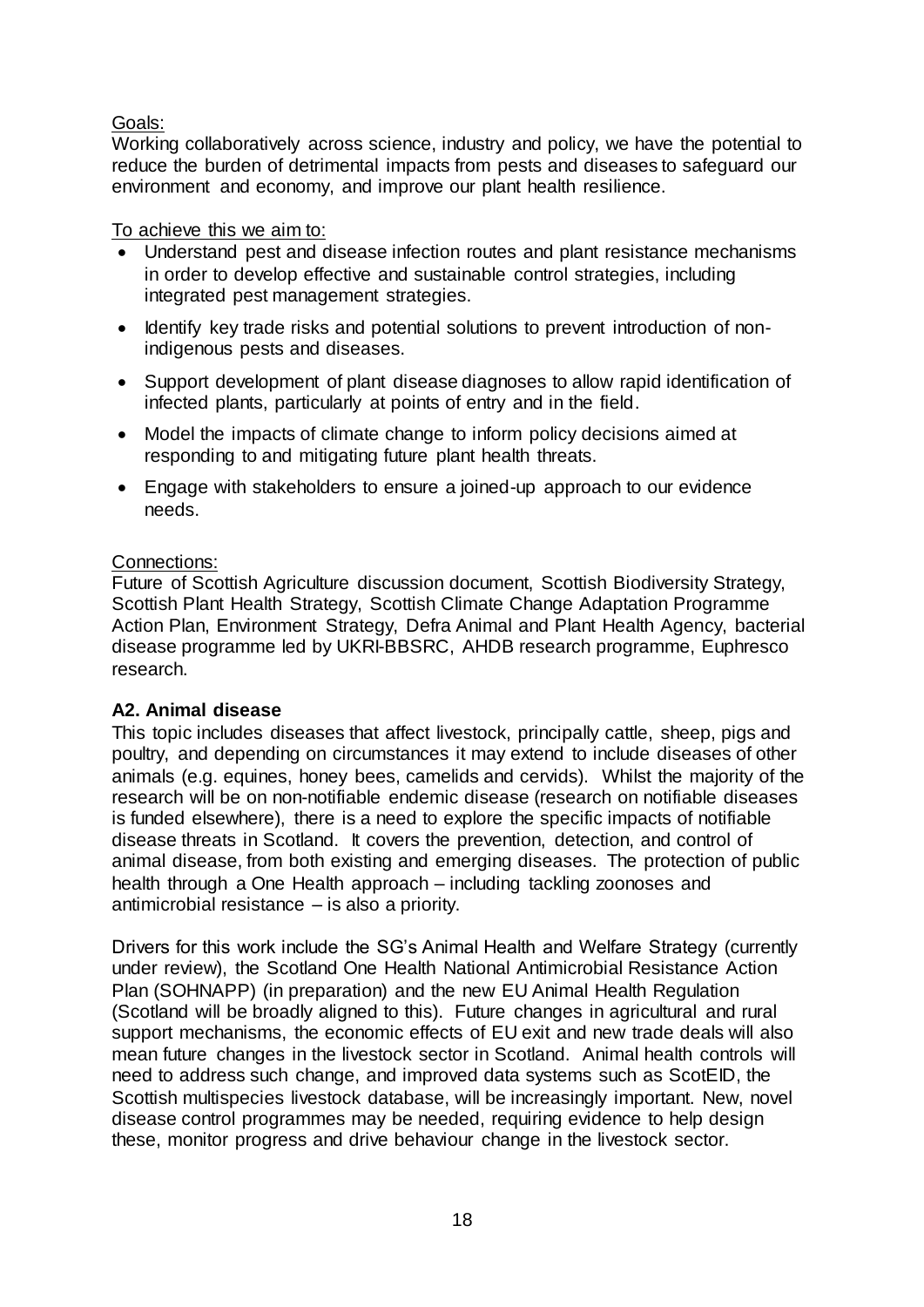# Goals

Scientific evidence is developed and used to improve disease prevention, surveillance and control systems in order to reduce the impacts of animal disease upon the productivity and biological efficiency of the livestock sectors in Scotland.

# To achieve this we aim to:

- Inform improvements in surveillance policy so that disease threats and resistance to treatments are detected early.
- Provide robust scientific evidence to inform contingency plans for disease threats and responses.
- Develop diagnostics and vaccines for the detection and control of endemic and new and emerging infections, this requires understanding of disease mechanisms and a pathway to deployment.
- Develop data resources to inform disease prevention and control which are reactive and accessible to policy makers, research groups and collaborators. Based on core datasets collected by ScotEID and Scottish Government together with data from other parts of the UK.

# **Connections**

Links to other research topics on animal welfare, plant health, livestock improvement, food supply and security, food and drink improvements, diet, climate change, agricultural GHGs, land use. Key partnerships are with Defra Animal and Plant Health Agency (APHA) and contracted projects, with UKRI-BBSRC programmes and Institutes and with EU research programmes.

# **A3. Animal welfare**

This topic includes the welfare of livestock, companion animals and of wildlife. The importance of animal welfare and protection in Scotland is underlined by new powers established by Scottish Ministers under the recent Animals and Wildlife (Penalties, Protections and Powers) Bill, and the creation of the Scottish Animal Welfare Commission which will focus on protecting the welfare of wild and companion animals. The current Animal Health and Welfare Strategy is also under review, and may lead to the formation of a new Scottish Veterinary Service combining regulatory and enforcement roles in the sectors.

These changes in legislation and strategy, the work of the new Commission, and ongoing changes in livestock production coupled with public concern about welfare of animals in agricultural systems will generate demands for research into veterinary, legal and ethical issues. Unforeseen research needs are also likely to stem from EU Exit, international trade deals, new agricultural support mechanisms, climate change and the emerging "One Welfare" initiative.

# Goals:

Animals in Scotland have the highest possible standards of welfare, with legislation, guidance and advice to Ministers, animal keepers and the public based on evidence derived from high quality science.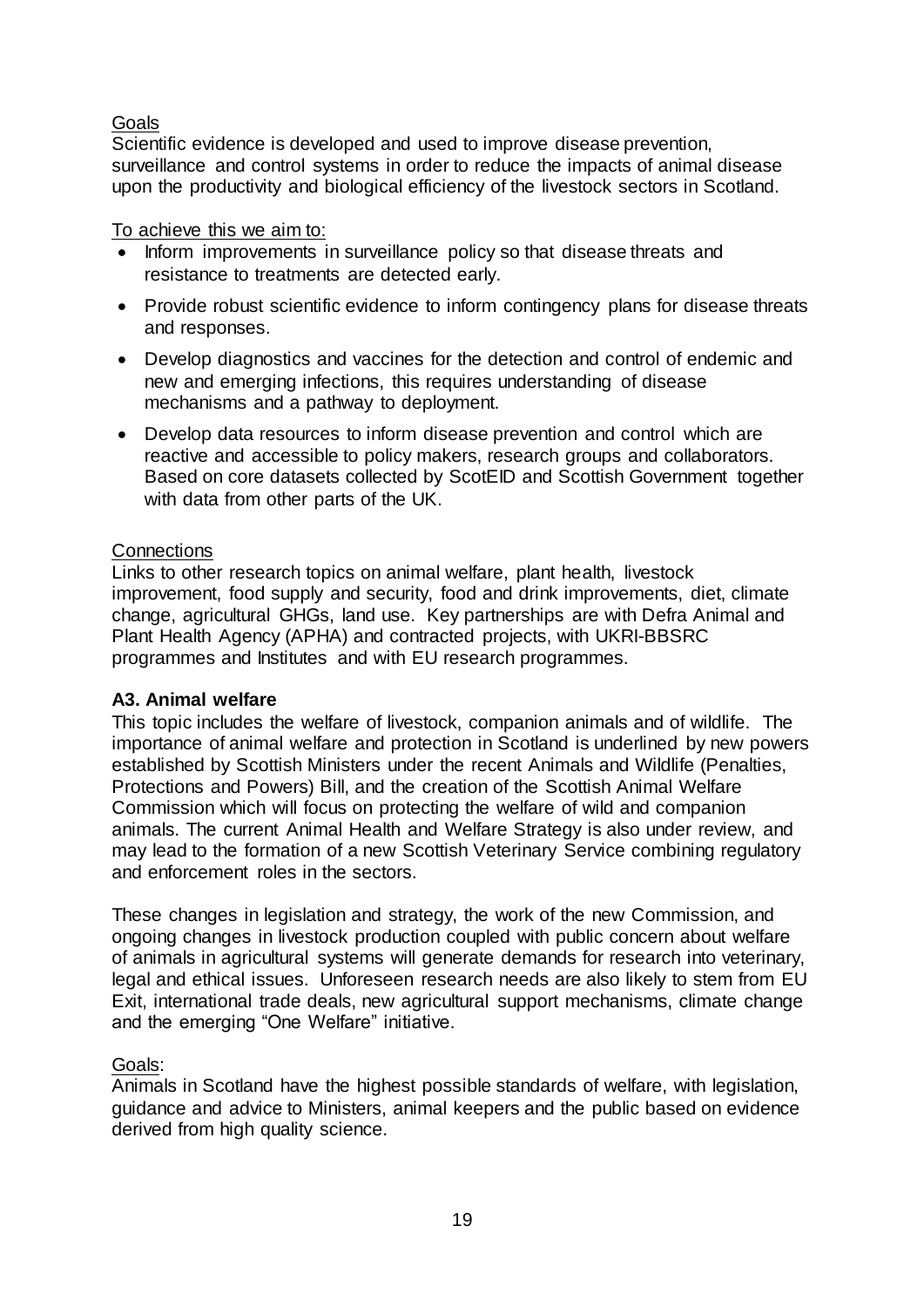To achieve this we aim to:

- Develop methods to assess welfare, improve animal husbandry and reduce the use of painful procedures in sustainable farming systems.
- Inform policy responses to livestock welfare issues which arise from EU exit and support commitments made to improving the welfare of laying hens.
- Understand how to influence the behaviour of those working with animals to maximise uptake of measures to improve health and welfare standards of livestock, pets and exotic species.

## **Connections**

Links to other research Topics on animal disease, livestock improvement, food supply and security, food and drink improvements, biodiversity, behaviour change. Key partnerships with Defra Animal and Plant Health Agency (APHA) and contracted projects, with UKRI-BBSRC programmes and Institutes and with EU programmes.

# <span id="page-20-0"></span>**Theme B: Sustainable Food System and Supply**

This theme brings together research on sustainable food production from domestic agriculture through to sustainable and secure supplies of food, as well as supporting a safe and healthy diet. It will provide elements of research relevant right through from farm to fork in order to contribute to the economy, people's livelihoods and the health of the nation.

One of the primary focuses of the research is in developing resilient, high-quality crop, livestock and food and drink industries that capture market value and contribute to Scotland's economy. There is also a focus on improving agricultural practices to develop a resilient, productive sector that is abreast of transformative opportunities. In order for the research to have impact, ultimately it must all be positioned in a way to benefit the industry.

Particular connections will exist between the crop and livestock improvements research in this theme and the plant and animal disease research. Any research identifying improvements will also have potentially beneficial knock-on effects for climate change and other environmental issues (Themes C and D). As agriculture is such a significant contributor of greenhouse gases (GHGs), there should also be clear links demonstrating and quantifying the potential emissions and land use savings associated with the research.

## **B1. Crop improvement**

There are many challenges affecting the sustainability of crop production in Scotland including climate change, declining soil health, loss of key agro-chemicals and pest and disease threats. However, with a growing global population and environmental challenges to consider, there is an immediate need to produce more food on less land, with less water and with lower environmental impacts. As we go forward, we increasingly need our crops to be resilient, nutritious, high yielding, environmentallyfriendly and competitive in global markets.

Cutting-edge research in this area will help safeguard rural industries by supporting farmers to adapt to, and mitigate, the trade and production challenges that lie ahead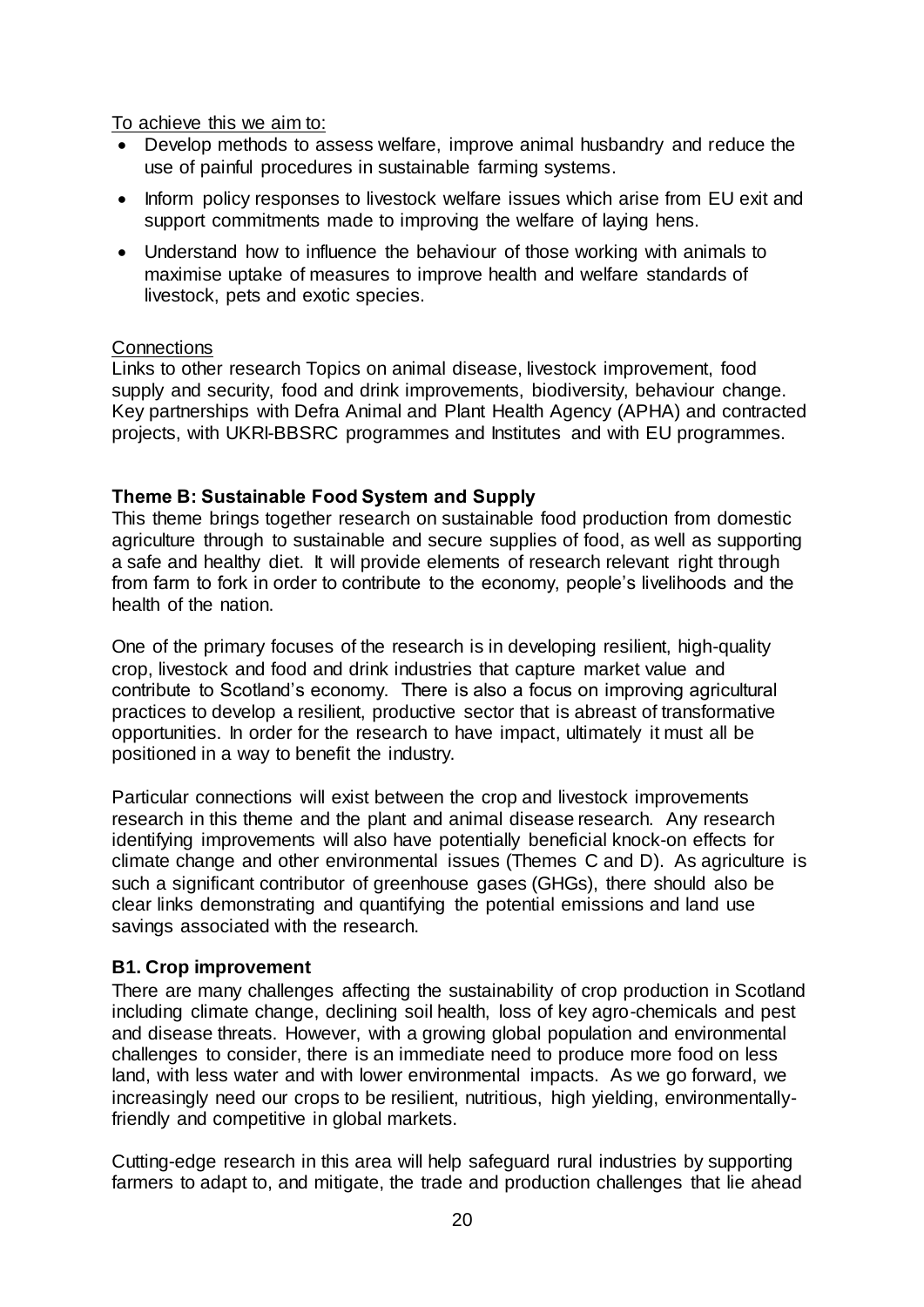in order to thrive as outlined in the Future of Scottish Agriculture policy document. This work will include the potato, barley and soft fruit crops that are traditionally important in Scotland, as well as new, emerging crops.

# Goal:

To create resilient, sustainable, high quality crop production systems that support the rural economy, climate change mitigation and adaptation, food security and the circular economy.

#### To achieve this we aim to:

- Support innovative crop improvement research, including crop breeding and fasttrack selection of desirable traits, to facilitate high quality crop production.
- Support farmers to adapt to future trade and production challenges so that they can continue to produce quality crops as part of a thriving rural economy.
- Ensure scientific evidence underpins policy decisions to improve and support the crop production sector and our rural economy.
- Maintain collaborative approach across policy and scientific areas dealing with the challenges of climate change, food security, plant health, and the circular economy to best support continuation of a strong crop production sector.

#### Connections:

Future of Scottish Agriculture Discussion Document, Scottish Plant Health Strategy, Scottish Climate Change Adaptation Programme Action Plan, Scottish Environment Strategy, UKRI-BBSRC's bacterial disease programme, AHDB and Defra research programmes.

## **B2. Livestock improvement**

The livestock improvement theme will focus on the major livestock species that contribute to Scotland's primary production sector and its Good Food Nation ambitions – cattle, sheep, poultry and pigs. The sector has economic value as an employer and a supplier to our food sector, is also part of our culture and heritage, and interacts with biodiversity and the wider environment. We need to improve our livestock farming to enhance profitability and sustainability, with a direct focus on outputs that contribute to Scotland's climate targets and support biodiversity.

Research needs include the genetic improvement and conservation of genetic diversity in livestock, reduction of greenhouse gas emissions through more efficient use of food/feed, environmentally sustainable livestock systems which also support biodiversity. Other needs include understanding the drivers of, and barriers to, behaviour change in businesses to inform policy decisions on the future of rural and agricultural support mechanisms.

SG aims to support digital approaches across the livestock sector, where the use of data and digital transactions is expanding rapidly. Many thousands of small businesses could use their own data to drive productivity and efficiency, and research is needed to inform policies and to drive and support this change. Scotland is well-placed to advance this area because SG has invested in a multi-species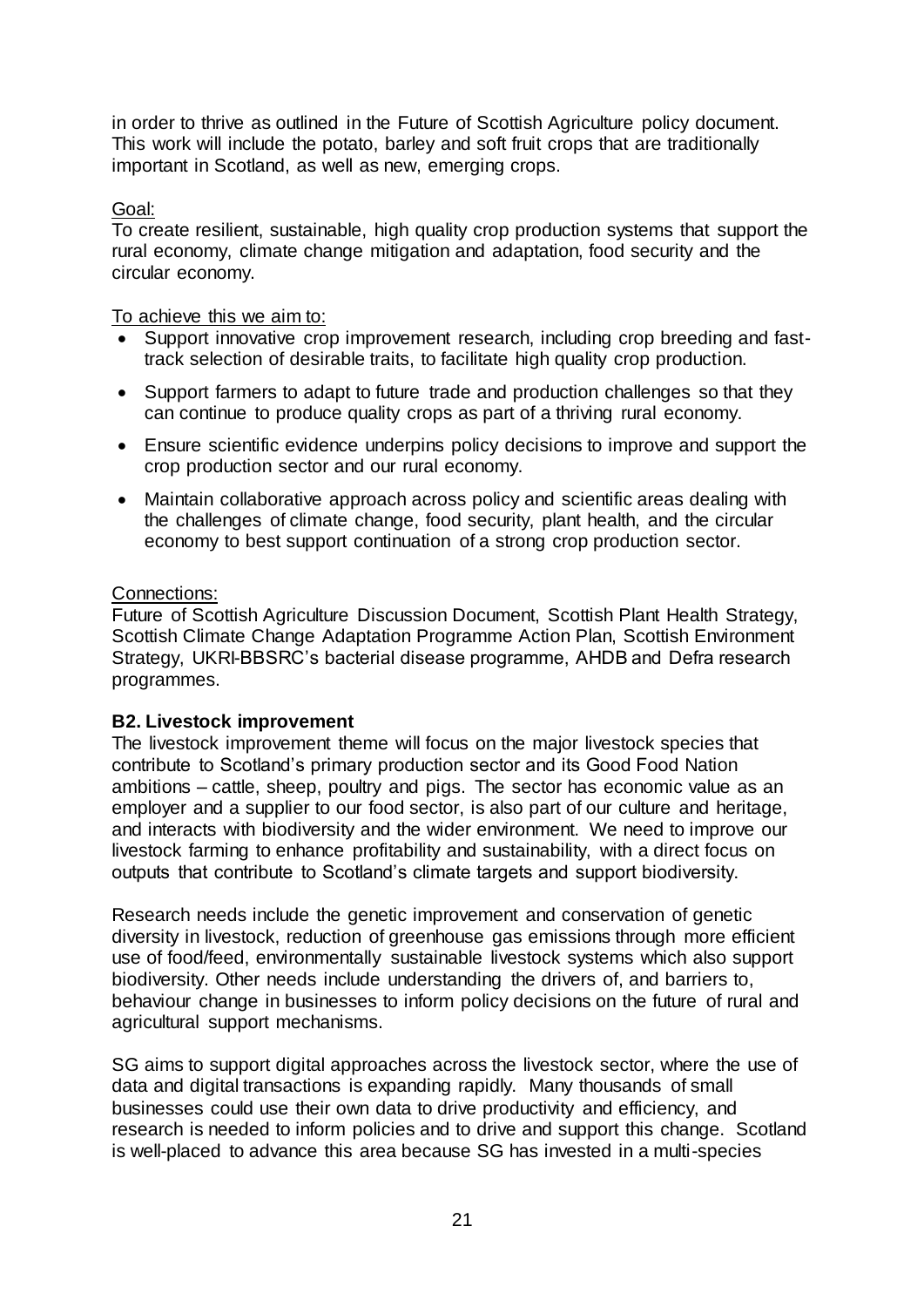livestock database, the ScotEID system, which can both underpin research and assist delivery of research outputs.

The diversity of business types and the connections between players in the livestock supply chain (breeders, finishers, marts and abattoirs) must be taken account of in research design and delivery throughout this topic in order to maximise the impact of research outputs.

# Goal

Research outputs that inform and drive a change in policies, businesses and the supply chain towards sustainability, productivity and GHG reduction.

To achieve this we aim to:

- Build a body of evidence, expertise and knowledge to inform development and implementation of livestock improvement policies that mitigate climate change and enhance biodiversity.
- Develop tools, innovations and methods that can be taken up by livestock businesses that enhance economic performance and deliver against sustainability targets.
- Explore the benefits of whole chain approaches to the use of data in the livestock supply chain.

## **Connections**

Links to other areas of the strategy including animal disease; animal welfare; improving agricultural practice; land use; agricultural GHGs; food supply and security; biodiversity; rural economy; knowledge economy.

## **B3. Improving agricultural practice**

This research topic will be key to informing work on the future of food and farming in Scotland, post-2024 farming support and the uptake of measures, policies and practices required to meet policy goals, as well as developing the underlying resilience of the sector. Departure from the EU, and therefore Common Agricultural Policy, in conjunction with the increased focus on the climate emergency will lead to substantial changes in agricultural subsidy system and policy.

Positively influencing farmer behaviour is a long-standing issue with a wide range of examples in the industry of challenges around the uptake of best, and even basic, practice. In order to deliver policy outcomes in the most effective way it is essential for the Scottish Government to understand the barriers to uptake of basic and best practice, new technology and how to develop policy to better incentivise uptake.

## Goals

Better uptake of basic and best practice by farmers leading to a more productive and less vulnerable sector overall.

## To achieve this we aim to:

 Develop approaches to influence farmer behaviour and effect change on the ground with respect to soils, land management, air quality, flood prevention and climate change.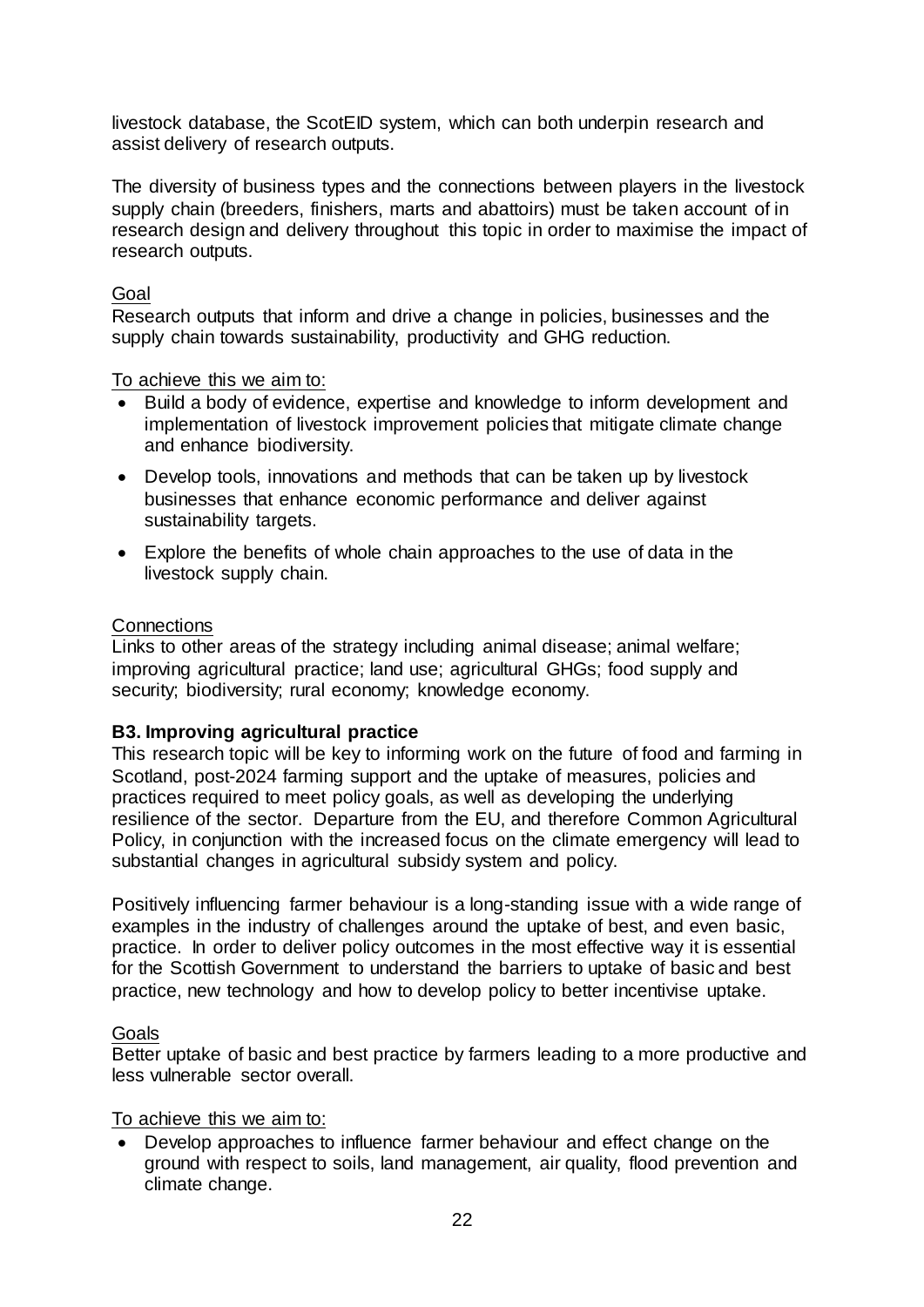- Understand the barriers to uptake of basic and best practice in Scottish agriculture.
- Understand and quantify where possible the likely scale of costs and benefits of the approaches identified.

# **Connections**

Behavioural change is an area cutting across nearly every policy area of interest identified in the research portfolio. It is essential that this work package operates in conjunction with these other areas to identify and quantify specific cost-effective techniques for increasing the uptake to benefit all areas of agriculture.

# **B4. Food supply and security**

The purpose of this research topic is to equip policy makers with the knowledge to ensure that domestic food production in Scotland can fulfil the goals of providing good, high-value jobs domestically, and contribute to a healthy Scottish diet and the circular economy. Ensuring that we effectively leverage new and existing technology and data to maximise our capacity to produce and add value is a key concern here. This topic will also be home to elements of human nutrition research.

# Goals

To identify opportunities for change to Scotland's food supply chains to meet the nation's needs and to maximize the efficiency, value and resilience of our food supply.

## To achieve this we aim to:

- Produce a detailed set of scenarios and recommendations about the scope and potential value for increasing soft fruit and vegetable production in Scotland, drawing on international examples and the scope for emerging and current technology to maximise our capacity and minimise waste.
- Research the most effective support models for encouraging innovation within a high-value, high-productivity food sector.
- Review the Scottish supply chain, exploring where supply chain investment could improve the resilience and reduce the fragility of primary production sectors in relation to external shock.
- Review and assess what scope there is to build food security within Scotland and increase capacity to respond to food insecurity.

## Connections:

Many Scottish organisations contribute to understanding the food system; the UKRI-BBSRC-led Transforming Food Production and Global Food Security programmes will be among the external partners.

## **B5. Food and Drink Improvement**

This topic will support the greater understanding of Scotland's food and drink industries, identify opportunities to expand and capture greater market value, as well as considering the interactions with and impacts upon wider Scottish Government objectives such as the climate change emergency and inclusive growth.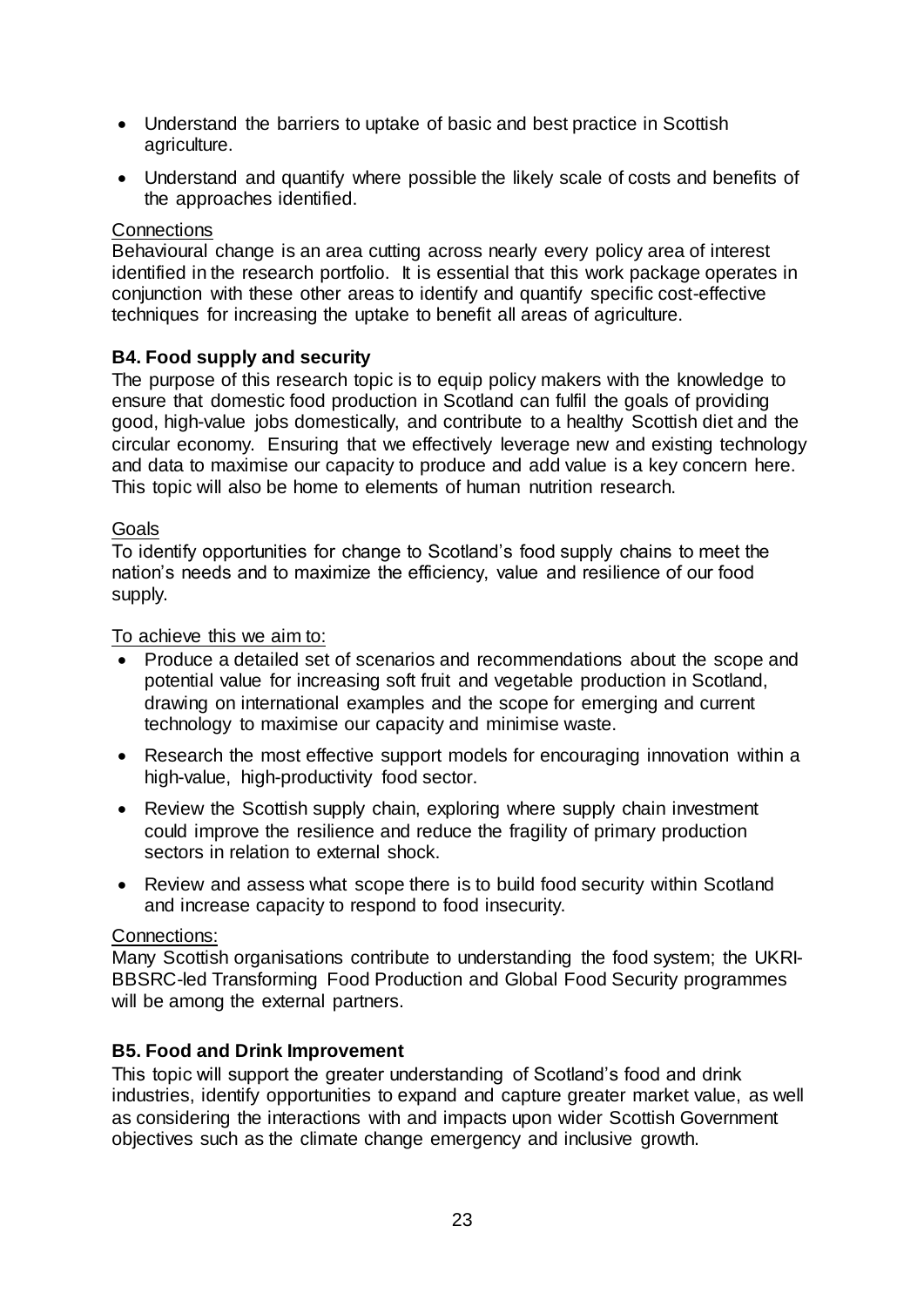# Goals

- Evidence on how to develop both existing and new export markets, and to support the development of new brands.
- Innovations which improve the sustainability of food processing and distribution.
- Business models which promote collaboration between farmers, growers and other workers in order to maximize the circulation of value within the food system.

# To achieve this we aim to:

- Analyse potential and high-return opportunities in order to identify the barriers and limitations which food products face in new markets, with an emphasis on building capacity to add greater value to our exports and accessing new markets via technological innovation.
- Identify points within key Scottish food and drink supply chains where bottlenecks exist and/or value opportunities are missed and there are opportunities to recapture value.
- Review the scope for reducing the environmental impact of Scotland's food and drink products including the processes and materials used, to reduce waste, improve against wider-environmental goals and support the Scotland brand.
- Collect baseline and monitoring data in order to benchmark food and drink processors on non-traditional metrics (i.e. energy use, GHG emissions)
- Review the pros and cons of higher value (i.e. PGI, PDO, organic) status for Scottish products.

## Connections:

Links to other research topics on food safety, waste and circular economy, and rural economy.

# **B6. Diet & Food Safety**

This topic will support Scottish Government's commitment to the concept of Scotland as a 'Good Food Nation', where our population takes pride and pleasure in, and benefits from, the food they produce, buy, cook, serve, and eat each day.

The importance of a safe, healthy, nutritious and environmentally sustainable food and drink environment in Scotland is a critical part of our culture and is fundamental to our economic growth and public health. It is vital that actions support achievement of the Scottish Dietary Goals and maintain a focus on reducing health inequalities in the population.

# Goals

- Interventions which reduce food-borne disease and health risks.
- Innovations which improve the traceability of food and feed origins.
- Approaches to persuade consumers improve their diet and food safety.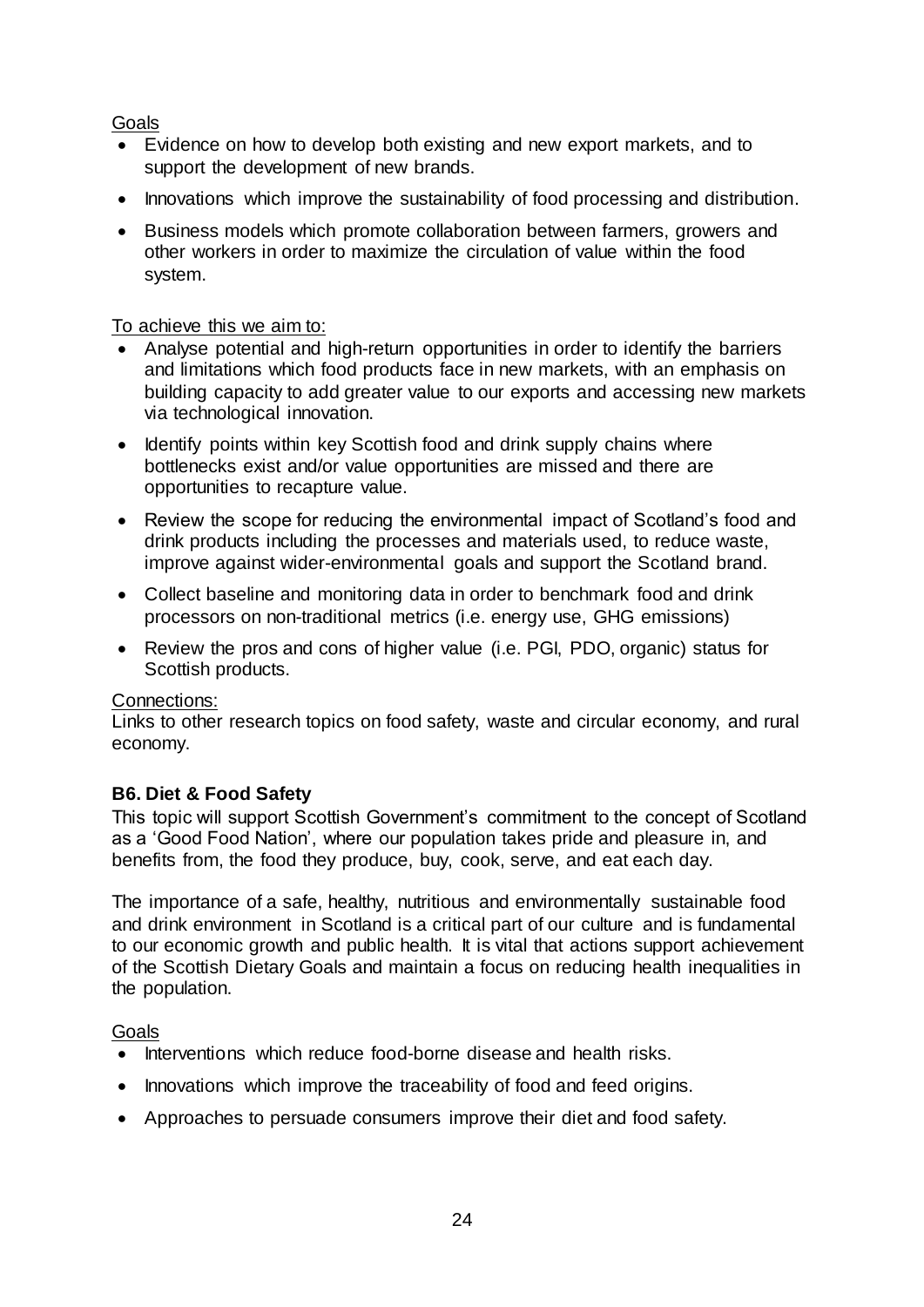To achieve this we aim to:

- Build understanding on the sources and epidemiology of foodborne disease in Scotland to identify interventions and reduce foodborne disease.
- Develop state of the art scientific methods to identify and tackle emerging microbiological, chemical and nutrient risks in food for Scottish consumers and businesses.
- Establish an understanding of the flow of bacterial antimicrobial resistance (AMR) genes through soil, animals and humans.
- Develop methodologies and build data that can identify and track the origin of Scottish food products.
- Develop work on behaviour change interventions so that we can understand how to influence consumers to make long-term changes with respect to their diet and food safety and that reduce or minimise health inequalities.
- Research protein alternatives (e.g. legumes), vegetable and fruit production that can be reared and/or grown in Scotland, to support climate change targets and sustainability at reduced costs to consumers.

# Connections:

Links to research topics on rural economy, agricultural practice, crop improvement.

# <span id="page-25-0"></span>**Theme C: Human impacts on the Environment**

This Theme brings together research on activities that have a direct environmental impact including on the climate, land use and resource use. Research on agricultural greenhouse gases, circular economy, land use and climate change, are all needed to inform the transition to net zero by 2045 and the range of policies that will be required to get us there. Large-scale, coordinated changes to our economy, agricultural and land use practices are required to reduce our impact on the environment and to make the most of the economic and social opportunities of this transition.

As well as looking at the high-level, long-term strategic direction, this research theme looks at the individual and community level to understand how people, families, organisations and businesses can each best be supported to reduce their environmental impact. There is a focus on understanding individual behaviours and consumption practices and encouraging more sustainable business models, land uses and behaviours. It is anticipated that these behavioural changes will both reduce environmental impact but could also improve individual wellbeing. This is particularly the case in the research into use of outdoors and greenspace which aims to get more people visiting and benefiting from nature.

This theme is highly crosscutting with particular connections to research on Natural Resources, Food system, and Rural Futures.

# **C1. Climate Change**

The Climate Change Act 2019 set new targets for the reduction of greenhouse gas emissions. These targets, which apply annually from now through to Net Zero in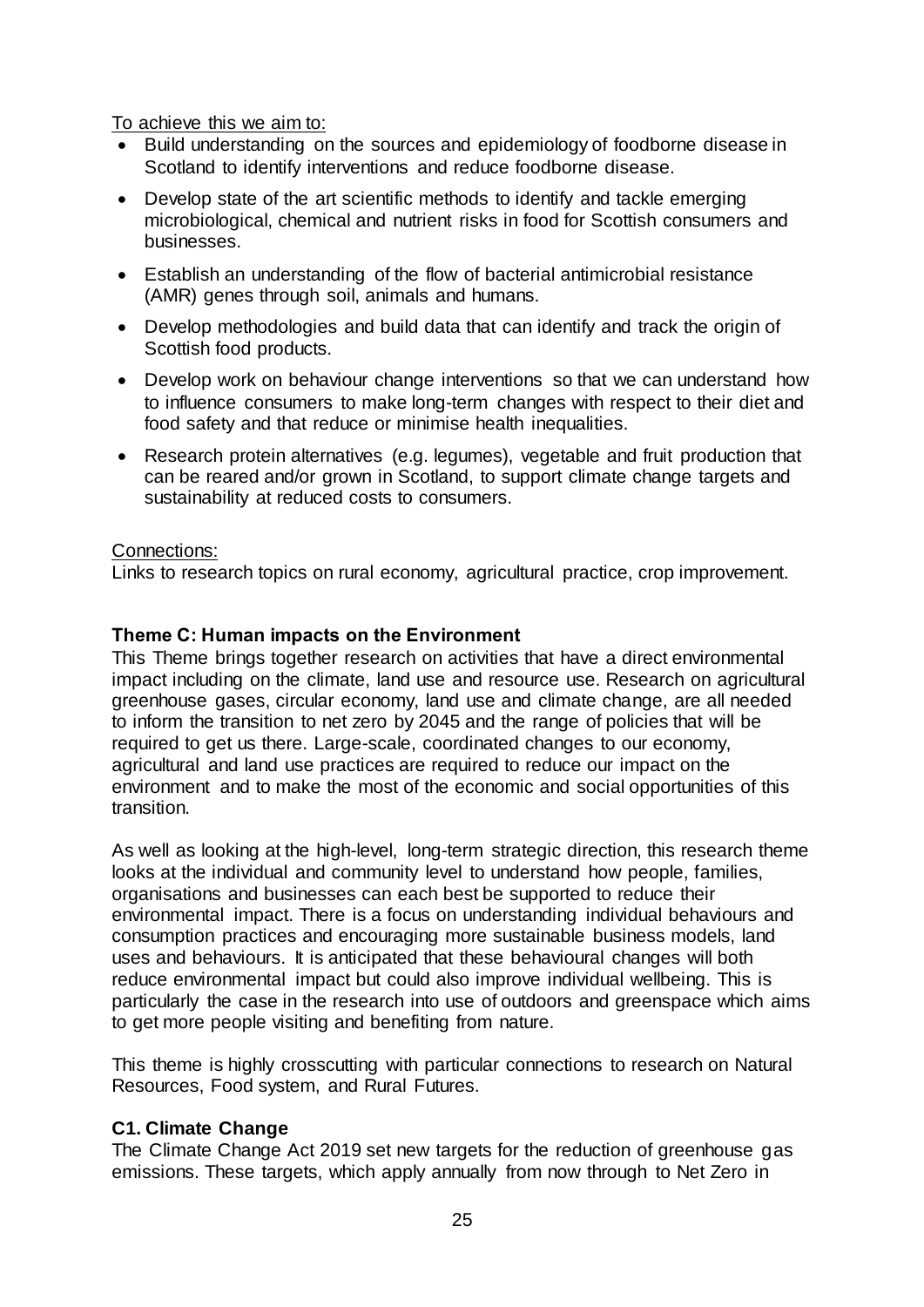2045, are among the most demanding in the world. This reflects both the severity of the challenge but also our view that Scotland has the right range of assets to make a success of the transition to Net Zero. We will publish an update to our Climate Change Plan in December 2020. This document will set out across all sectors of the economy how we intend to meet our emissions reduction goals, consistent with Net Zero, through to 2032.

#### Goals

We need an evidence process which supports an effective policy response, across all sectors, to the ongoing challenges of our Net Zero goal. It needs to support both long run and responsive decisions on our use of resources and help us to design policies where we make the most of potential co-benefits and opportunities for growth in green jobs to support our communities.

#### To achieve this we aim to:

Achieving our Net Zero target will require substantial effort across all sectors and a wide range of supporting policy measures. We expect to work with other funders especially in this area. Some specific areas of focus include (but are not limited to):

- Understanding the impact of land-use change and land management: on emissions and carbon sequestration; on risk and resilience and; on our ability to respond and adapt to climate change.
- Technical and economic analysis to inform the challenge of decarbonising food production.
- Approaches to develop and review a national Nitrogen Balance Sheet.
- Analysis of the economic impacts of policy options, for example around the potential employment and supply chain benefits of different technology pathways.
- Research into the social aspects of climate change policy, including public attitudes, behaviour change, and equity and social justice.
- Improving the evidence base to support policies to decarbonise heat and transport.

#### **Connections**

Research on climate change must connect with a range of other research on our land use and natural assets. This includes biodiversity, circular economy, rural economy, land-use, agriculture, natural capital, public health, flooding and soils.

## **C2. Agricultural GHGs**

This research topic will support the development of new options for reducing emissions, improvements to the design and implementation of existing GHG reduction measures (including incentivising behavioural change), how best to monitor these, and increasing our capacity to model the emissions from the beef, sheep and dairy sectors under a range of land use and farming scenarios.

This work will be key to informing work on the future of food and farming in Scotland, post-2024 farming support and the broader measures required to meet the agriculture GHG targets in the forthcoming Climate Change Plan. The Scottish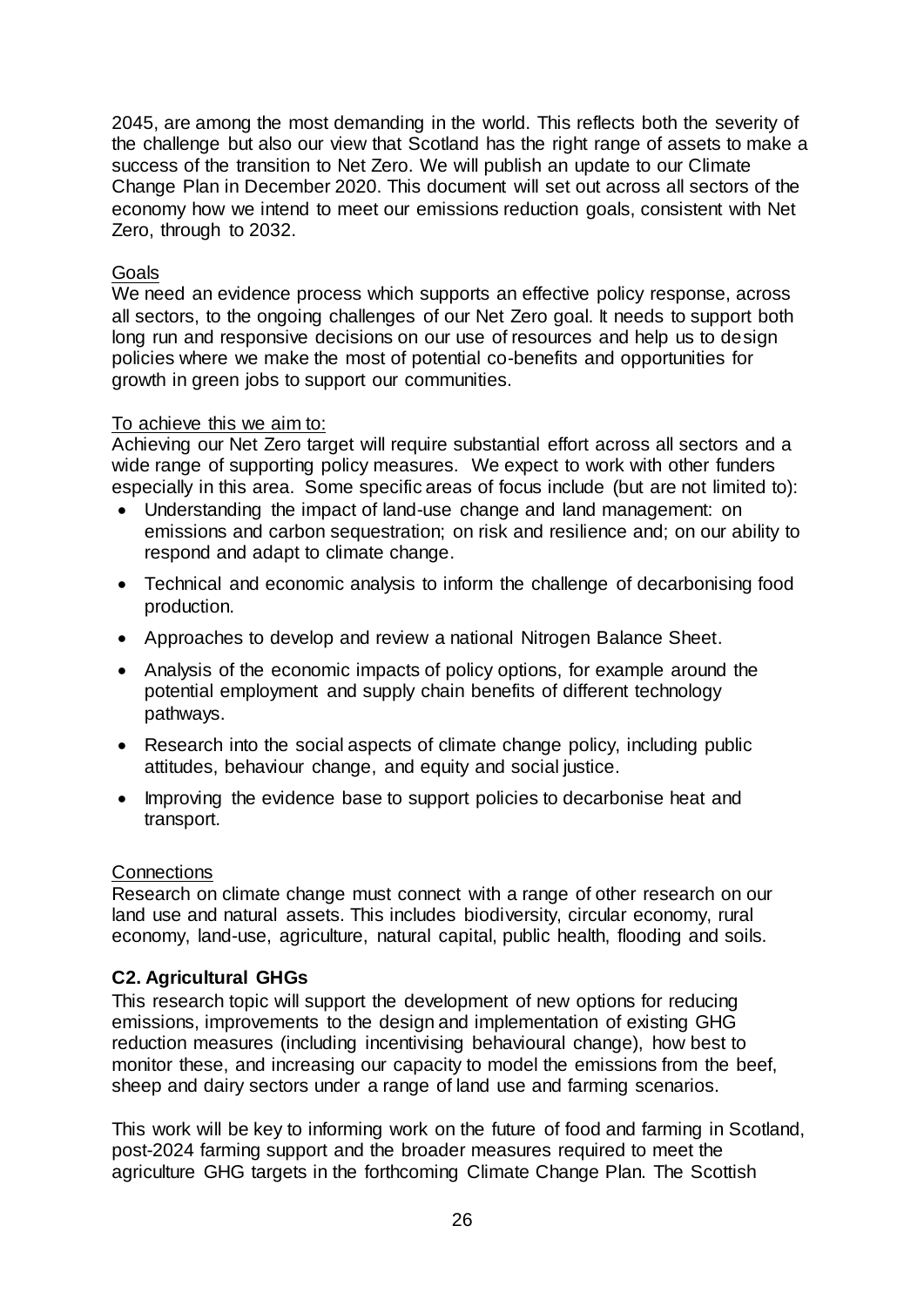Government firmly believe that agriculture has a key role to play in being part of Scotland's solution to meeting our Net Zero target.

Goals

- Agriculture plays its full role in tackling the global climate emergency and limiting temperature rise to  $1.5^{\circ}$ C – i.e. meets each of its envelopes under the Climate Change Plan.
- We are responsible global citizens with a sustainable international footprint i.e. we do not contribute to the global climate emergency by offshoring emissions.

To achieve this we aim to:

- Produce science-based and quantified estimates of the mitigation potential of new and existing measures to reduce emissions from agricultural GHG's.
- Understand the extent to which these measures would be captured and reflected in the Greenhouse Gas Inventory and develop approaches to incorporate those that are not.
- Develop workable, practical approaches to increase uptake of basic and best practice and influence future behavioural change.
- Compare Scottish agricultural emissions internationally at a sectoral, farm and unit level in order to understand what the impact of increased imports could be.
- Measure and monitor our progress and performance over time at appropriate levels, such as benchmarked farm or commodity levels.

## **Connections**

This topic is connected to other research topics on Animal Disease, Livestock Improvement, Improving Agricultural Practice, Air Quality and Climate Change. All actions under those topics have the potential to impact agricultural emissions so it is essential that the work is joined up and research in those areas understands and can demonstrate the consequential impact on GHG's as well.

This topic is heavily connected to research carried out by ClimateXChange, and to work undertaken by OCEA, TIMES modellers and the Climate Change Plan policy teams as well as having wider UK connections with both research and inventory work by, for example, Defra and Rothamstead.

# **C3. Land Use**

Rural land use involves many economic activities such as forestry, agriculture and tourism, but we also need to recognise that there are wider social and environmental values (e.g. cultural heritage, biodiversity) which should be taken into account by decision makers and planners. Land and the way it is used can also contribute to the release or storage of greenhouse gases, and we must ensure that land use is optimised to make the maximum contribution to tackling climate change. All this requires a more strategic and joined-up approach, as outlined in Scotland's Land Use Strategy, and to be supported by suitable data. Scottish Government is committed to the establishment of new governance frameworks and partnerships for future land use planning at multiple levels from local to regional levels.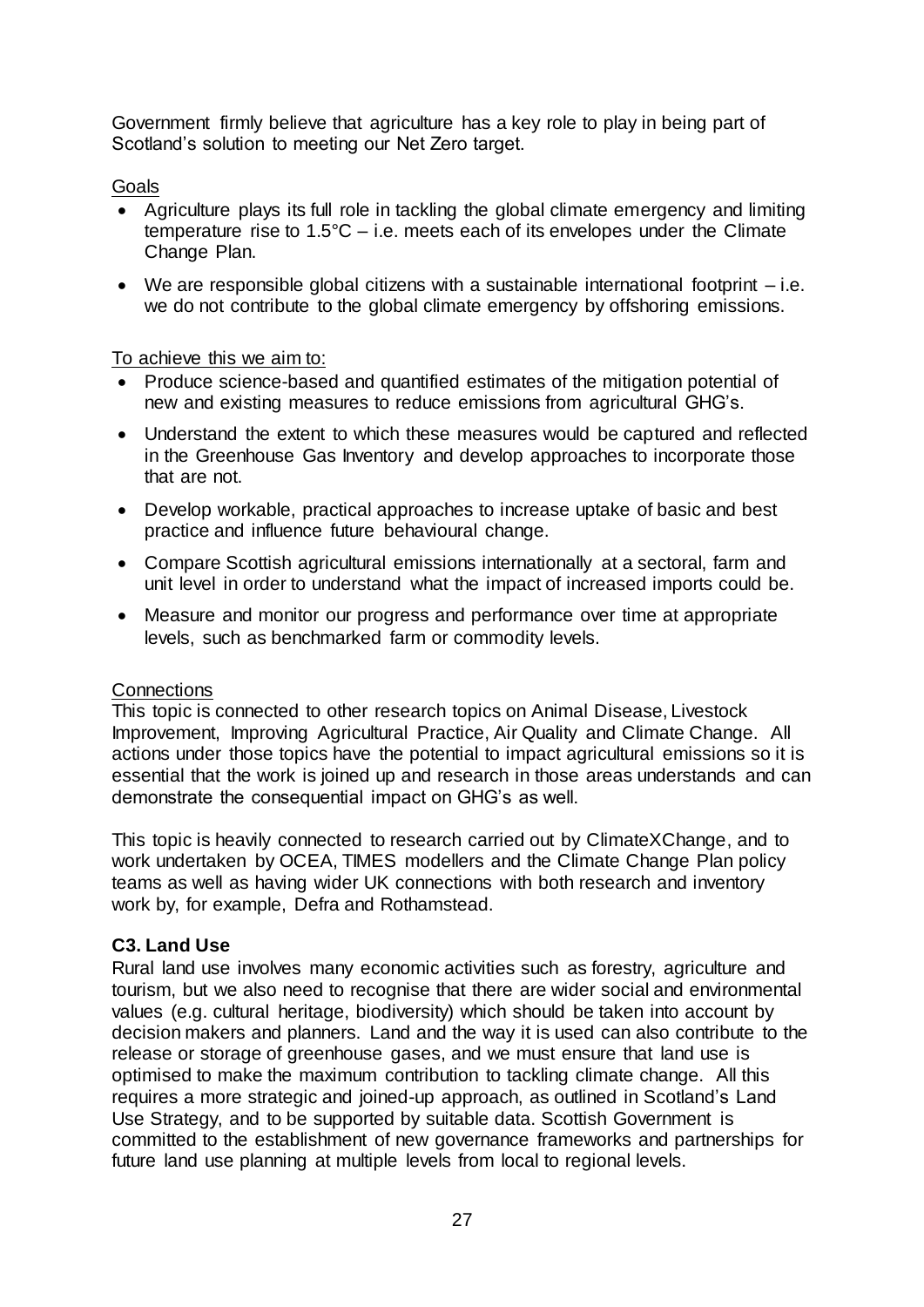# Goals

- Planning of different land uses is fully integrated and joined up across sectors and scales.
- Planning decisions take full account of the wider social and environmental benefits which come from land use, and not just economic benefits.
- Changes in land use are optimised to reduce greenhouse gas emissions.

# To achieve this we aim to:

- Recommendations for effective governance and planning processes to integrate land use across sectors, and at local to regional scales.
- Develop more timely, affordable and accessible data and metrics for land use across Scotland.
- Evaluation of potential fiscal measures to encourage more diverse and productive land use.
- Improved methods of valuing land and land-uses that capture the wider social and environmental benefits which are not recognised by the traditional costbenefit approach.

## **Connections**

Links to other research topics on land reform, climate change, natural capital and biodiversity and rural futures, and to complementary research from UKRI-NERC.

# **C4. Circular Economy and Waste**

We want to create a more circular economy in Scotland – an economy in which products and materials are kept in high value use for as long as possible. This concept builds on Scotland's progress in the zero waste and efficiency agendas. Developing a more circular economy will benefit both the environment (cutting waste and greenhouse gas emissions) and the economy (improving productivity and opening up new markets). In our existing economy, we "*take, make and dispose"*.

We take resources from the ground, air and water; we make them into products and structures; then we dispose of them. In a circular economy, systems are designed to make better use of valuable products and materials - changing the way they are produced and managed to have less impact on finite natural resources, and create greater economic benefit.

A circular economy approach is linked to all areas of government and all sectors of our economy. This topic overlaps Theme B, on the sustainable food system.

## **Goals**

Evidence to help us build new behaviours and skills, and prioritise targets for action towards a circular economy.

## To achieve this we aim to:

 Better understand the behaviours that influence adoption of circular economy approaches (including from businesses and consumers, and in understanding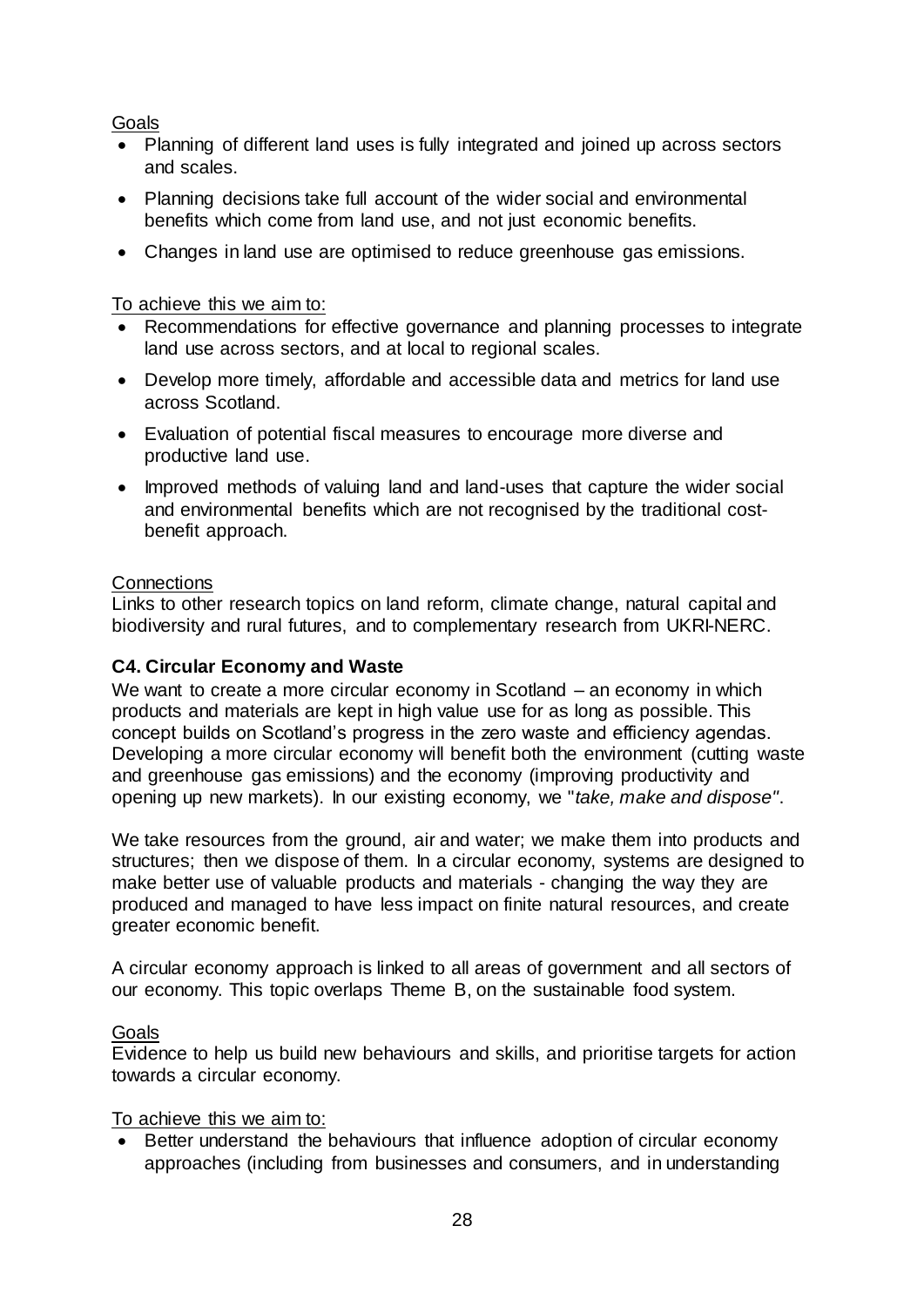what barriers exists to prevent adoption of circular economy approaches, and how best to communicate with different groups).

- Develop an understanding of the skills needed to move towards a more circular economy – to support new green jobs.
- Understand which specific items of waste produce the largest environmental concern, and what can be done to reduce waste of these items. (Items of initial interest include: textiles, mattresses, batteries and electrical equipment).
- Understand how materials flow through our economy and the emissions impacts of different materials. We need to understand which materials have the biggest overall environmental impact (considering their manufacture, life and disposal) in order to understand how best to tackle these materials.

## **Connections**

Work on reducing waste and moving towards a more circular economy has links to work on climate change and natural resources. Work in this topic will link to complementary work in Zero Waste Scotland, and the UKRI-EPSRC Circular Economy research centres, amongst others.

# **C5. Large Scale Modelling**

Many of the research topics in this strategy involve significant modelling requirements to help us understand how complex, landscape or sectoral-scale systems behave, and how this can be projected into the future. This topic seeks to bring these modelling requirements together in a strategic approach to modelling at scale. It is expected that this will involve a number of specific modelling outputs, but also work to collate and coordinate these models to provide more strategic evidence for agriculture policy, land use strategy, post-EU exit planning, and developing strategies to meet net zero emission targets.

## Goals

- To build a coherent and strategic view of interactions at the landscape or sectoral scale, through large scale and linked-up modelling.
- To understand the limits and possibilities of various interventions to reduce GHG emissions, control nitrogen flows and enhance carbon storage in various agricultural sectors, and land uses.

## To achieve this we aim to:

Large scale modelling appears under various topics and the following is a summary of the key modelling requirements. This is not an exhaustive list but reflects known priorities:

- Coordinate the various data sources available, investigating new technologies such as remote sensing, and incorporating modelling techniques.
- Model the GHG emissions from the beef, sheep and dairy sectors, and develop a single projection model to project GHG emissions under a range of Scottish farming/land scenarios (including grasslands and moorlands), to include changes in land use, agriculture and forestry under different business and emissions scenarios.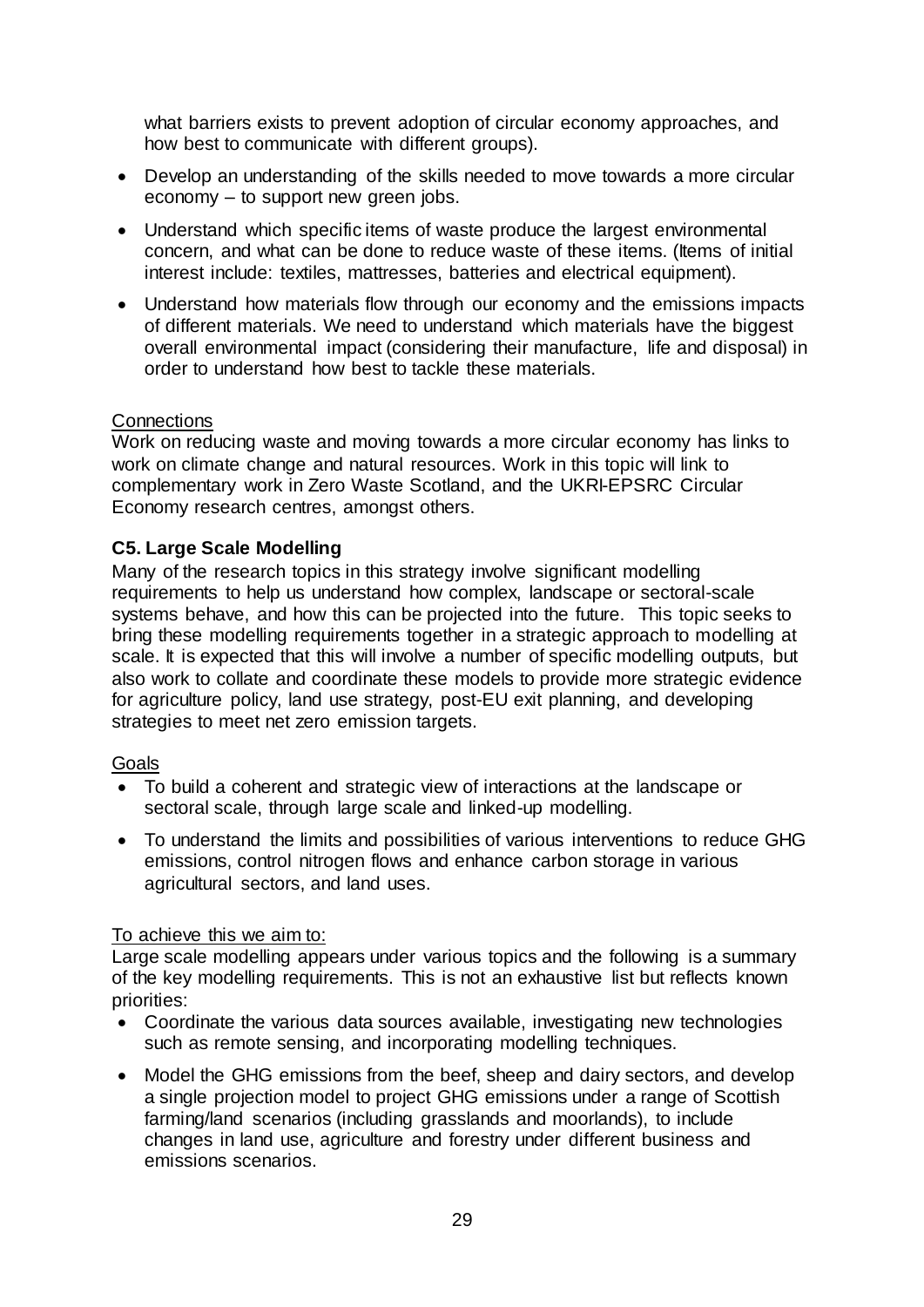- Model potential trade and economic impacts upon agriculture, to inform post-EU exit planning and replacement of Common Agriculture Policy.
- Model the impacts of climate change and adaptation upon crop production, to improve plant health and resilience, and inform plant biosecurity advice and plant health policies.
- Develop more detailed and flexible waste and circular economy emissions modelling, to feed into future Climate Change Plans.

# Connections:

This is a cross-cutting topic with links to several themes, and complementary work ongoing in multiple Scottish, UK and international organisations.

# **C6. Use of Outdoors and Greenspace**

The use of outdoors for leisure and recreation is enjoyable in its own right but outdoor visits can also deliver a range of social, environmental and economic benefits. Valuing nature is also a driver for biodiversity conservation. Increasing the proportion of adults visiting the outdoors for recreation at least once a week has been a Scottish Government National Indicator since 2006. There has been a steady and significant increase in outdoor recreation by most adults in recent years, though some population groups have shown no significant change.

# **Goals**

We want to establish a comprehensive picture of the mechanisms through which different population groups derive benefits from greenspaces. This is particularly relevant in the context of Covid-19 when we have seen increased use of the outdoors. Equally, we also want to understand the barriers that limit access for some population groups and the incentives that might help promote behavioural/ attitudinal shift in them.

To achieve this we aim to:

- Understand the mechanisms by which green space influences positive (or negative) outcomes (e.g. in health, wellbeing, etc). This would allow us to understand what specifically about the greenspace leads to certain outcomes and how or what parts of these could be replicated.
- Develop an understanding and metrics of greenspace quality. Evidence suggests that quality of greenspace is vital in ensuring that the desired health and wellbeing benefits are achieved. There is however lack of adequate knowledge or consensus on what constitutes as 'quality' and this needs further research (linked to the mechanisms noted above).
- Provide better economic appraisals of the costs and impact of greenspace provision and use. Current cost-benefit appraisals underestimate the wider benefits of investing in greenspaces, and new methods will help with making vital investment decisions and give a better indication of the preventative spend on health arising from investment in greenspaces.
- Understand the key barriers faced by people in accessing outdoors and how these can be addressed.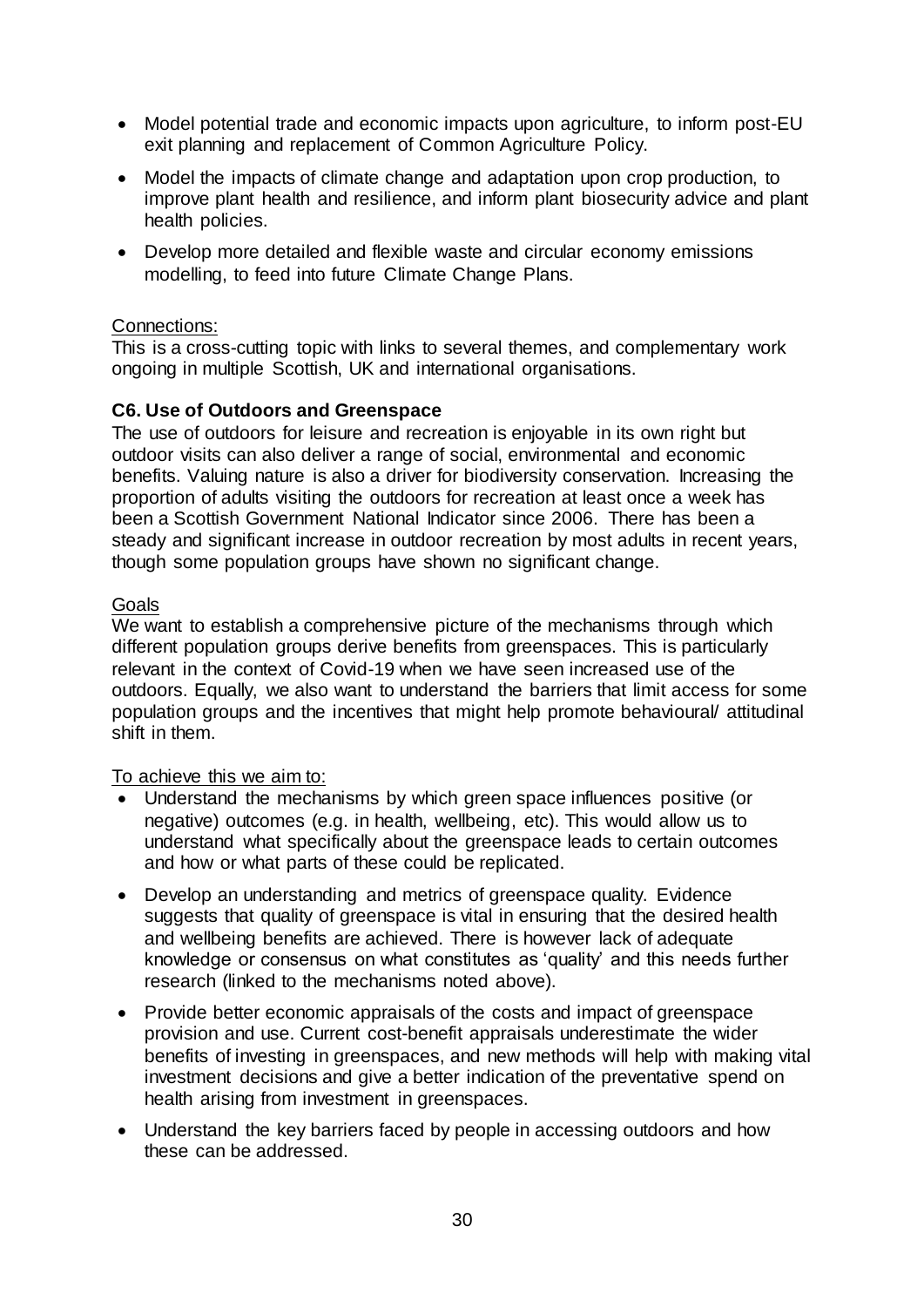- Understand behaviours amongst different population groups in relation to outdoor recreation and use of greenspace and how these link to wider environmental values and people's 'connection with nature'. Equally, what drives behaviours on sustainable use of the outdoors.
- Test whether access to greenspace in early years accounts for benefits later in life.

#### **Connections**

This is multidisciplinary research that links to environmental attitudes and behaviours towards circular economy and waste, early years education, and place making.

#### <span id="page-31-0"></span>**Theme D: Natural Resources**

Scotland's natural resources (air, soil, water, biodiversity) provide many essential ecosystem services which benefit human health, safety and wellbeing. They are also key to tackling the challenges of climate change and biodiversity decline, and in promoting sustainable land use and a green economy. To protect, enhance and optimise the benefits we receive from our natural resources, we need better information about their status and quality, how and why they are changing, and how best to manage and protect them.

We already have much information about our natural resources, but there are still gaps, and a need to improve the way in which we make decisions about their use and management, particularly where there are trade-offs to be made to achieve multiple benefits. We need ways to properly value natural resources and the services which they provide, so that decision makers and planners can fully take Natural Capital (both market and non–market values) into account, and to drive the changes in behaviour needed to manage and protect them.

This theme will inform decision-makers across a range of policy areas including the rural economy, environment and biodiversity protection, land management, water industry and regulation, and climate change.

Natural resources interact with each other in many ways, and it is important that the component parts of the Theme work together to make these connections and exchange information. There will also be links with work on human interactions with the environment, including climate change, GHG emissions, greenspace, land use.

#### **D1. Air Quality**

Cleaner air provides multiple benefits including to human health, the environment, climate change and the economy. Despite reductions in air pollutants over recent years in Scotland, poor air quality still harms human health and the environment, and has a complex interrelationship with climate change.

The 2015 Cleaner Air For Scotland (CAFS) Strategy is the main policy driver for SG and partners to work together to reduce air pollution, generate efficiencies and cost savings, and foster better policy integration. The strategy will be revised following consultation in 2020. Currently, the six policy objectives relate to transport, health, place-making, legislation and policy, communication and climate change. A 2019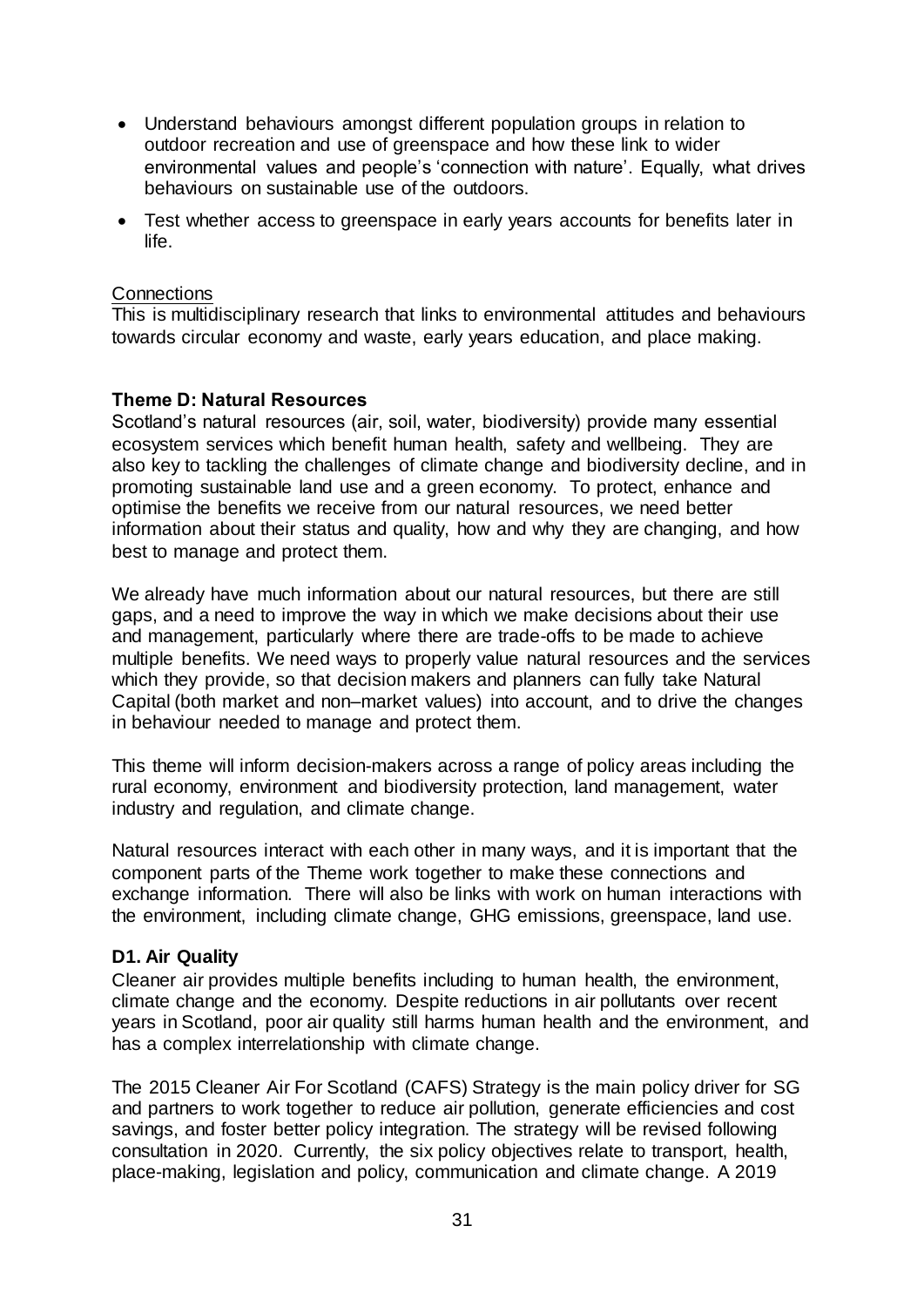Independent Steering Group review recommended strengthening of evidence on public knowledge, attitudes and behaviours, both for the general population but also for under-regulated areas such as domestic biomass burning and agriculture.

Much air quality research takes place at UK level, but there is still a need for tailored evidence at Scotland level, to support Scotland-specific policies and interventions.

#### Goals

Scotland has the cleanest air in Europe; policy areas are well-integrated and the public are well-informed, engaged and empowered to contribute.

To achieve this we aim to:

- Assess risks, impacts and mitigation of air pollution in Scottish urban landscapes (biomass burning); identify opportunities to influence behaviours and strengthen regulation.
- Positively influence farmer and land manager behaviour change via tools and guidance to achieve sustained reductions in site-level air pollution.
- Improve models of air quality for agricultural emissions and domestic burning, by improving data availability and associated monitoring protocols (to improve ability to anticipate problems, mitigate and respond quickly).

#### **Connections**

Climate Change Plan, National Planning Framework 4, Routemap for Renewable Energy, Forestry and Land Scotland; multiple research Themes, especially agriculture/GHGs, climate change and Natural Capital (economic impacts).

## **D2. Water**

This topic will support the management of Scotland's rural and urban water resources, under the challenges of changing climate and land use.

It will inform a range of policies which concern the quality and availability of water for human consumption, water's role in the wider environment and in supporting biodiversity, and our adaption to the impacts of climate change including flood risk.

Some challenges are well recognised, and research will continue to inform the development of policy options to tackle, for example, pollution, flood risk, and to evaluate the effectiveness of water management. Other challenges are less well understood, or more uncertain, for example the governance of water use under drought conditions, opportunities around regional land use planning, future changes and uncertainty in water quality and quantity (including flood risk), combined risks such as coastal and surface water flooding, and new risks from emerging pollutants.

## Goals

- Understanding future changes in water resources and flood risk, and the associated challenges, to aid long-term planning.
- Identify how to build resilience into our water resources, and to adapt the ways which we manage and use them as we respond to change.
- Effective approaches to govern the use of water resources.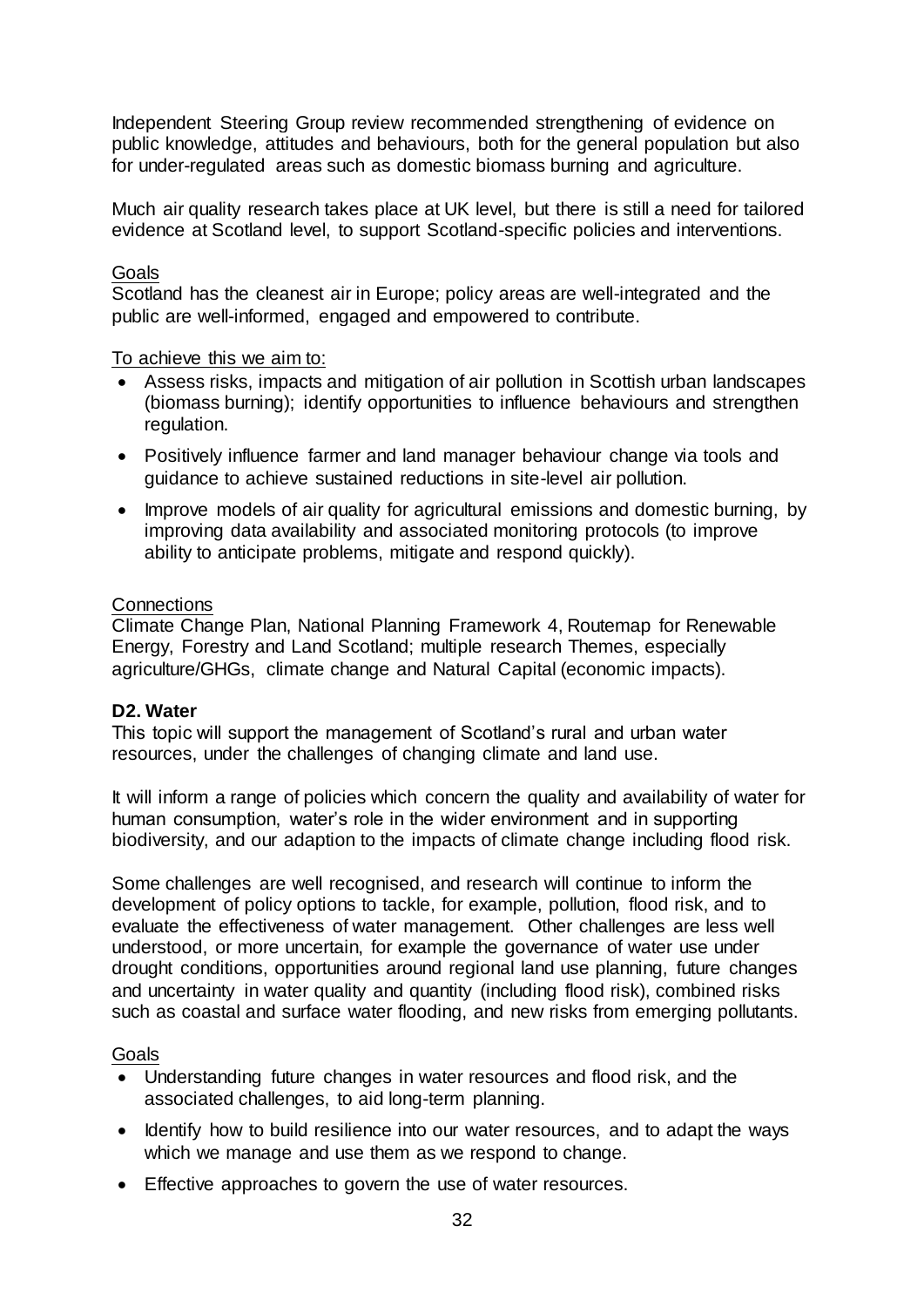To achieve this we aim to:

- Develop methods for predicting future changes to the quality and quantity of water resources and flood risk, to inform forward management strategies.
- Develop more flexible, adaptive water management options for Scotland which can be adjusted to respond as new evidence emerges.
- Design interventions to adapt to and/or mitigate the impacts of increasing risk from drought, flood and warmer rivers.
- Develop the role of new regional land use planning approaches in the governance and management of water resources and flood risk.
- Develop innovative management and governance systems for urban water.

## **Connections**

To other water research funded by UKRI, Defra, EA, SEPA, NatureScot. Connection with soil health research within the research portfolio. Scotland's Hydro Nation agenda.

## **D3. Soils**

Soils provide many benefits, from growing food and trees to less obvious functions such as filtering water, regulating water flow and, particularly for peatlands, storing carbon. However, soils remain threatened by factors such as erosion, compaction and loss of organic matter – which also have wider consequences for the environment, society and the economy. Policymakers and other decision makers therefore require robust analyses to understand the environmental, economic and societal benefits we get from soils and peatlands in a wide range of contexts.

Whilst there is no single soils policy for Scotland, the Climate Change Plan (including the Peatland Plan and the Land Use Strategy) and Scottish Climate Change Adaptation Programme are key policy drivers, as protecting and enhancing soil health and restoring peatlands are key to reaching net zero GHGs by 2050.

Natural Capital approaches are already adopted by Scottish Government and NatureScot to support policymaking (e.g. for potential agricultural support 'payment by results' schemes, biodiversity protection, water quality). These would benefit from more evidence on how soils contribute, including their monetary and non-monetary value. More real world data is needed, both to validate scientific models of climate change impacts and to monitor impacts of interventions. There is also a need for tools to encourage behaviour change and uptake of incentives for peatland restoration and sustainable soil management.

## Goals:

Maximise the contribution of Scotland's soil and peatlands to reduce GHG emissions and other ecosystem services. Optimal uptake of sustainable soil and peatland management practices, with strong stakeholder engagement.

To achieve this we aim to:

 Understand the role and estimate monetary/non-monetary value of soils and peatlands in delivering net GHG reductions and other key ecosystem services.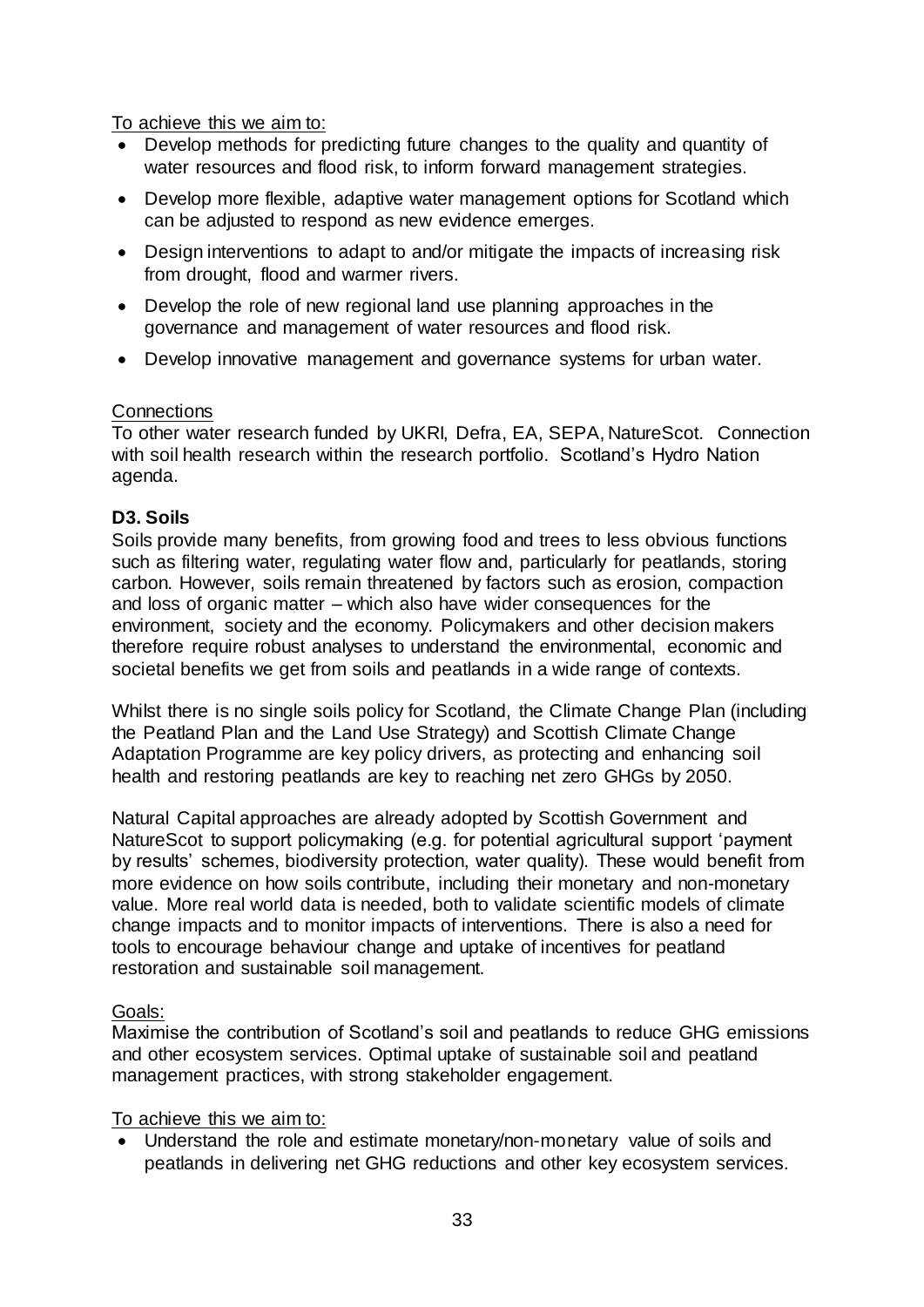- Model how peatlands and managed soils may be impacted by future climate change, to explore policy options for minimising soil degradation (e.g. under extreme events). This could benefit Regional Land Use Partnerships, and the design of agricultural support measures.
- Identify options for strategic and systematic soil and peatland monitoring, based on best use of available and novel data, with effectiveness of interventions assessed, to allow timely, cost-effective and appropriate responses to changing conditions.
- Develop user-friendly 'packaged' soil and peatland metrics and indicators to support land based businesses and policymakers.

## Connections:

UK GHG inventory reporting, Natural Capital, Climate Change Plan, Peatland ACTION project, Regional Land Use Partnerships, Scottish Climate Change Adaptation Programme Action Plan, Land Use Plan, Environment Strategy 2020, future agriculture strategy and agri-support mechanisms, Natural Capital.

#### **D4. Biodiversity**

Biodiversity is the variety of life on the planet: ecosystems, species and variation within species. Ecosystems provide us with services including food, water quality, carbon capture, flood management, energy and enjoyment. Species are key components of these ecosystems, with their genetic composition and functioning giving the resilience they need to adapt to climate change, pollution and new pests and pathogens. As well as being important in its own right, biodiversity has important social dimensions, contributing positively to our mental and physical wellbeing.

The biodiversity and climate change crises are linked. They share many of the same drivers, but also many of the same solutions. Biodiversity is essential for sustaining the living ecosystems that provide us with food, fibre, water, energy, and medicines. It is also important when considering climate change, pollution, water quality, flood control and has important social dimensions, contributing positively to our mental and physical wellbeing.

The protection of Scotland's biodiversity and ecosystems is a key priority for Scottish Government and we are committed to doing more to protect and enhance our species and habitat diversity (at spatial, compositional and genetic scales).

At the international level, the Convention on Biological Diversity (CBD) is currently developing the post-2020 Global Biodiversity Framework (GBF) as a stepping stone towards the [2050 Vision of ""Living in harmony with nature".](https://www.cbd.int/decision/cop/?id=12268) This will be adopted at the CBD Conference of the Parties (COP 15) in May 2021 in Kunming, China, and will include development of a monitoring framework. In Scotland, the policy position is currently being developed to support these drivers.

#### Goals

Research on the function, services, and resilience of ecosystems, on valuing and accessing nature, and on biodiversity management will help to deliver our aspirations for biodiversity conservation and associated national and international targets.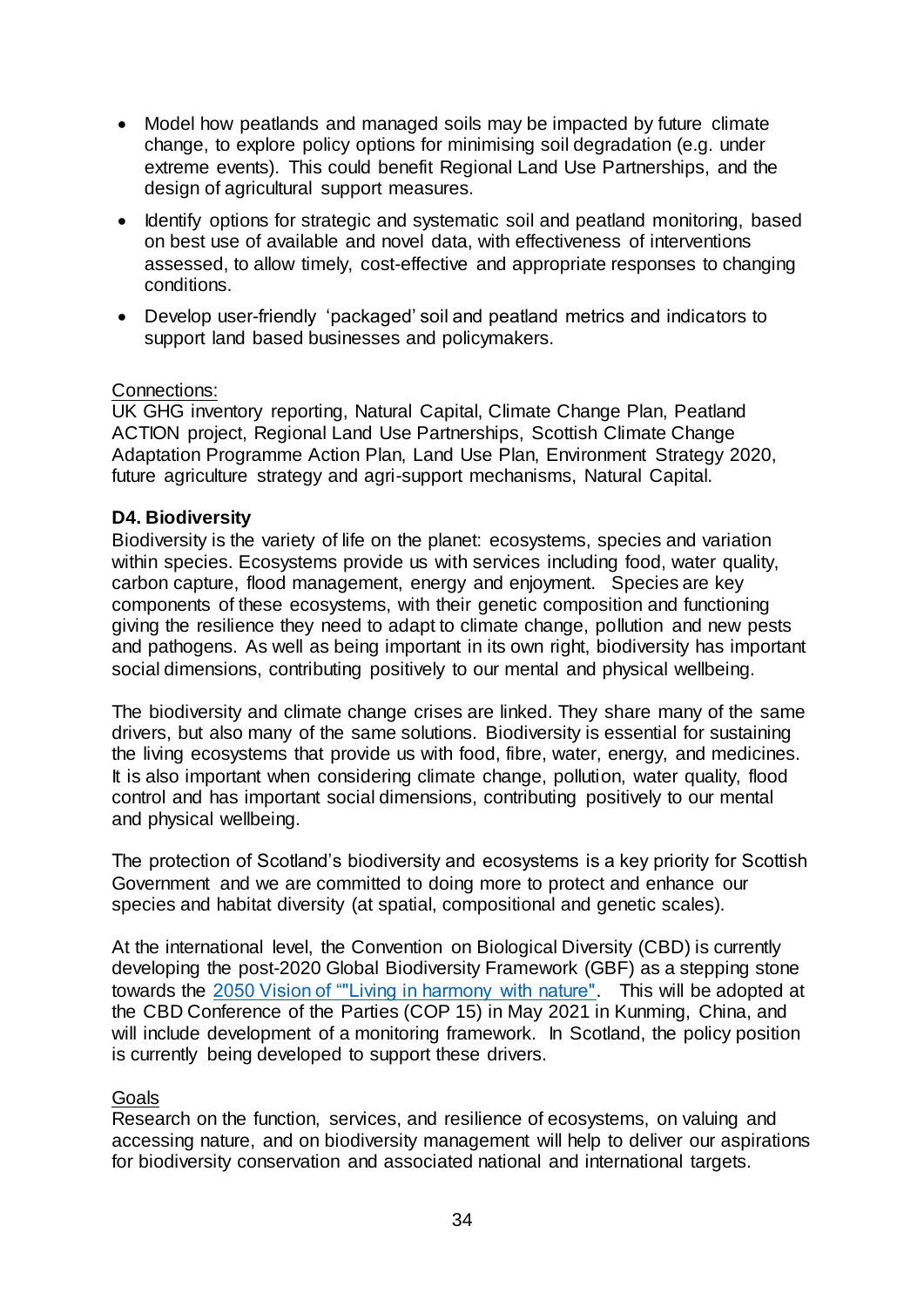Whilst the specific goals are yet to be agreed, Scotland is committed to playing our part in international efforts to safeguard biodiversity.

To achieve this we aim to:

- Improve knowledge on the distinctiveness and state of nature in Scotland in terms of species, genetics, habitats and ecosystem functionality and resilience, and viability of and risks to nature.
- Develop evidence on the benefits of nature, notably through nature-based solutions to societal challenges (health and wellbeing, climate change, biodiversity loss, resilience, economic pressures, poverty and inequality).
- Develop evidence of the pressures upon biodiversity in Scotland and their impacts, especially the drivers of biodiversity loss identified by the Intergovernmental Science-Policy Platform on Biodiversity and Ecosystem Services (IPBES). Understanding mechanisms of resilience in the face of these pressures, particularly climate change, is a key evidence need.
- Develop evidence-based solutions that enhance nature and biodiversity, across a range of policies, practice and scales (including green infrastructure, farming, protected areas, habitat connectivity and ancient woodland restoration) while recognising the connections to other sectors.
- Enhance our evidence base of effective conservation action, to recognise which interventions are working and why. This is particularly important where Scotland has international responsibility, such as in marine and coastal habitats, temperate rainforest, peatlands, oceanic arctic-alpine heaths, and specifically for seabirds, lichens and bryophytes.
- Develop techniques and results that are internationally applicable, allowing us to be good global citizens. The **Edinburgh Declaration** gives a special impetus.

# Connections:

This topic has significant linkages to the topics on crop disease, food security, water, air quality, access to green spaces and improving agricultural practice.

# **D5. Natural Capital**

Natural Capital is the world's stock of natural resources. This includes air, water, minerals and all living things. Scotland's rich and diverse natural environment is one of our most important national assets. It is fundamental to our health, our way of life and our economy.

Protecting and enhancing our natural capital is of central importance to Scotland's response to the global economic crisis caused by the Covid-19 pandemic, and will play a vital role in future land-use and agricultural policies in Scotland.

Scotland has a range of excellent natural capital measurement and monitoring tools and programmes, however a joined-up systematic approach to measuring our natural assets would allow decision makers in government and other sectors to take potential impacts on natural capital into account.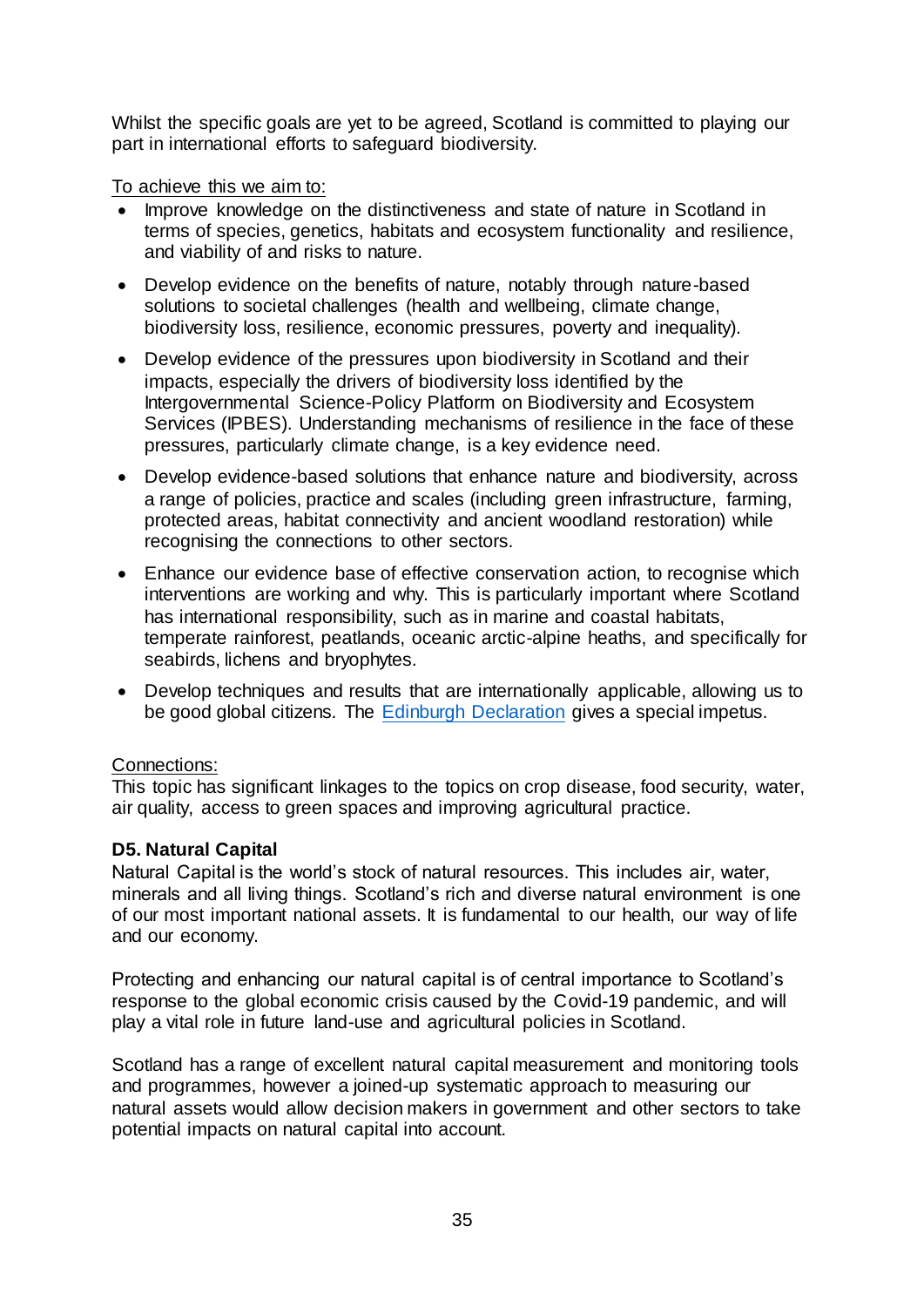# Goals

We want to establish a more comprehensive picture of the quantity and quality of all natural assets in Scotland, and how these interact with one another. This work will allow policy makers, planners and businesses to better assess the potential impact that changes may have on natural assets and their ability to provide eco-system services.

To achieve this we aim to:

- Review all existing evidence on natural assets in Scotland and identify any key gaps
- Undertake additional research to gather data on assets for which little evidence is currently available, in order to establish timely and comprehensive assessments of natural assets in Scotland.
- Better understand the relationship between natural capital and climate change both by understanding which natural assets are most at risk from climate changes in Scotland, and by better understanding the ways in which our natural environment can mitigate and adapt to climate change impacts through nature based solutions.
- Explore the dependencies upon Natural Capital, and clarify the associated risks and implications for policy, the economy and business from any declines in Natural Capital.
- Develop resources to provide these data to economists, policymakers, and wider audiences.

# **Connections**

Research on natural capital must connect with a range of other research on our land use and natural assets, their resilience in future, and integrate with economic research on Scotland's other capital stocks. Research partners will include Defra, JNCC, ESRC and UKRI-NERC.

# <span id="page-36-0"></span>**Theme E: Rural Futures**

Rural Scotland comprises 98% of Scotland's land mass and is home to 17% of Scotland's people. In 2018, the GVA of the rural economy was reported to be £37.6 billion which represents 26% of Scotland's total.

Key longstanding issues for Scotland's rural and island areas are depopulation, limited or seasonal opportunities for employment, constraints on services (education, housing, childcare, broadband access and fuel poverty), and community empowerment. Considerable attention is currently being given to economic recovery in light of the Covid-19 pandemic and it is recognised that the economic consequences of EU exit are expected to be strongly felt in rural communities. A focus on green recovery may offer considerable opportunities for rural areas.

The Scottish Government is committed to sustainable rural development and ensuring that rural and island communities are treated fairly in policy making. Other commitments include sustainable economic growth, environmental protection, diversification of land ownership and support for community ownership of land. The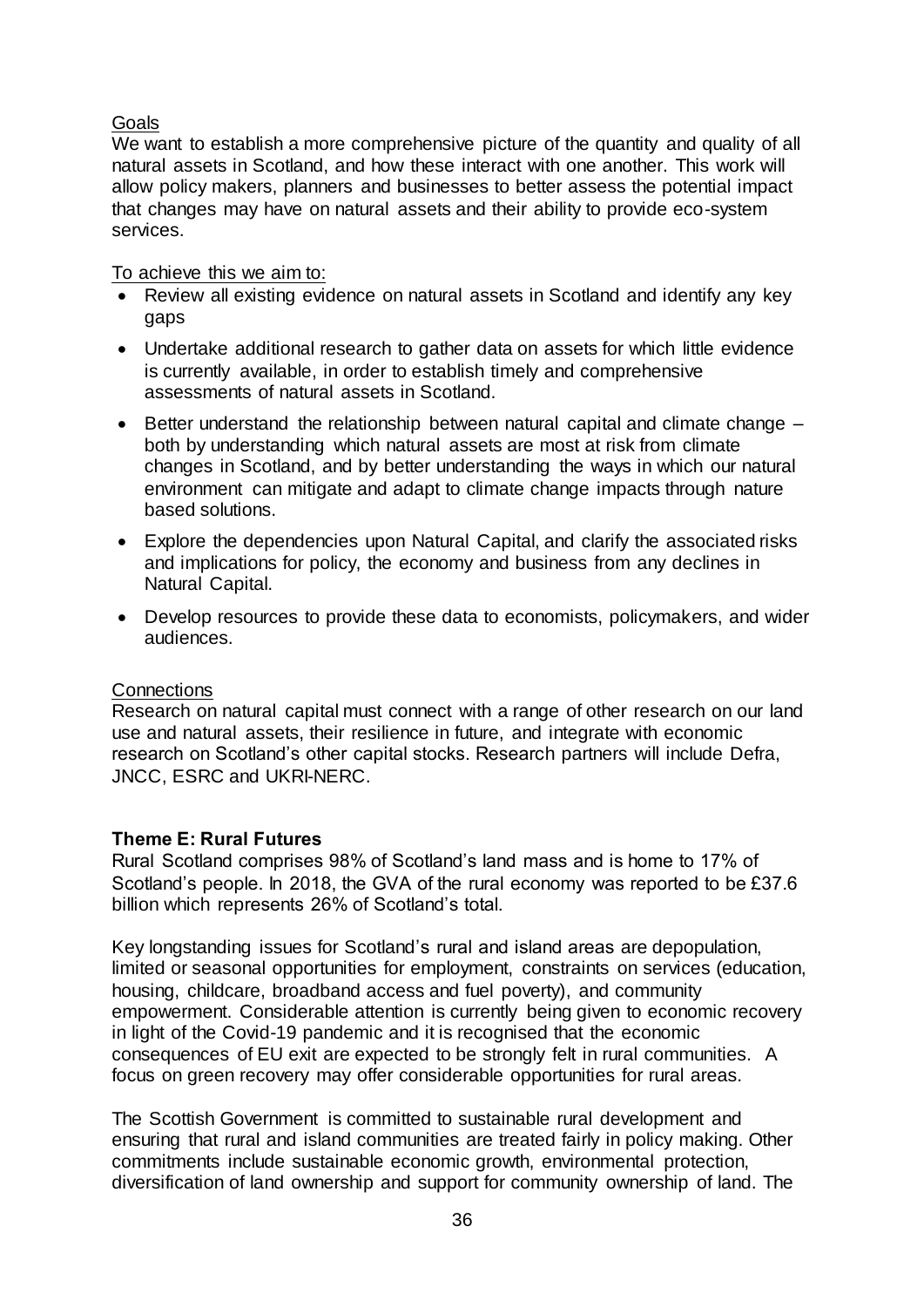intention is that communities should become better involved in decisions made about land and other aspects of their areas, with 'place based' policies growing in importance. As well as research in Scotland, there is considerable opportunity to learn from, and collaborate with, rural communities around the world.

# **E1. Rural Economy**

This research topic is concerned with providing evidence to policymakers to support the effective development of the rural economy. The rural economy is diverse and more than 90% is outside of the traditional primary industries of agriculture, fisheries and forestry. It includes a wide range of activity including food and drink manufacturing and accommodation services linked to tourism. Self-employment is more common in rural areas than urban areas. Growing interest in a green economic recovery offers particular opportunities for rural economies to capitalize on.

# **Goals**

- Identify improvements to the support mechanisms for rural businesses, including those which sit outside of agriculture and those linked to the 'green economy'.
- Tools to embed rural policy across national government policies.
- Evidence to drive improvements in equality and inclusion in rural businesses.

To achieve this we aim to:

- Review the extent to which current approaches to business support meet the needs of the rural economy, how these might be improved and the implications for adopting a national approach to rural business support.
- Identify and develop evidence for rural funding programmes outside of agriculture.
- Develop evidence on a wide range of rural equality issues to support rural workers, including but not limited to: the lack of participation of women in agriculture, health and safety on farms, and other protected characteristics.
- Design a set of rural social data indicators, which can be used to ensure that rural need is embedded throughout the development of national policy.
- Learn from others internationally.

# **Connections**

Links to other research topics on rural communities, land use, natural capital and to research in UKRI-ESRC.

# **E2. Rural Communities**

Rural and island communities have experienced long-standing issues relating to population and demographic change, sustainable rural development, public service delivery, equalities and socioeconomic opportunities. The key policy drivers include: rural depopulation, employment, education and skills, housing and infrastructure, community empowerment and ensuring that island and rural priorities are accounted for throughout government's policy and legislation.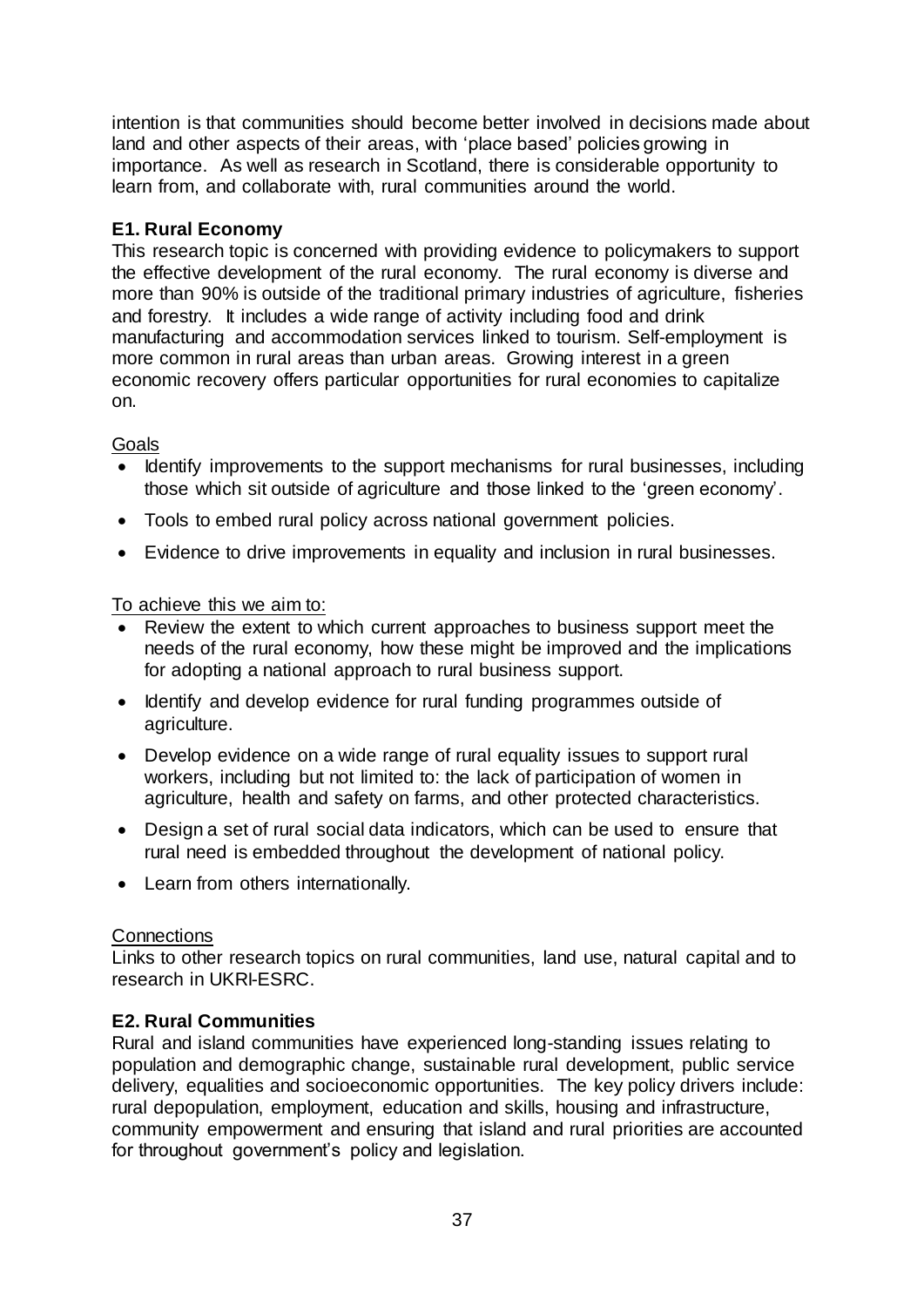# Goals

Better understanding of the issues around, and solutions to mitigate depopulation in rural Scotland.

## To achieve this we aim to:

- Gather evidence to develop policy interventions in rural areas facing critical levels of depopulation, with the aim to encourage inward migration and increase local opportunities for young people.
- Develop case studies of innovative solutions to childcare and afterschool provision in rural Scotland, with the aim to increase labour market opportunities for parents.
- Address the equalities knowledge gap by collecting evidence on the size, and lived experience, of minority groups in rural Scotland. This will be used when carrying out Equality Impact Assessments during the policy making process.
- Explore ways in which the capacity and impact of the Scottish Rural Parliament can be increased in order to build communities' opportunities for collaboration and participation in decision making.

## **Connections**

Links to the research topic on rural economy. Rural childcare research is closely connected to ongoing work conducted by the Women in Agriculture Taskforce.

# **E3. Land Reform**

Land reform in Scotland includes matters relating to the ownership, use and management of land and associated rights and responsibilities. The Scottish Land Rights and Responsibilities Statement, published in 2017, sets out the key policy drivers of diversifying land ownership, and increasing community engagement in decisions about land. The Statement's commitment to environmental stewardship is also now heightened by the climate emergency and the setting of Net Zero emission targets, and this will draw in issues around the rights and responsibilities of land ownership in relation to land use and greenhouse gas emissions. The Scottish Land Commission is also developing advice and guidance around the Statement, and will advise Scottish Government on land reform.

## Goals

Evidence to support policies around the development of community ownership, community engagement, and better understanding of the role of land ownership in achieving net zero emissions and reversing biodiversity decline for Scotland.

To achieve this we aim to:

- Compare Scottish governance structures and those elsewhere in Europe to identify the scope for change and benefits of alternative approaches. This should also contribute to the development of regional land use partnerships.
- Assess the effectiveness of community ownership strategies.
- Review the fiscal measures that may be used to address concentrated land ownership, their legal basis, how they relate to ownership patterns and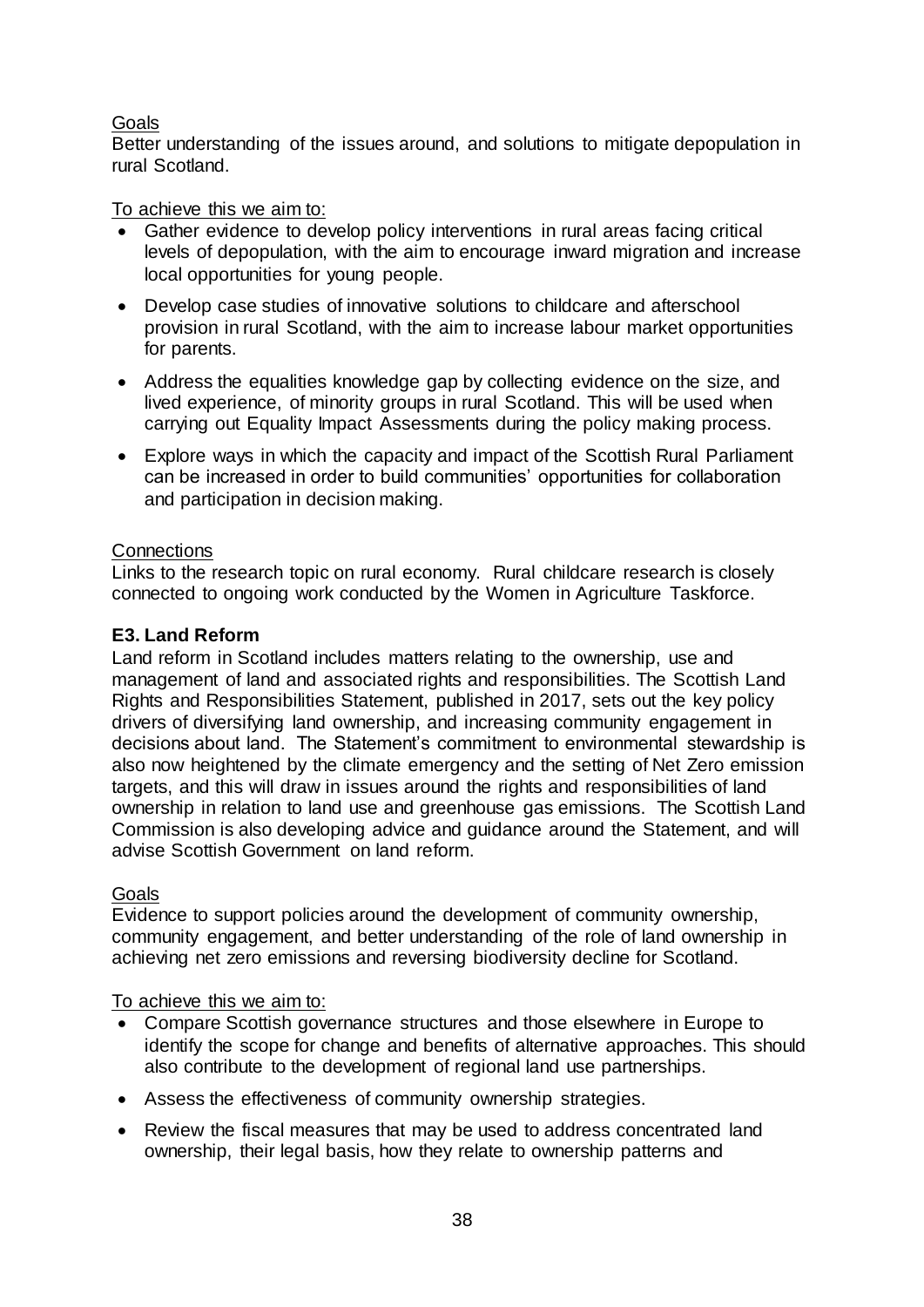structures in Scotland, and an analysis of the likely impacts of different measures on the current situation.

- Review the effects of diversified land ownership. This should also consider a better approach for valuing land and land use.
- Analyse and identify the best approaches to forestry to address the climate emergency and biodiversity loss, in the context of Scotland's current land ownership pattern.

#### **Connections**

Links to research on land use within this strategy, and also to the work and supporting research undertaken by the Scottish Land Commission.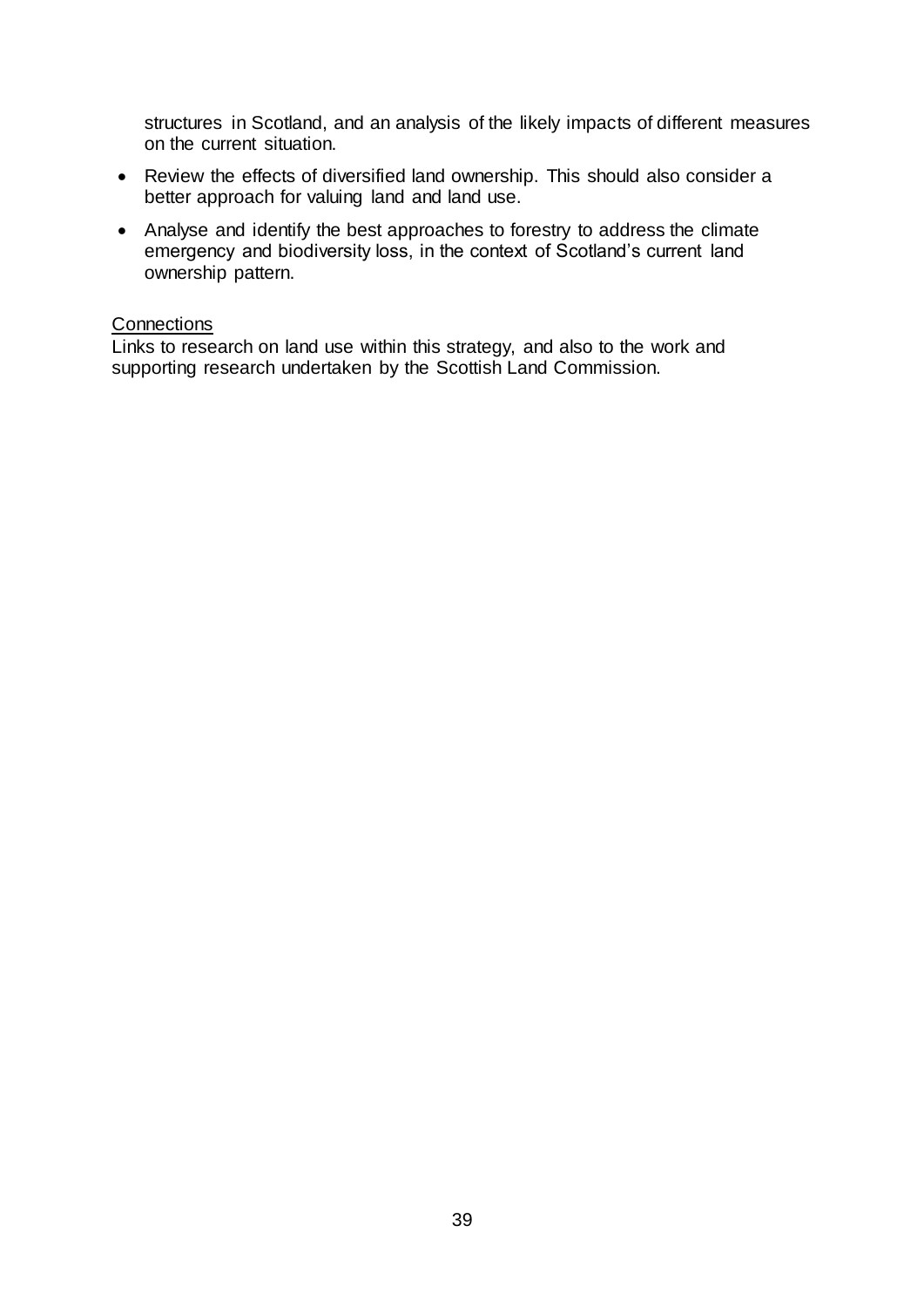# <span id="page-40-0"></span>**Annex B: Knowledge Exchange & Horizon Scanning**

## **Knowledge Exchange**

Knowledge Exchange (KE) is a specific discipline, and an activity which is necessary for the research portfolio. The KE intent substantially distinguishes our funding from, for example, UKRI funding. There should be as far as possible a direct line to policy impact for each section of the research portfolio. In practice however there are a wide range of ways of improving the research impact of the portfolio. Focusing on the questions that are most important to Scottish policy in relation to environment, natural assets, agriculture and rural communities is clearly important for impact. However, here are important and unavoidable differences between evidence making and policy making as activities. Relationships of trust and respect between researchers and KE professionals have been critical for this area. This section of the portfolio will both develop strategies and approaches that support impact; and also practically support and develop the social infrastructure needed for useful knowledge exchange.

We expect that this will mean funding a wide range of activities, both traditional knowledge exchange, such as through fellowships, fast-action KE workshops and reports etc. and also working to improve the KE skills of the people we fund across the research portfolio.

We see KE into the Scottish Government as a target for the evidence produced by our research portfolio; but our research must also seek out impact with our agencies; independent NGOs; industry and commercial organisations; the Scottish Parliament and the wider public in Scotland where relevant.

## Goals

We want the maximum impact from our research and from our researchers. We will support organisations and staff who span the relevant sectors, and are equipped with effective KE skills and approaches.

To achieve this we aim to:

- Produce influential reports as a result of workshops and rapid KE events.
- Support boundary-spanning experts, through fellowships in industry and government.
- Support training in KE and policymaking for researchers and organisations funded via the programme.
- Support wider KE opportunities through the Centre for Knowledge Exchange.

# **Connections**

This should connect to all of the remainder of the portfolio, coordinated with the KE that Centres of Expertise will continue to undertake within their domains. The Royal Society of Edinburgh runs substantial KE and KE training events such as The Scottish Crucible, which we could mirror or support.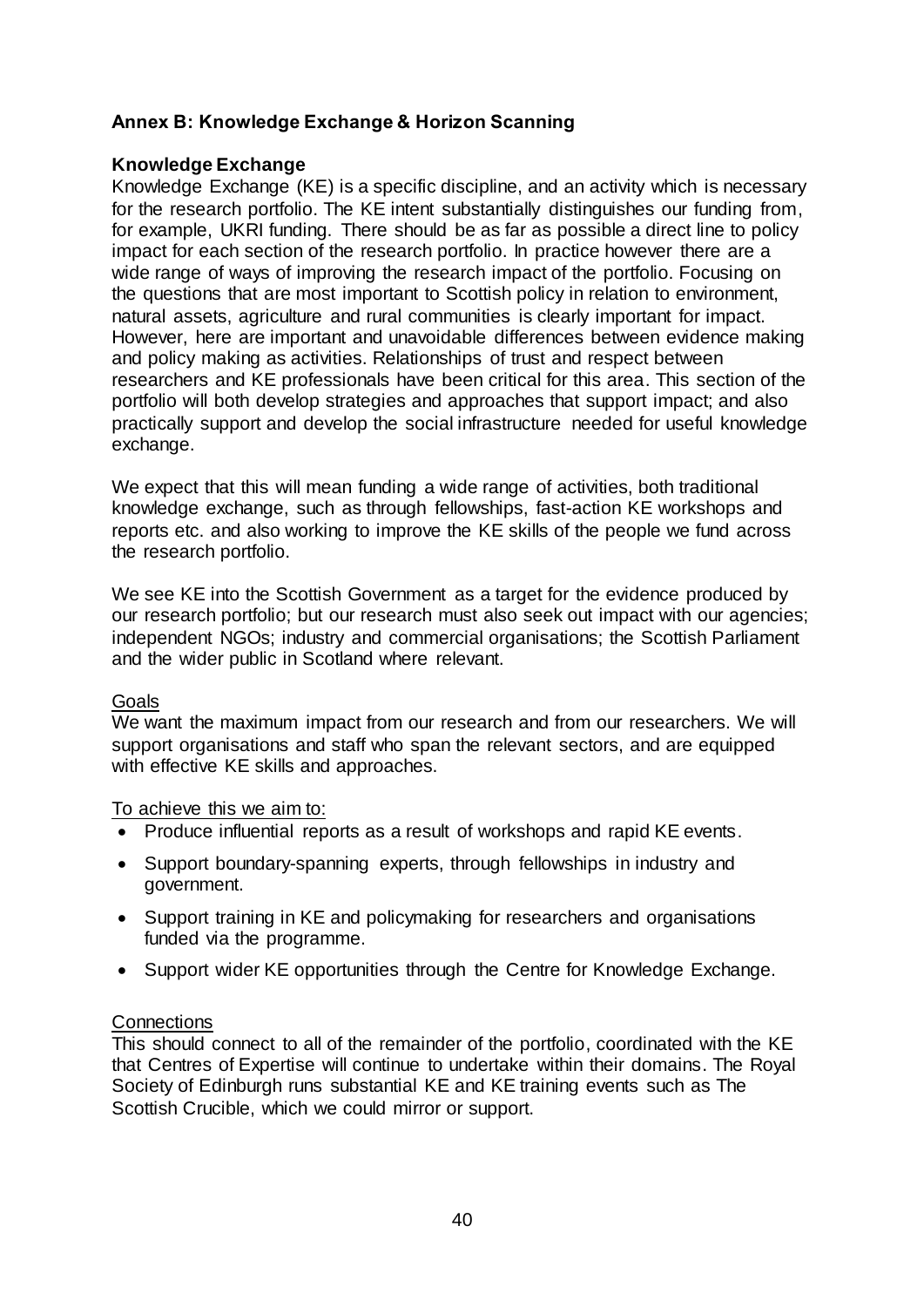# **Horizon Scanning**

More than ever in the age of EU exit, Covid-19 and future uncertainty around climate change, we recognise the need for our research to identify emergent systemic risks and opportunities. These could be the so-called 'Black Swan' events (rare but with outsize consequences), or new evidence, technologies and innovations concerning well-established but still challenging problems such as climate change.

By definition horizon scanning means it is not possible to put together a detailed research programme in advance, but we can be clear about the methods – we expect the horizon scanning will cut across all disciplines, and all parts of the research portfolio. Similar to KE, skills and methodologies are being developed for horizon scanning that are distinct from research skills. We expect this activity to be adaptive and proactive in identifying new issues, and to lead into solutions, or ways to enhance the benefits.

## **Goals**

We want to have regular outputs on the emerging threats and opportunities for Scotland's environment, natural resources, agriculture and rural communities. Multidisciplinary thinking should lead to identification of Black Swans and high risk edge cases.

To achieve this we aim to:

- Produce influential reports on emerging systemic high risk issues, and identify potential mitigations.
- Report on emerging disruptive technologies and innovations, and identify potential policy or legislative support.
- Directly influence the national risk picture, and influence the national risk register.
- Ensure Scotland's policymakers are well informed about new innovations and opportunities.

#### **Connections**

This activity should connect to all of the portfolio, and should inform updates of this research strategy by the scientific strand of governance [\(section 7\)](#page-14-0). UKRI and GO-Science run UK-level horizon scanning programmes; this activity should link to them where relevant.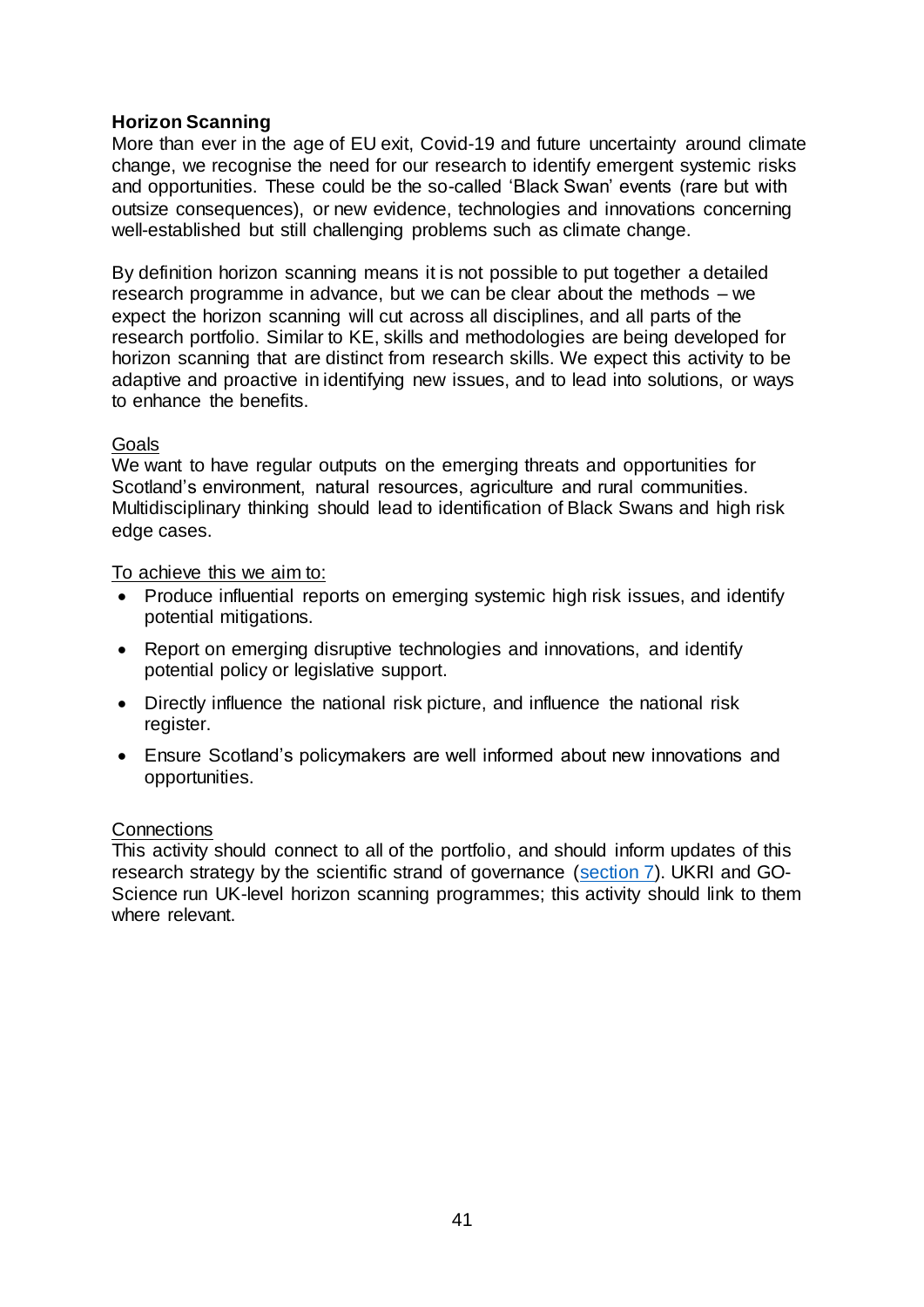# <span id="page-42-0"></span>**Annex C: List of abbreviations and acronyms**

| <b>AHDB</b>       | Agriculture and Horticulture Development Board                                             |  |  |
|-------------------|--------------------------------------------------------------------------------------------|--|--|
| AMR               | Antimicrobial resistance                                                                   |  |  |
| <b>APHA</b>       | Defra Animal and Plant Health Agency                                                       |  |  |
| <b>BBSRC</b>      | Biotechnology and Biological Research Council                                              |  |  |
| <b>BioSS</b>      | <b>Biomathematics and Statistics Scotland</b>                                              |  |  |
| <b>CAFS</b>       | <b>Cleaner Air For Scotland Strategy</b>                                                   |  |  |
| CBD               | Convention on Biological Diversity                                                         |  |  |
| CoE               | Centre of Expertise                                                                        |  |  |
| <b>CRF</b>        | <b>Contract Research Fund</b>                                                              |  |  |
| <b>CSA</b>        | Chief Scientific Advisor for Environment, Natural Resources and<br>Agriculture             |  |  |
| Defra             | Department for Environment, Food and Rural Affairs                                         |  |  |
| <b>DNA</b>        | Deoxyribonucleic acid                                                                      |  |  |
| EA                | <b>Environment Agency</b>                                                                  |  |  |
| <b>EPSRC</b>      | Engineering and Physical Sciences Research Council                                         |  |  |
| EU                | <b>European Union</b>                                                                      |  |  |
| Euphresco         | European Phytosanitary Research and Coordination network                                   |  |  |
| <b>FAIR</b>       | Findability, Accessibility, Interoperability, and Reusability                              |  |  |
| <b>GBF</b>        | <b>Global Biodiversity Framework</b>                                                       |  |  |
| GHG               | Greenhouse gas                                                                             |  |  |
| <b>GIS</b>        | Geographic Information System                                                              |  |  |
| <b>GO-Science</b> | Government Office for Science                                                              |  |  |
| <b>GVA</b>        | <b>Gross Value Added</b>                                                                   |  |  |
| <b>IPBES</b>      | Intergovernmental Science-Policy Platform on Biodiversity and<br><b>Ecosystem Services</b> |  |  |
| <b>JNCC</b>       | <b>Joint Nature Conservation Council</b>                                                   |  |  |
| <b>KE</b>         | Knowledge Exchange                                                                         |  |  |
| <b>MRPs</b>       | <b>Main Research Providers</b>                                                             |  |  |
| <b>NERC</b>       | Natural Environment Research Council                                                       |  |  |
| <b>NGO</b>        | Non-governmental organisation                                                              |  |  |
| <b>OCEA</b>       | Office of the Chief Economic Adviser                                                       |  |  |
| <b>PCN</b>        | Potato Cyst Nematode                                                                       |  |  |
| <b>PCR</b>        | Polymerase chain reaction                                                                  |  |  |
| <b>PDO</b>        | Protected Designation of Origin                                                            |  |  |
| PGI               | <b>Protected Geographical Indication</b>                                                   |  |  |
| <b>RNA</b>        | Ribonucleic acid                                                                           |  |  |
| <b>RRF</b>        | Responsive Research Fund                                                                   |  |  |
| <b>RSPB</b>       | Royal Society for the Protection of Birds                                                  |  |  |
| <b>ScotEID</b>    | Scottish livestock traceability research team                                              |  |  |
| <b>SEFARI</b>     | Scottish Environment, Food and Agriculture Research Institutes                             |  |  |
| <b>SEPA</b>       | <b>Scottish Environment Protection Agency</b>                                              |  |  |
| SG                | <b>Scottish Government</b>                                                                 |  |  |
| <b>SOHNAPP</b>    | Scotland One Health National Antimicrobial Resistance Action                               |  |  |
|                   | Plan                                                                                       |  |  |
| <b>SRP</b>        | <b>Strategic Research Programme</b>                                                        |  |  |
| UC                | <b>Underpinning Capacity</b>                                                               |  |  |
| <b>UKRI</b>       | UK Research and Innovation                                                                 |  |  |
|                   |                                                                                            |  |  |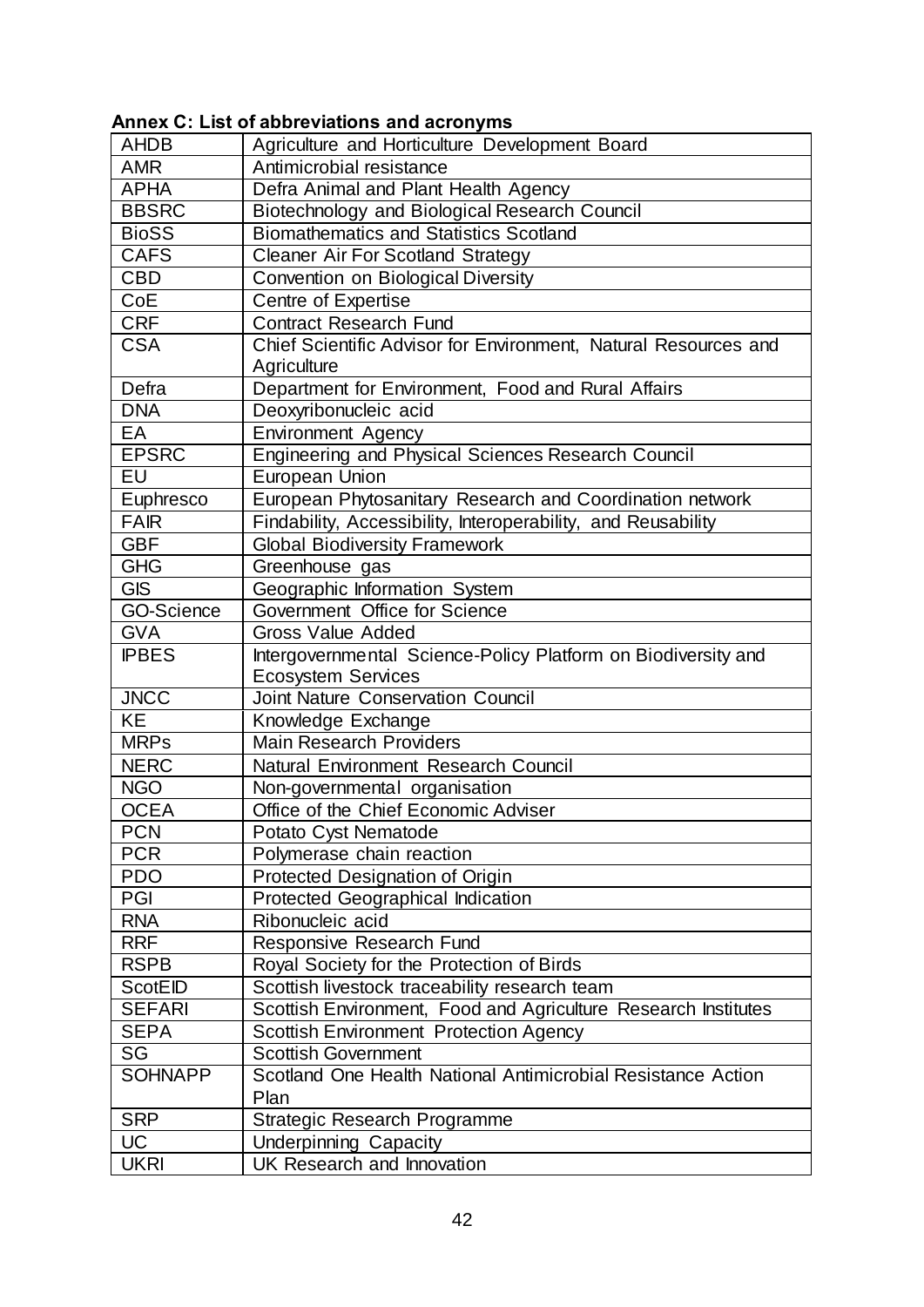# <span id="page-43-0"></span>**Annex D: Summary of questions for consultation**

- 1. Are the objectives and priorities set out in the strategy sufficiently clear?
- 2. The research strategy outlines 5 Research Themes. Is this an appropriate way of structuring our work?
- 3. Do you think the research strategy will enable us to get the best research and scientific evidence from the best providers?
- 4. Are the proposals for maximising impact appropriate?
- 5. Do you support the proposals on delivering our investment?
- 6. How do you think the Responsive Research Fund (RRF) should be developed and operated?
- 7. Do you support our aims in working collaboratively with other funding providers?
- 8. Do you support the new structure for Governance set out within the strategy?
- 9. Do you have any further comments or suggestions?

Respondents can also choose to respond on specific Research Themes or Topics within the strategy:

- 1. Do you support this research priority?
- 2. Do you have any further comments or suggestions?
- 3. Would you like to comment on a specific Research Topic?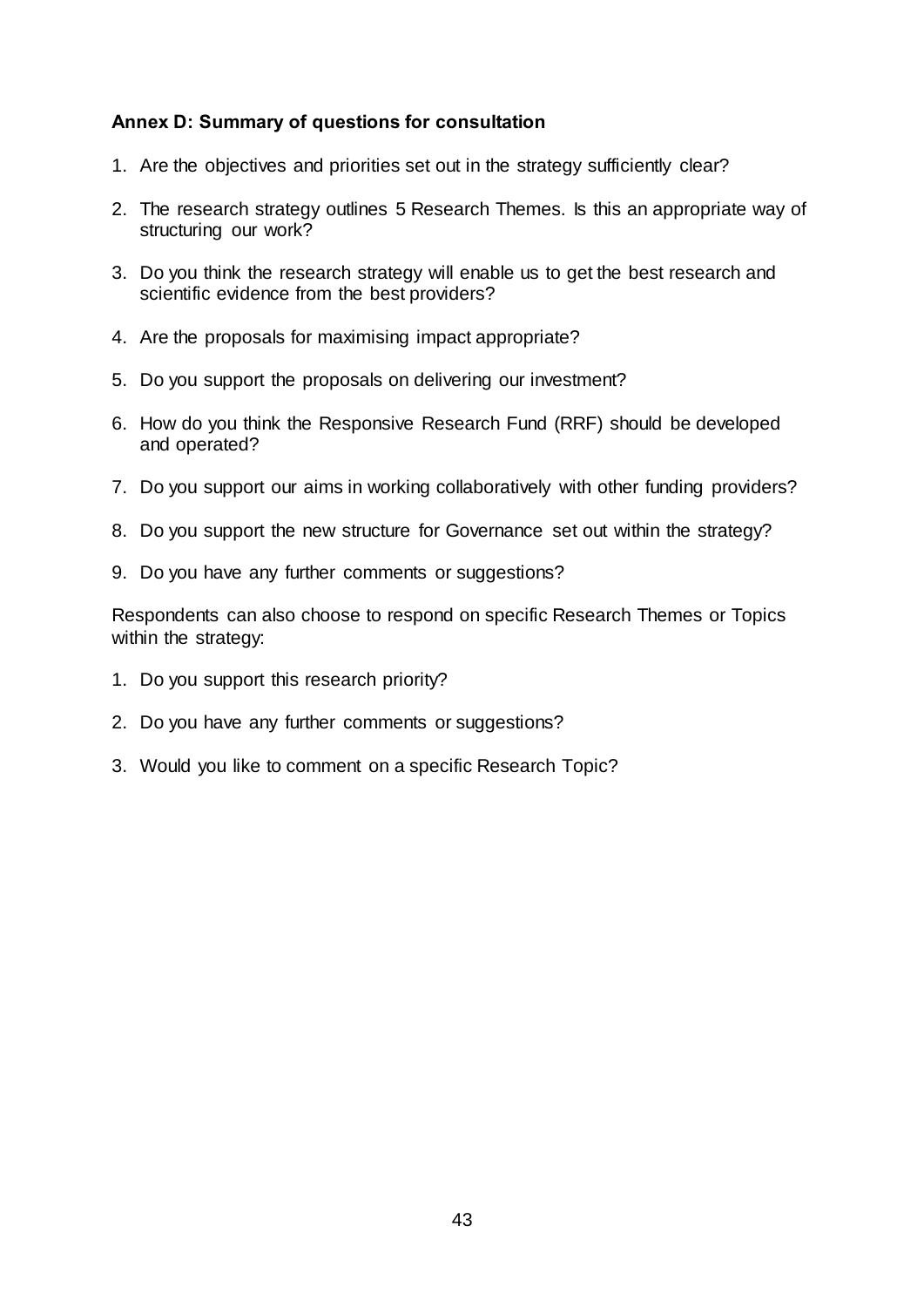# <span id="page-44-0"></span>**Annex E: Responding to this consultation**

We are inviting responses to this consultation by **Monday 14th December 2020**.

Please respond to this consultation using the Scottish Government's consultation hub, Citizen Space [\(http://consult.gov.scot\).](http://consult.gov.scot/) Access and respond to this consultation online at [https://consult.gov.scot/environment-forestry/environment-natural](https://consult.gov.scot/environment-forestry/environment-natural-resources-agriculture-strategy/)[resources-agriculture-strategy/.](https://consult.gov.scot/environment-forestry/environment-natural-resources-agriculture-strategy/) You can save and return to your responses while the consultation is still open. Please ensure that consultation responses are submitted before the closing date of **Monday 14th December**.

If you are unable to respond using our consultation hub, please send an email with your response and completed Respondent Information Form (Annex F) to the email address below:

Rural and Environment Science and Analytical Services (RESAS) Environment and Forestry Directorate The Scottish Government Email address: [RESASConsultation2020@gov.scot](mailto:RESASConsultation2020@gov.scot)

#### **Handling your response**

If you respond using the consultation hub, you will be directed to the About You page before submitting your response. Please indicate how you wish your response to be handled and, in particular, whether you are content for your response to published. If you ask for your response not to be published, we will regard it as confidential, and we will treat it accordingly.

All respondents should be aware that the Scottish Government is subject to the provisions of the Freedom of Information (Scotland) Act 2002 and would therefore have to consider any request made to it under the Act for information relating to responses made to this consultation exercise.

If you are unable to respond via Citizen Space, please complete and return the Respondent Information Form (Annex F) included in this document.

To find out how we handle your personal data, please see our privacy policy: <https://www.gov.scot/privacy/>

#### **Next steps in the process**

Where respondents have given permission for their response to be made public, and after we have checked that they contain no potentially defamatory material, responses will be made available to the public at [http://consult.gov.scot.](http://consult.gov.scot/) If you use the consultation hub to respond, you will receive a copy of your response via email.

Following the closing date, all responses will be analysed and considered along with any other available evidence to help us. Responses will be published where we have been given permission to do so. An analysis report will also be made available.

## **Comments and complaints**

If you have any comments about how this consultation exercise has been conducted,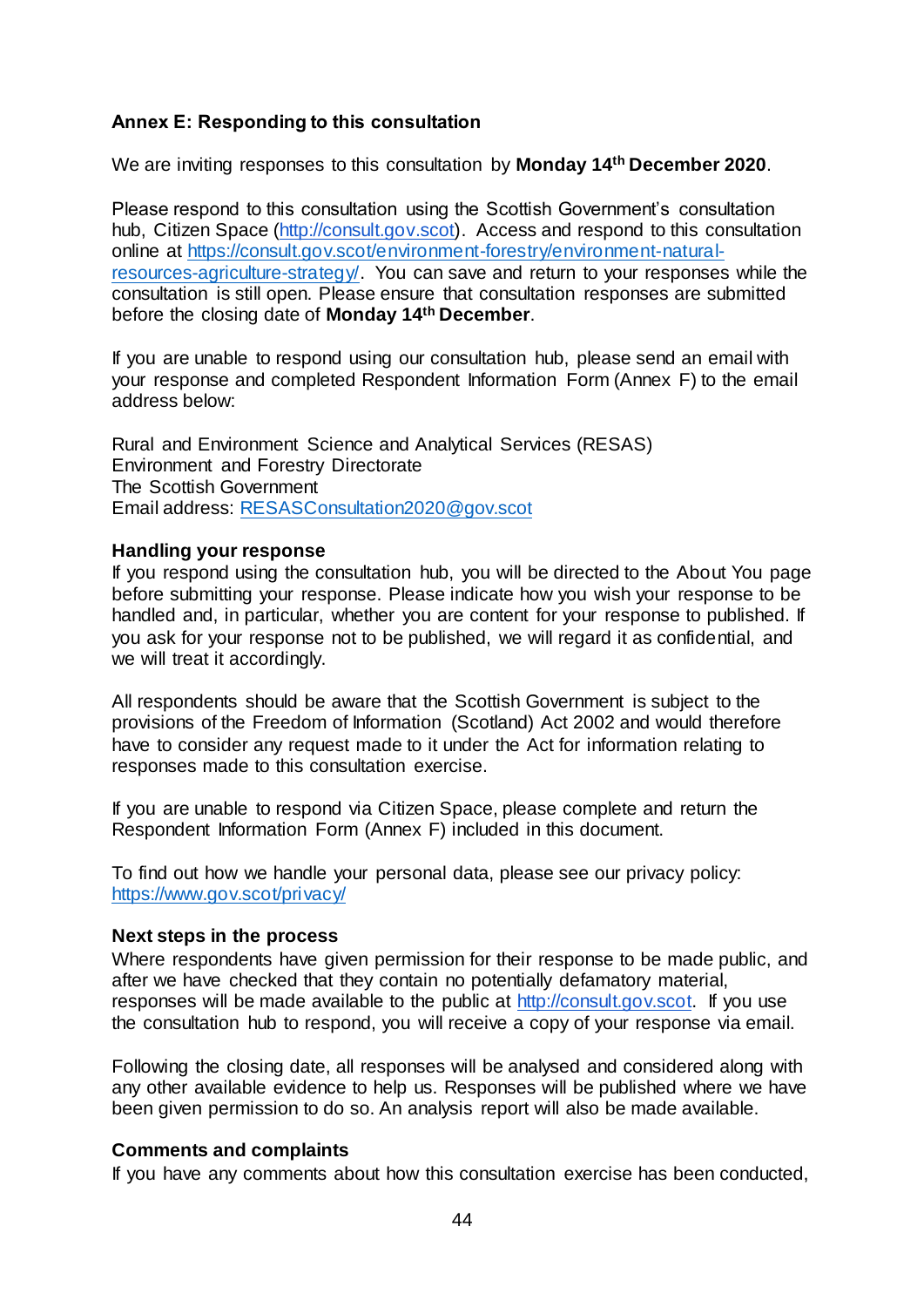please send them to the email address above.

#### **Scottish Government consultation process**

Consultation is an essential part of the policymaking process. It gives us the opportunity to consider your opinion and expertise on a proposed area of work.

You can find all our consultations online: [http://consult.gov.scot.](http://consult.gov.scot/) Each consultation details the issues under consideration, as well as a way for you to give us your views, either online, by email or by post.

Responses will be analysed and used as part of the decision making process, along with a range of other available information and evidence. We will publish a report of this analysis for every consultation. Depending on the nature of the consultation exercise the responses received may:

- indicate the need for policy development or review
- inform the development of a particular policy
- help decisions to be made between alternative policy proposals
- be used to finalise legislation before it is implemented

While details of particular circumstances described in a response to a consultation exercise may usefully inform the policy process, consultation exercises cannot address individual concerns and comments, which should be directed to the relevant public body.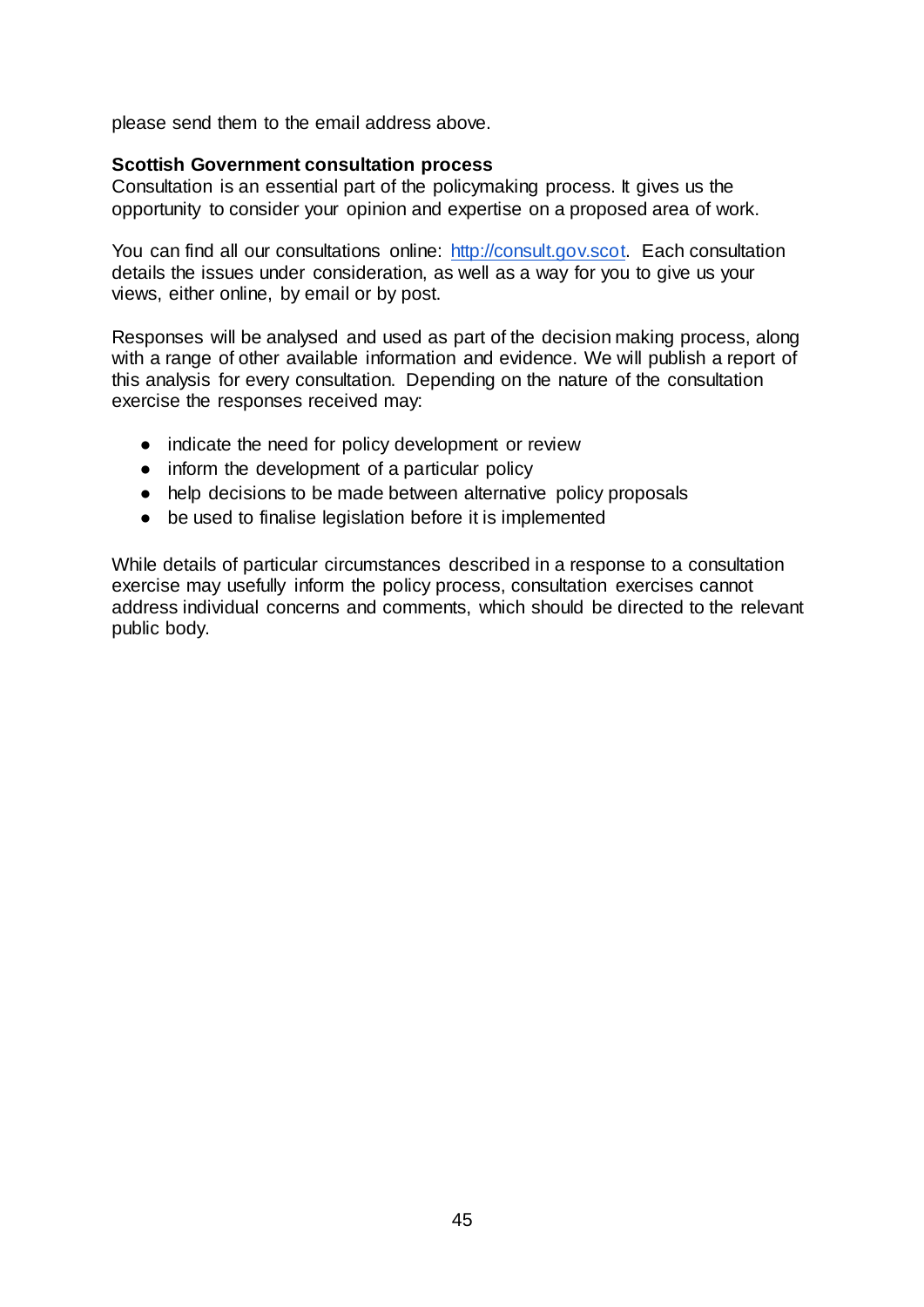# <span id="page-46-0"></span>**Annex F: Respondent Information Form**

Consultation on Draft Strategy for Environment, Natural Resources and Agriculture Research 2022-2027

**Please Note** this form **must** be completed and returned with your response.

To find out how we handle your personal data, please see our privacy policy: <https://www.gov.scot/privacy/>

Are you responding as an individual or an organisation?

 $\Box$ Individual

 $\Box$  Organisation

Full name or organisation's name

Phone number

Address

Postcode

Email

The Scottish Government would like your permission to publish your consultation response. Please indicate your publishing preference:

 $\Box$  Publish response with name

 $\Box$  Publish response only (without name)

 $\Box$  Do not publish response

#### **Information for organisations:**

The option 'Publish response only (without name)' is available for individual respondents only. If this option is selected, the organisation name will still be published.

If you choose the option 'Do not publish response', your organisation name may still be listed as having responded to the consultation in, for example, the analysis report.

We will share your response internally with other Scottish Government policy teams who may be addressing the issues you discuss. They may wish to contact you again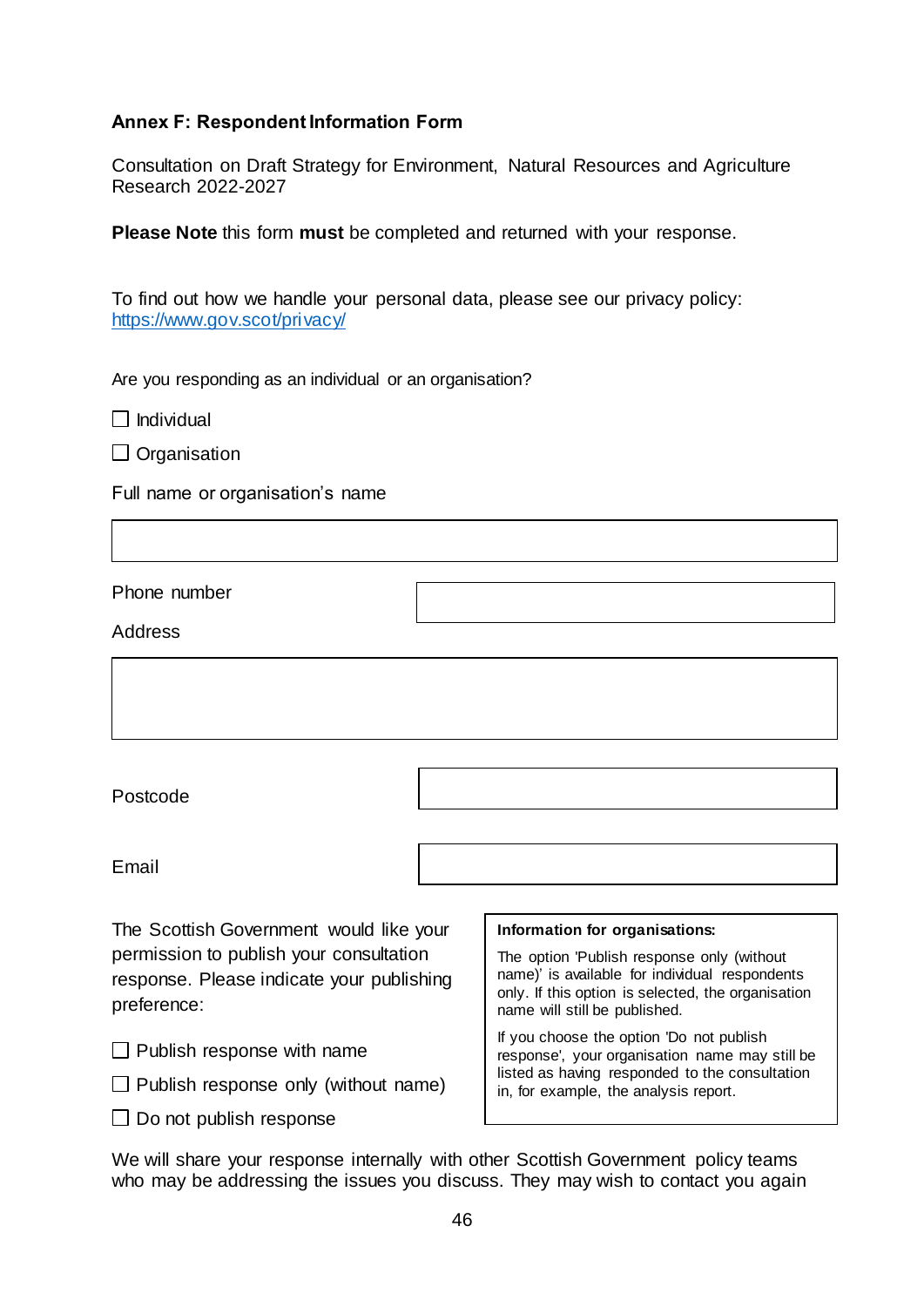in the future, but we require your permission to do so. Are you content for Scottish Government to contact you again in relation to this consultation exercise?

Yes

 $\Box$  No